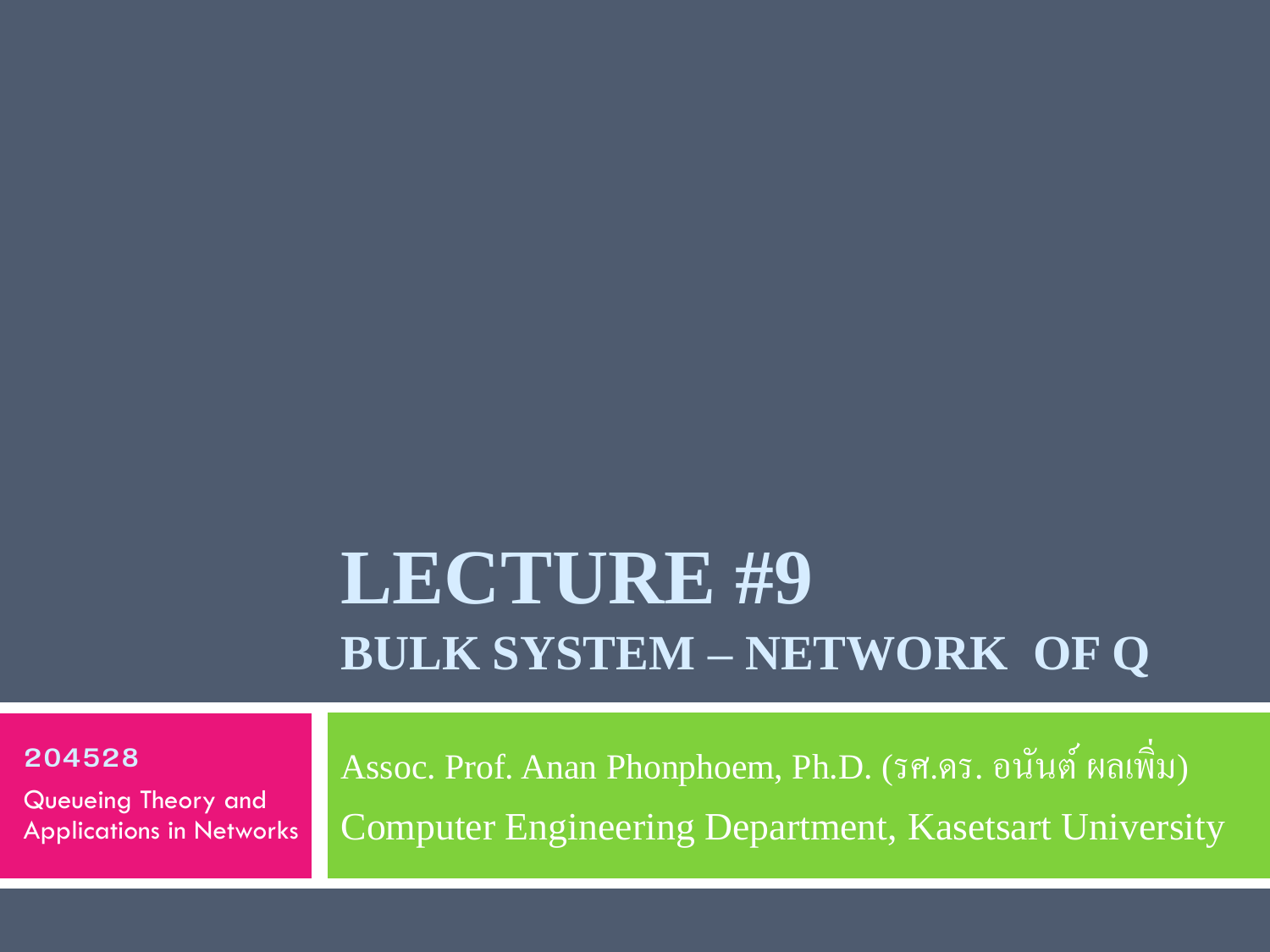#### **Outline**

- Bulk System
	- Bulk arrival
	- Bulk service
- Parallel and serial servers
- Network of Queue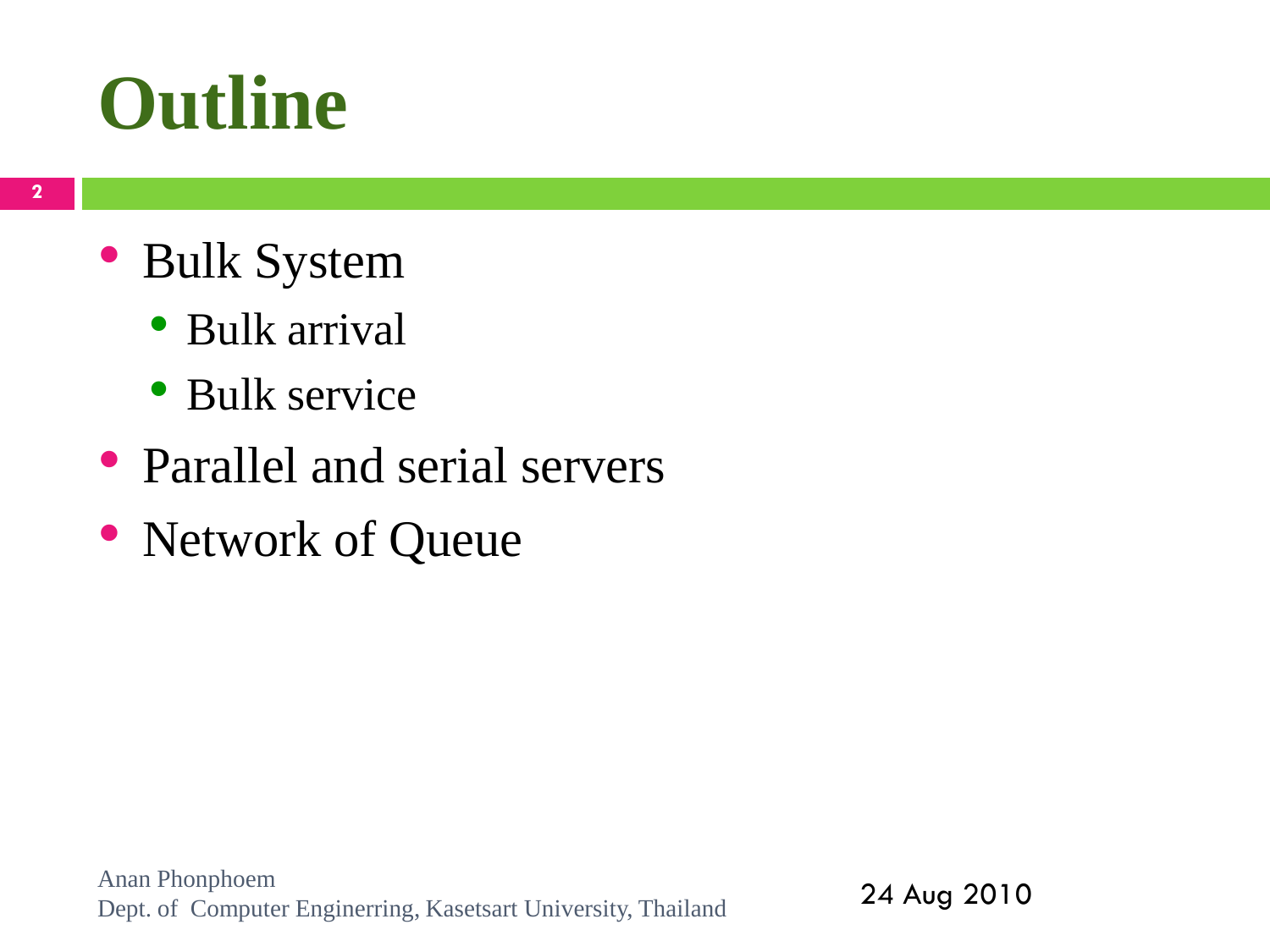

Anan Phonphoem Dept. of Computer Enginerring, Kasetsart University, Thailand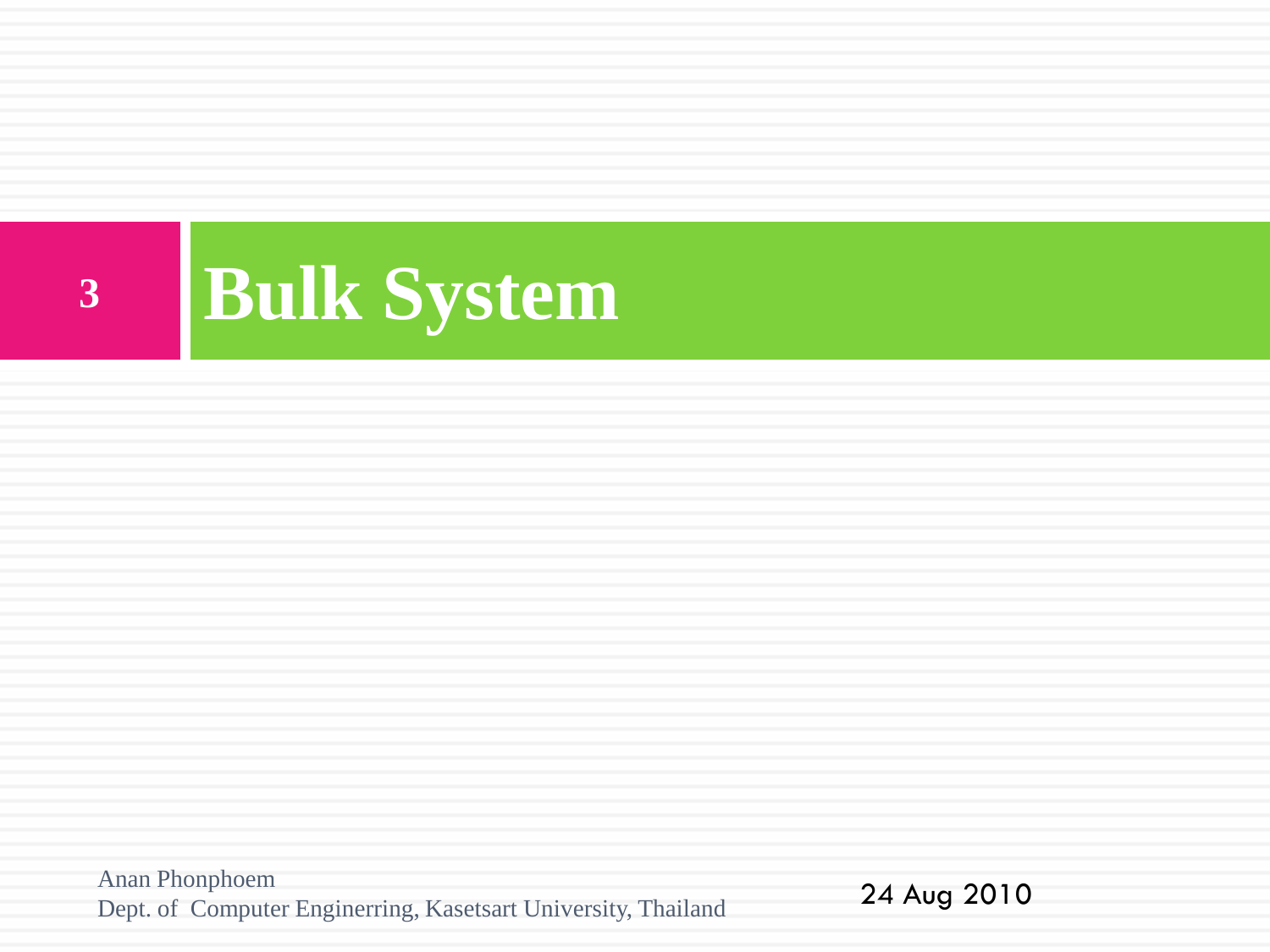## **Bulk Arrival Systems**

- **4**
- The arrival of **r** customers
- Each of **r** customers requires only a single stage of service
- M/M/1 with bulk arrivals of size **r**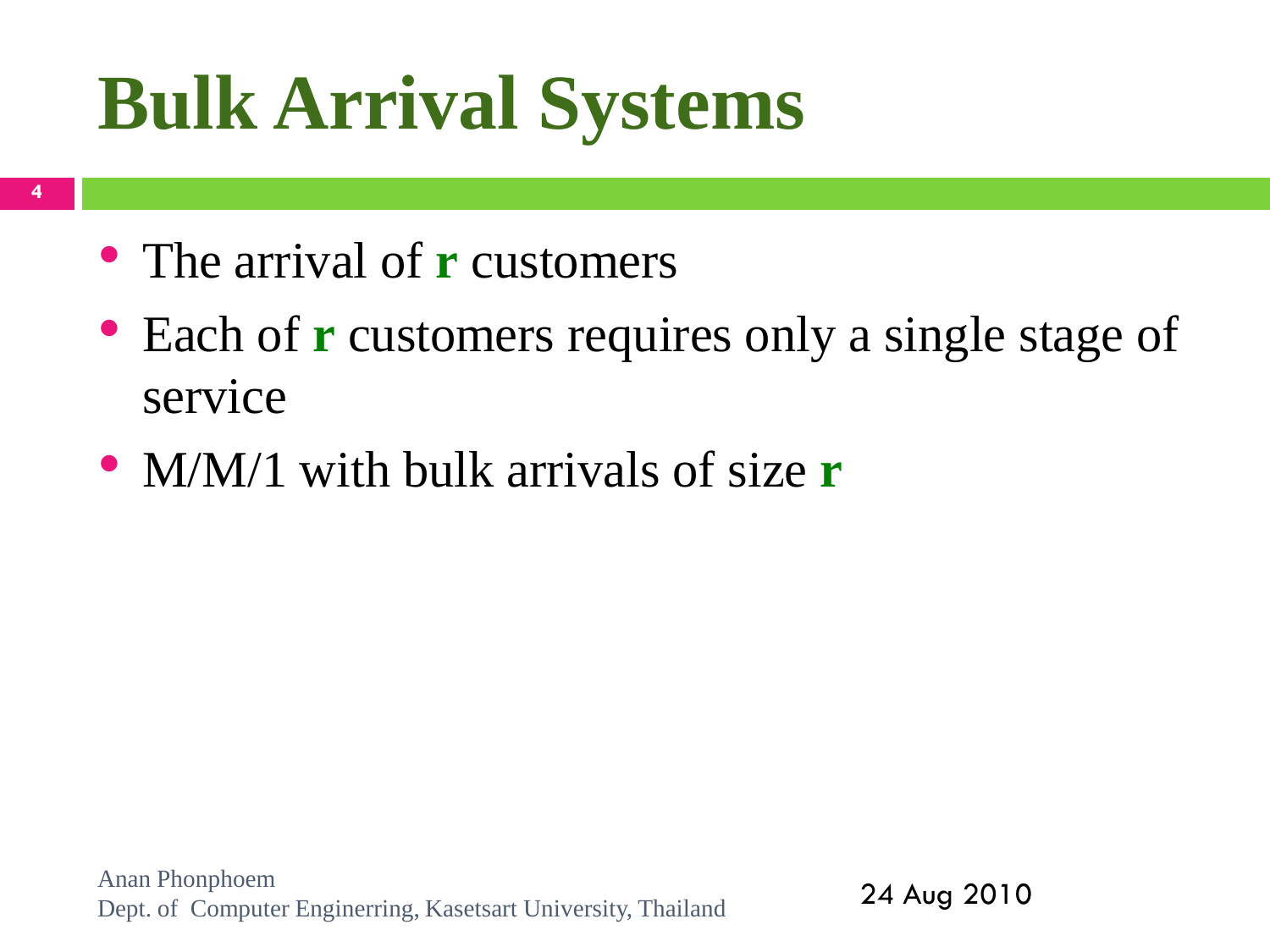## **Bulk Arrival State diagram**



- Same as  $M/E_r/1$
- Differences:
	- For  $M/E_{r}/1$ 
		- State variable  $=$  total  $#$  of service stage yet to be completed
	- **For Bulk Arrival** 
		- State variable  $=$  the number of customers in the system

Anan Phonphoem Dept. of Computer Enginerring, Kasetsart University, Thailand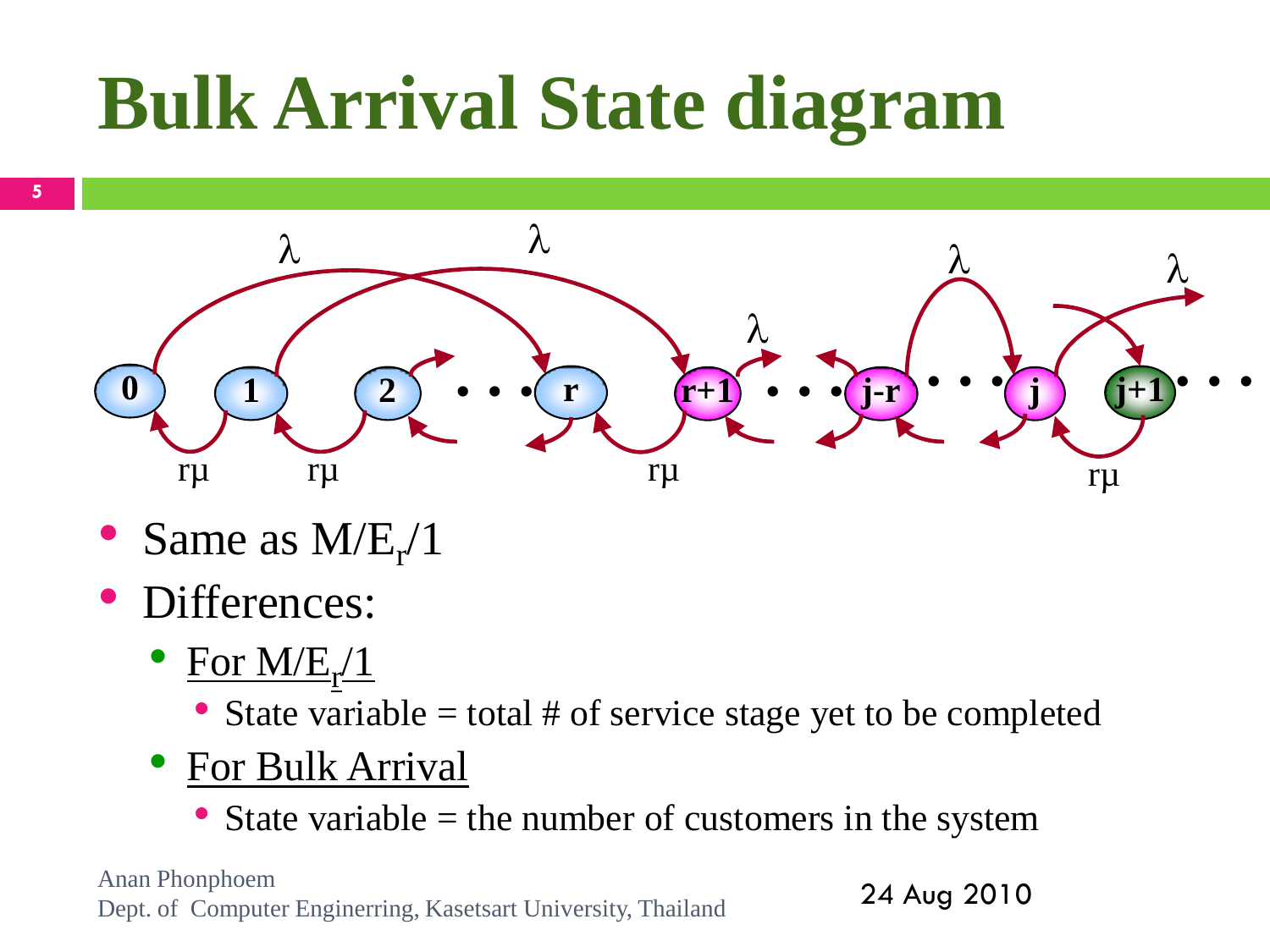## **Bulk Arrival Systems**

**6**

• The result from  $M/E_r/1$ 

$$
P(z) = \frac{r\mu(1-\rho)(1-z)}{r\mu + \lambda z^{r+1} - (\lambda + r\mu)z}
$$
  

$$
p_j = (1 - \rho) \sum_{i=1}^{r} A_i(z_i)^{-j} \qquad j = 1, 2, ..., r
$$

Anan Phonphoem Dept. of Computer Enginerring, Kasetsart University, Thailand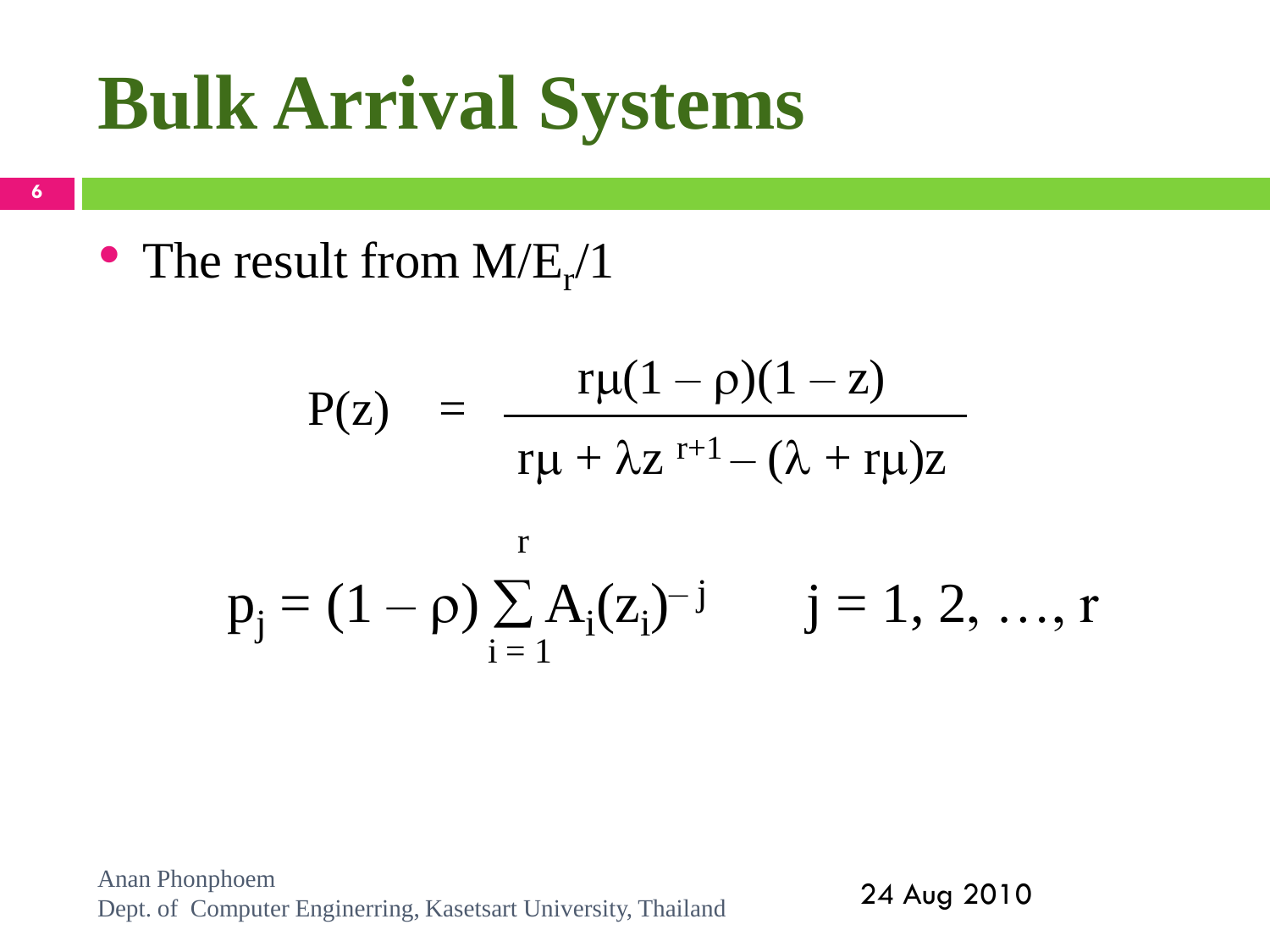## **Bulk Arrival Systems**

- **7**
- Previous is fixed size bulk arrival systems
- For general random size bulk arrival systems
- Example:
	- Family arrival for a dentist
- Define

 $g_i$  = P[ bulk size is **i** ]  $\lambda$  = the arrival rate of bulks

Anan Phonphoem Dept. of Computer Enginerring, Kasetsart University, Thailand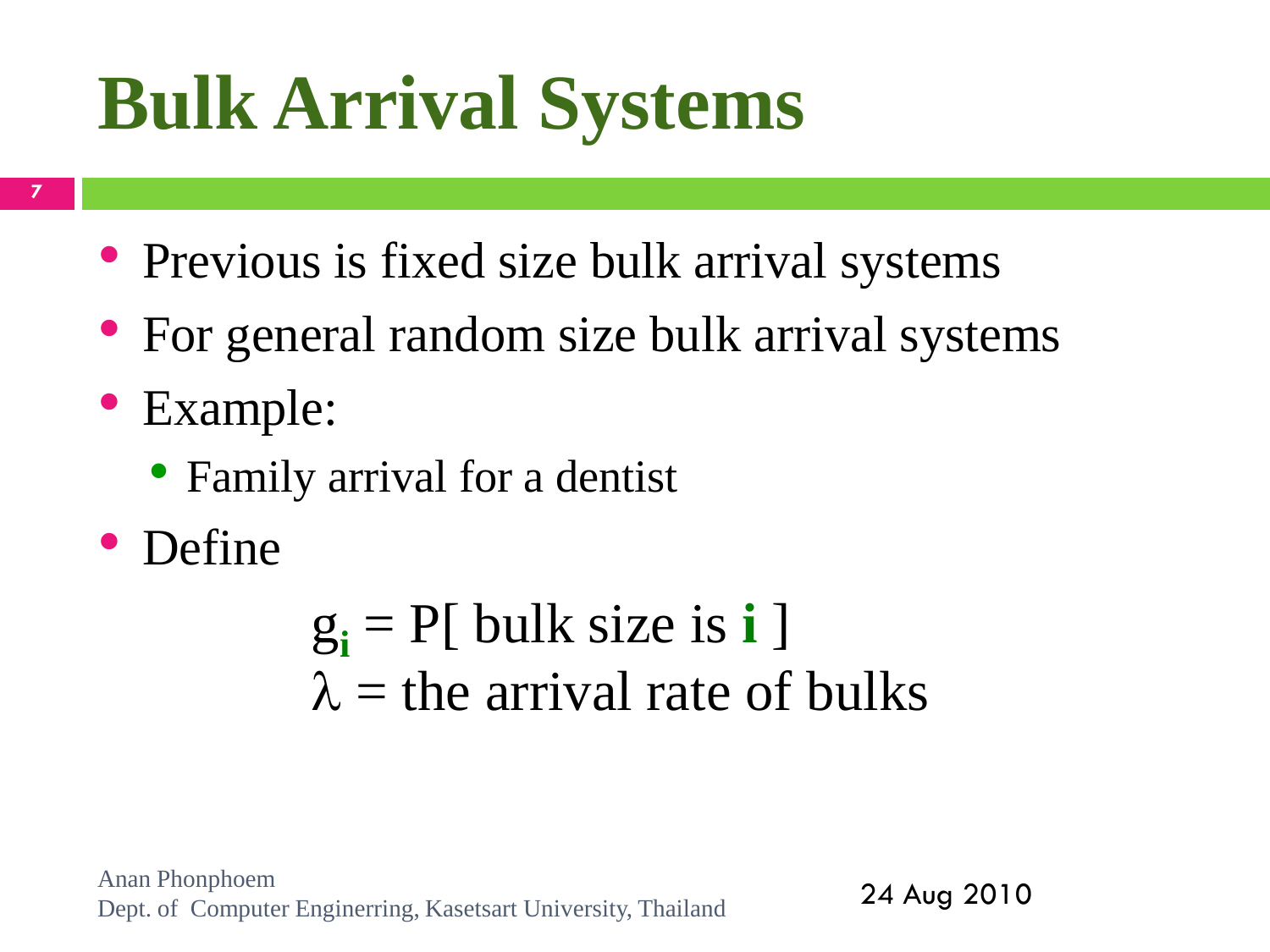#### **Bulk Arrival (general) State diagram**

**8**

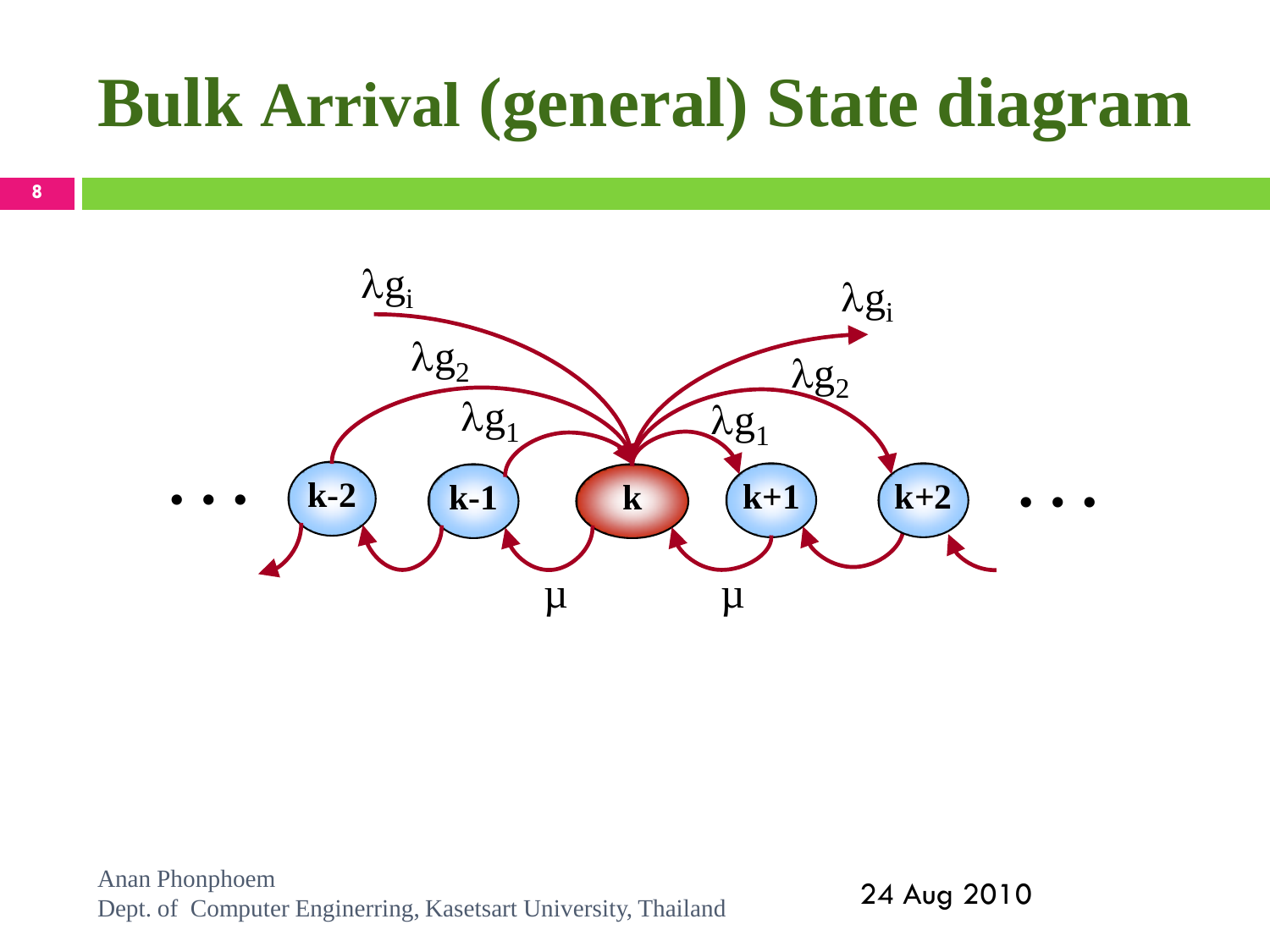## **Bulk Service Systems**

- **9**
- When server is free, it will accept "bulk" of r customers from the queue
- The service time for the group is exponential with  $\mu$
- If less than r customers in the queue, the server will wait until r customers
- Example:
	- Shared taxi, Shared Van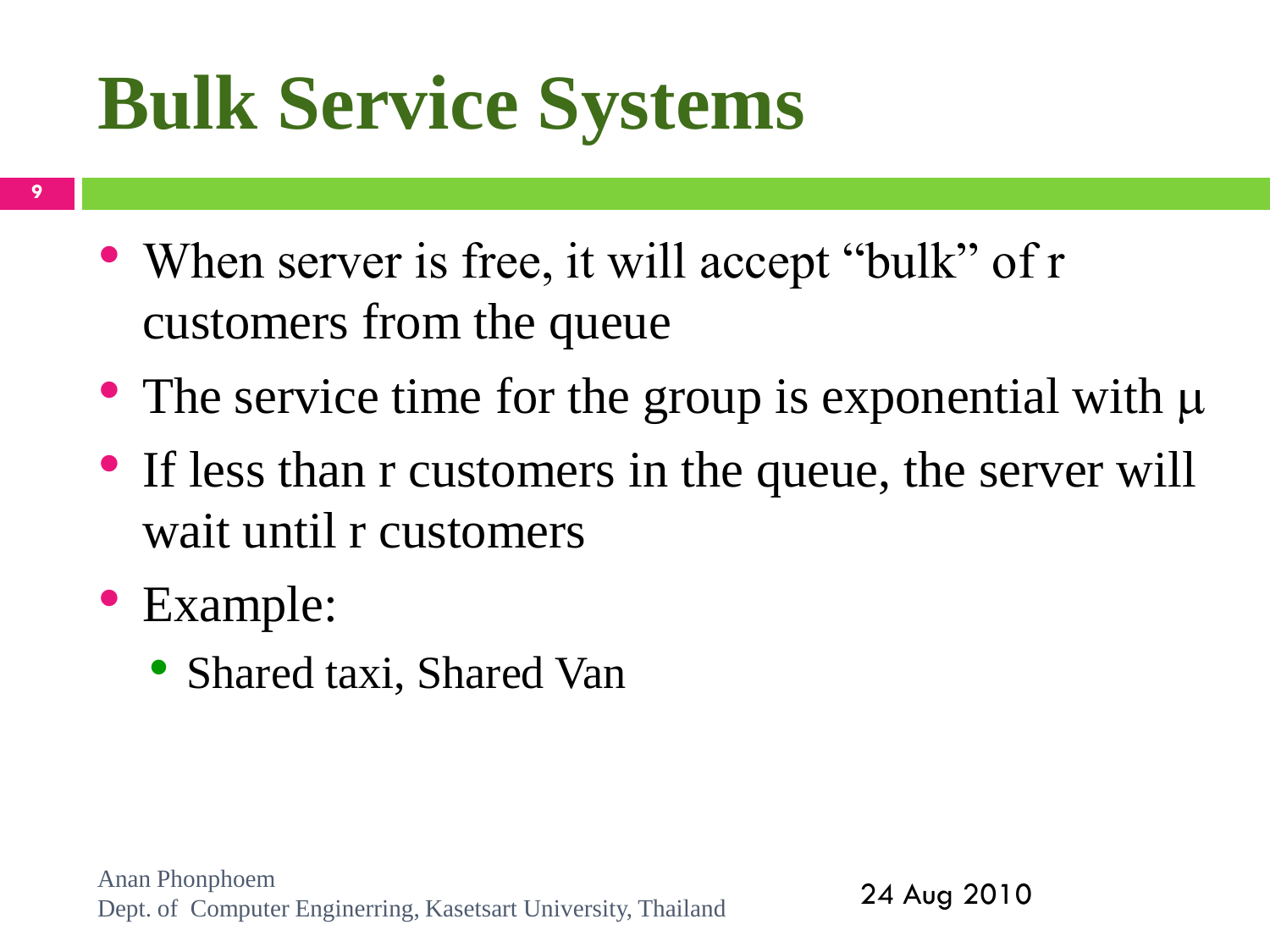

- Same as  $E_r/M/1$
- Difference:
	- For  $E_f/M/1$ 
		- State variable  $=$  total  $#$  of service stage yet to be completed
	- For Bulk Service
		- State variable  $=$  the number of customers in the system

Anan Phonphoem Dept. of Computer Enginerring, Kasetsart University, Thailand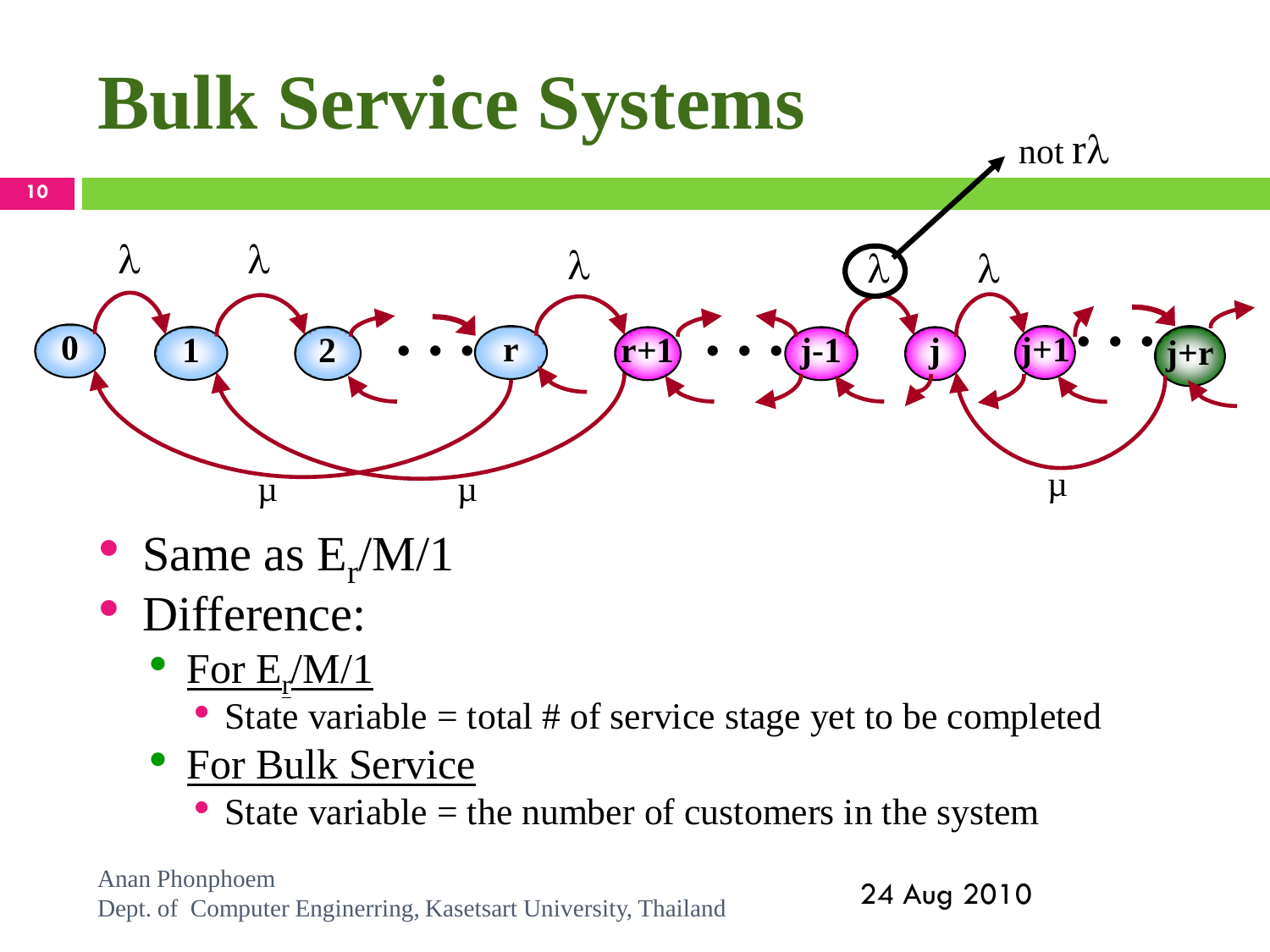## **Bulk Service Systems**

**11**

• The result from  $E_r/M/1$ 

$$
P_j = \begin{cases} \frac{1}{r}(1 - z_0^{-j-1}) & 0 \le j < r \\ \rho(z_0 - 1)z_0^{r-j-1} & j \ge r \end{cases}
$$

Anan Phonphoem Dept. of Computer Enginerring, Kasetsart University, Thailand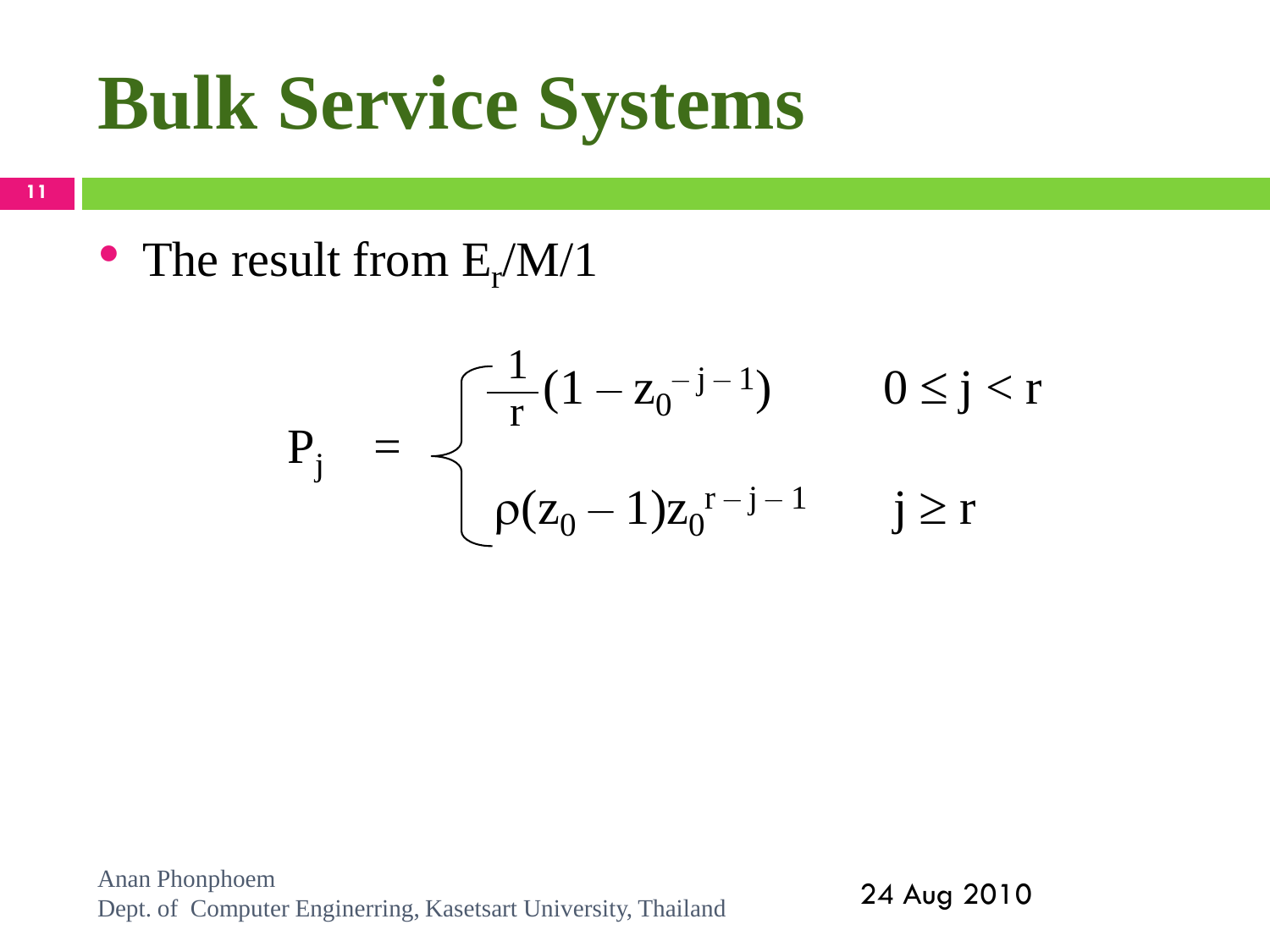## **Bulk Service Systems (no idle)**

- Previously, the server is idle if less than r customers
- For system that, if available, accept r customers
- Otherwise, it will accept less than **r** customers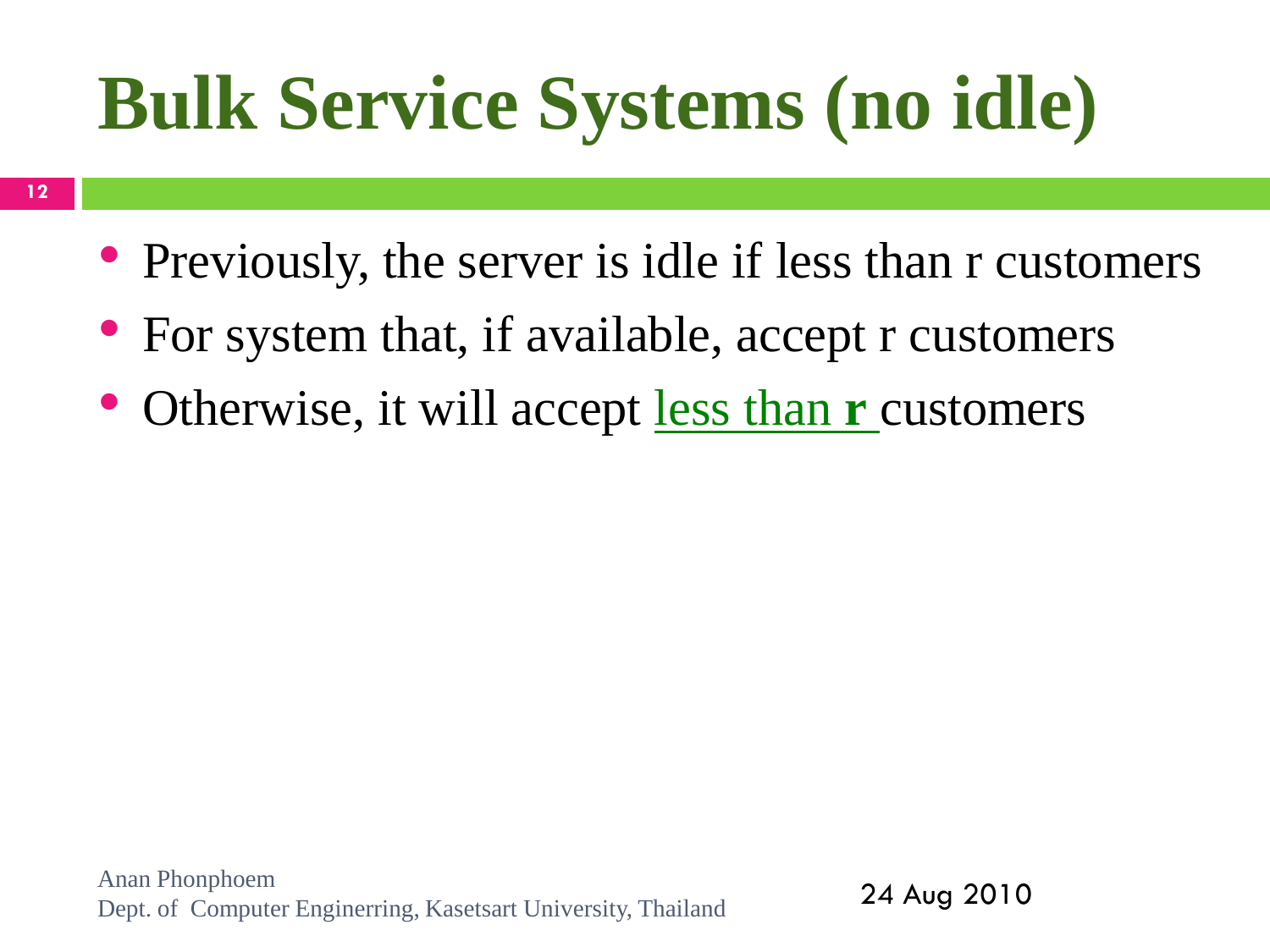#### **Bulk Service (no idle) State diagram**



Anan Phonphoem Dept. of Computer Enginerring, Kasetsart University, Thailand

<sup>24</sup> Aug 2010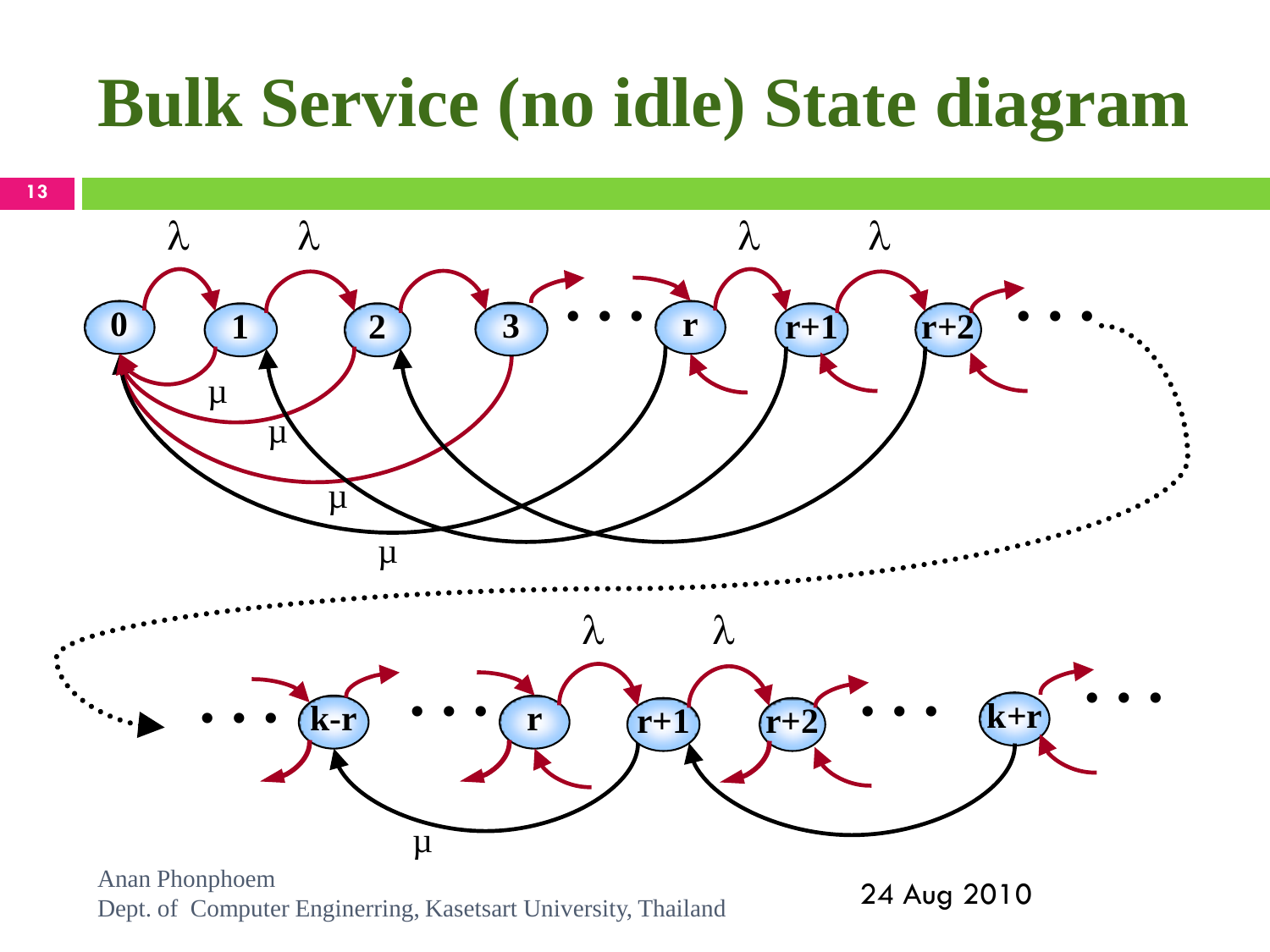#### **Parallel Servers**



#### Service Facility

- $\alpha_i$  = Probability to select path i
- $\alpha_1 + \alpha_2 = 1$
- Only one customer in the service facility
- $b(x) = \alpha_1 \mu_1 e^{-\mu_1 x} + \alpha_2 \mu_2 e^{-\mu_2 x}$   $x \ge 0$

Anan Phonphoem Dept. of Computer Enginerring, Kasetsart University, Thailand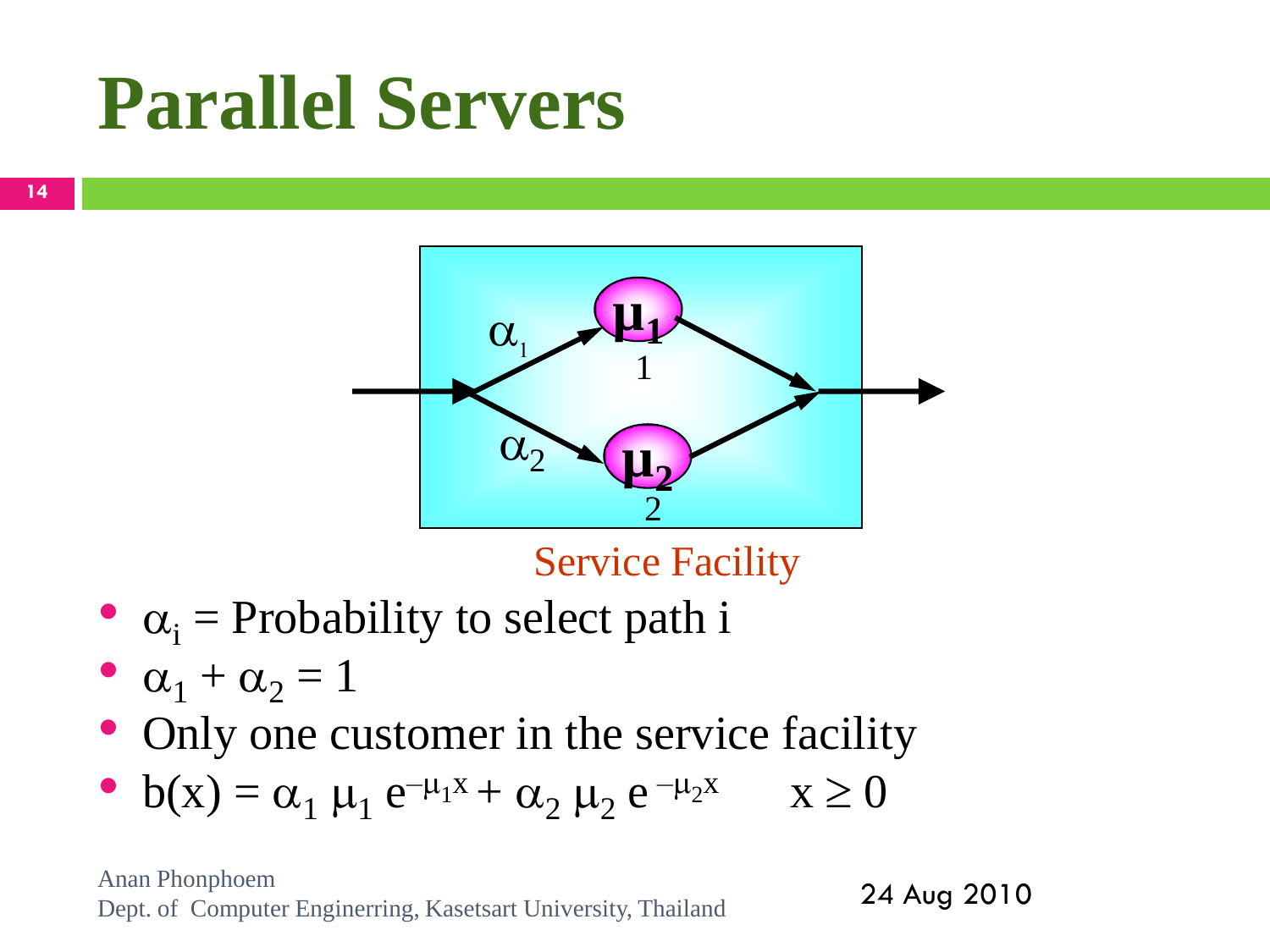# **R-Stage Parallel Servers (H<sup>R</sup> )**

**15**



#### Service Facility

Anan Phonphoem Dept. of Computer Enginerring, Kasetsart University, Thailand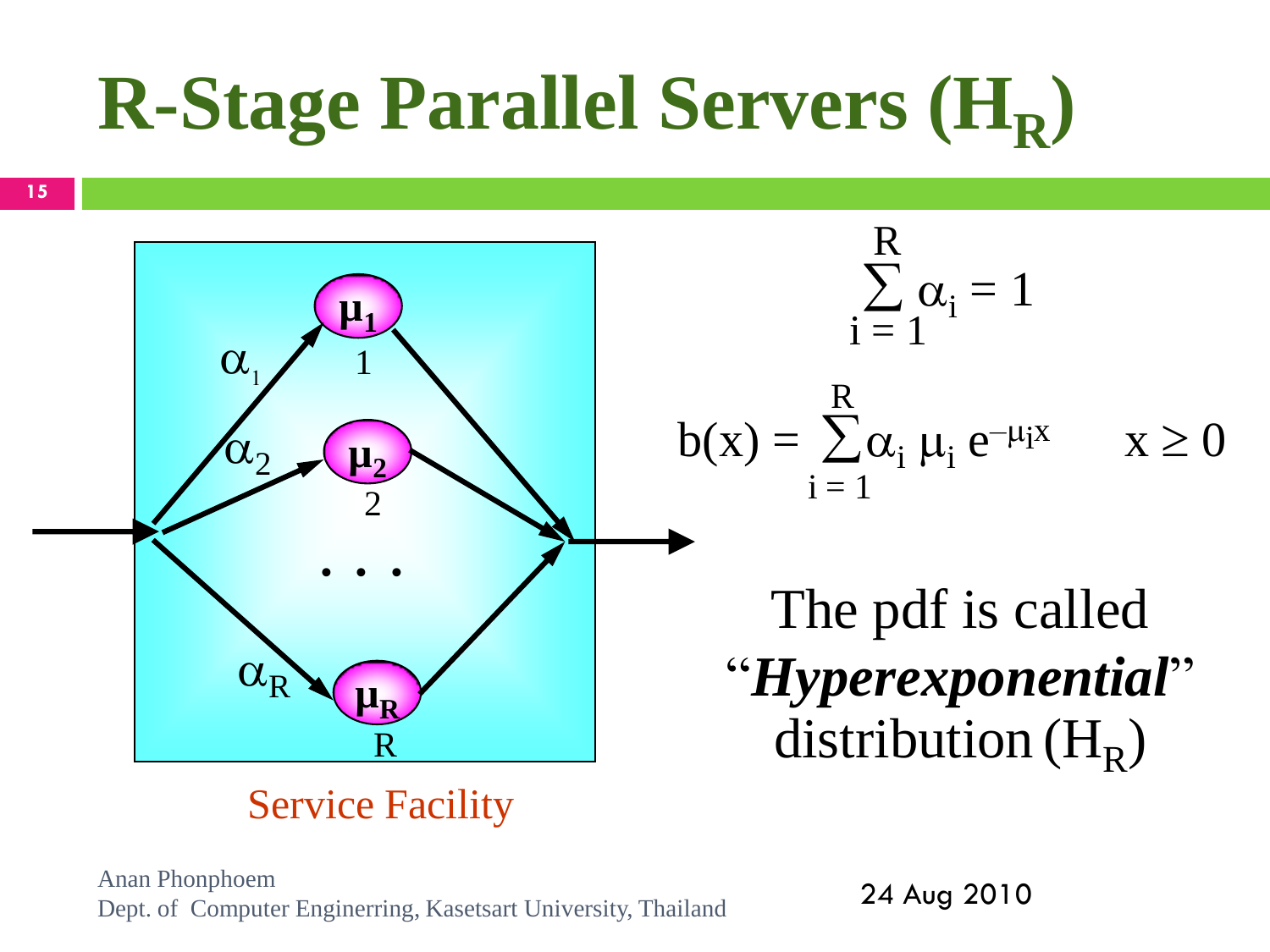#### **Serial Servers**

**16**

• The system with faster exponential stages in series  $\rightarrow$  decreases the variability of service time



Service Facility

For Mean and Variance of the service time

$$
E[x] = 2E[y] = \frac{1}{\mu}
$$

$$
\sigma_b^2 = \sigma_h^2 + \sigma_h^2 = \frac{1}{2\mu^2}
$$

Anan Phonphoem Dept. of Computer Enginerring, Kasetsart University, Thailand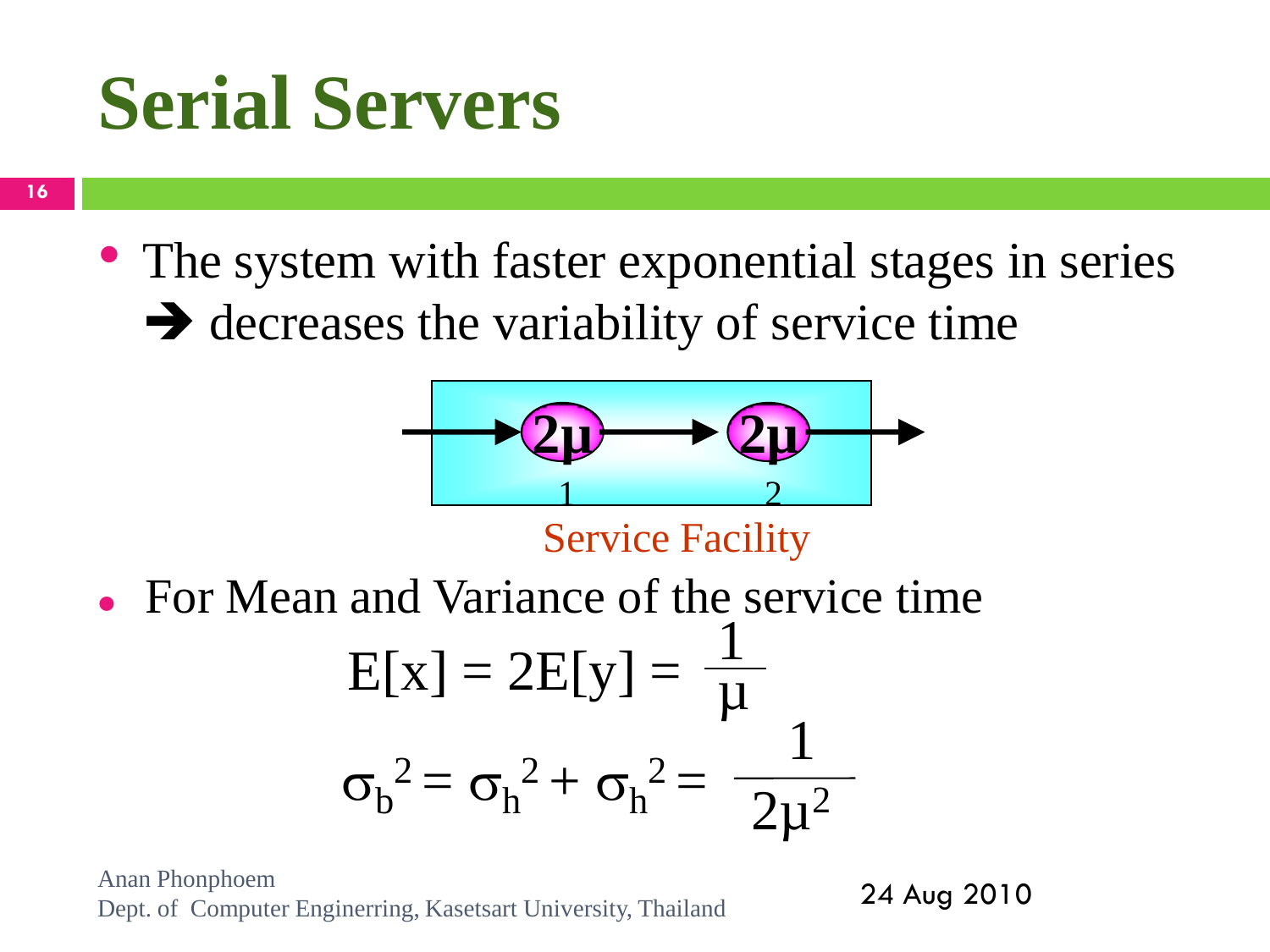#### **Parallel Servers**

**17**

- For the parallel system
	- $\rightarrow$  increases the variability of the service time



Service Facility

Anan Phonphoem Dept. of Computer Enginerring, Kasetsart University, Thailand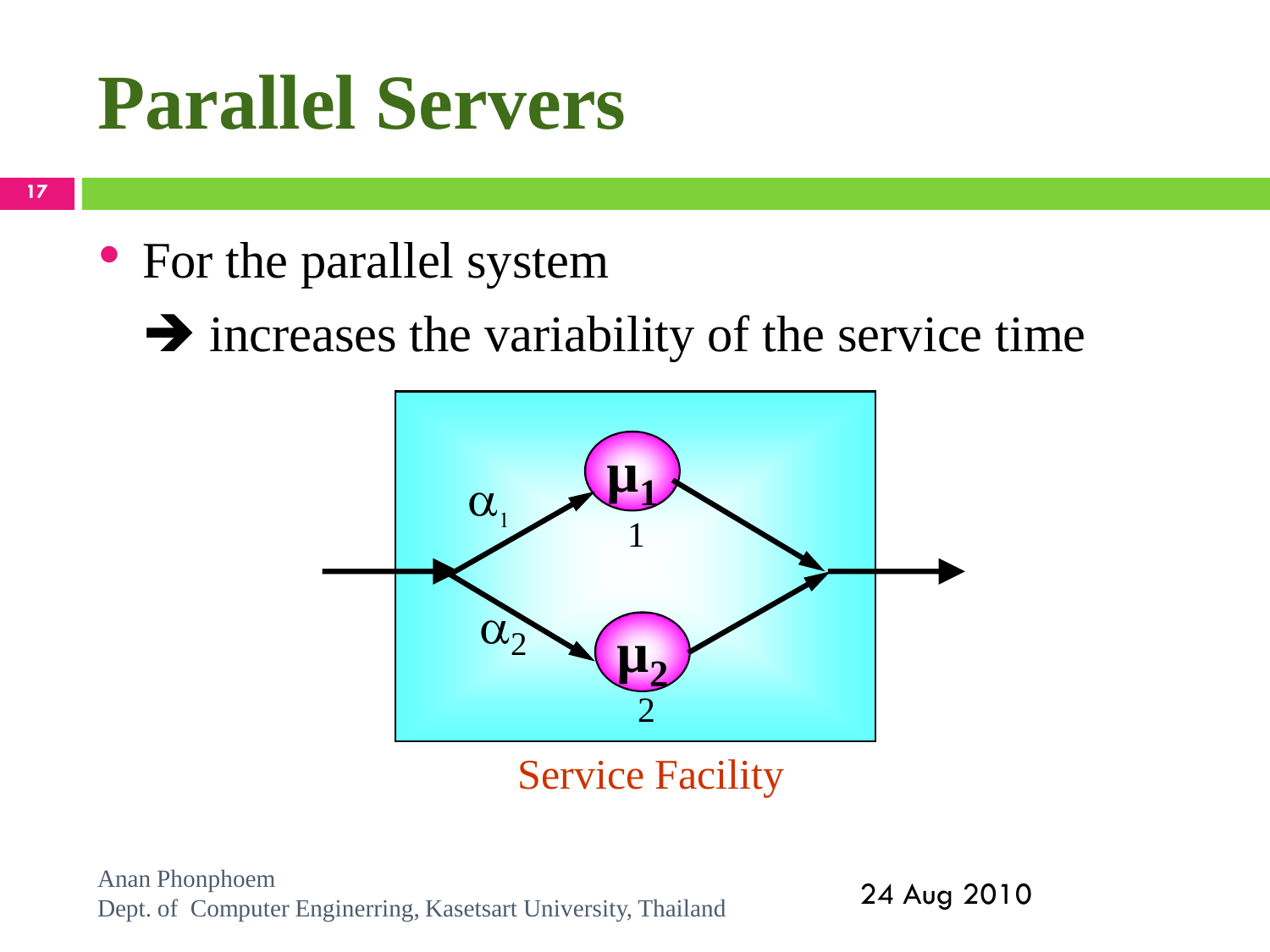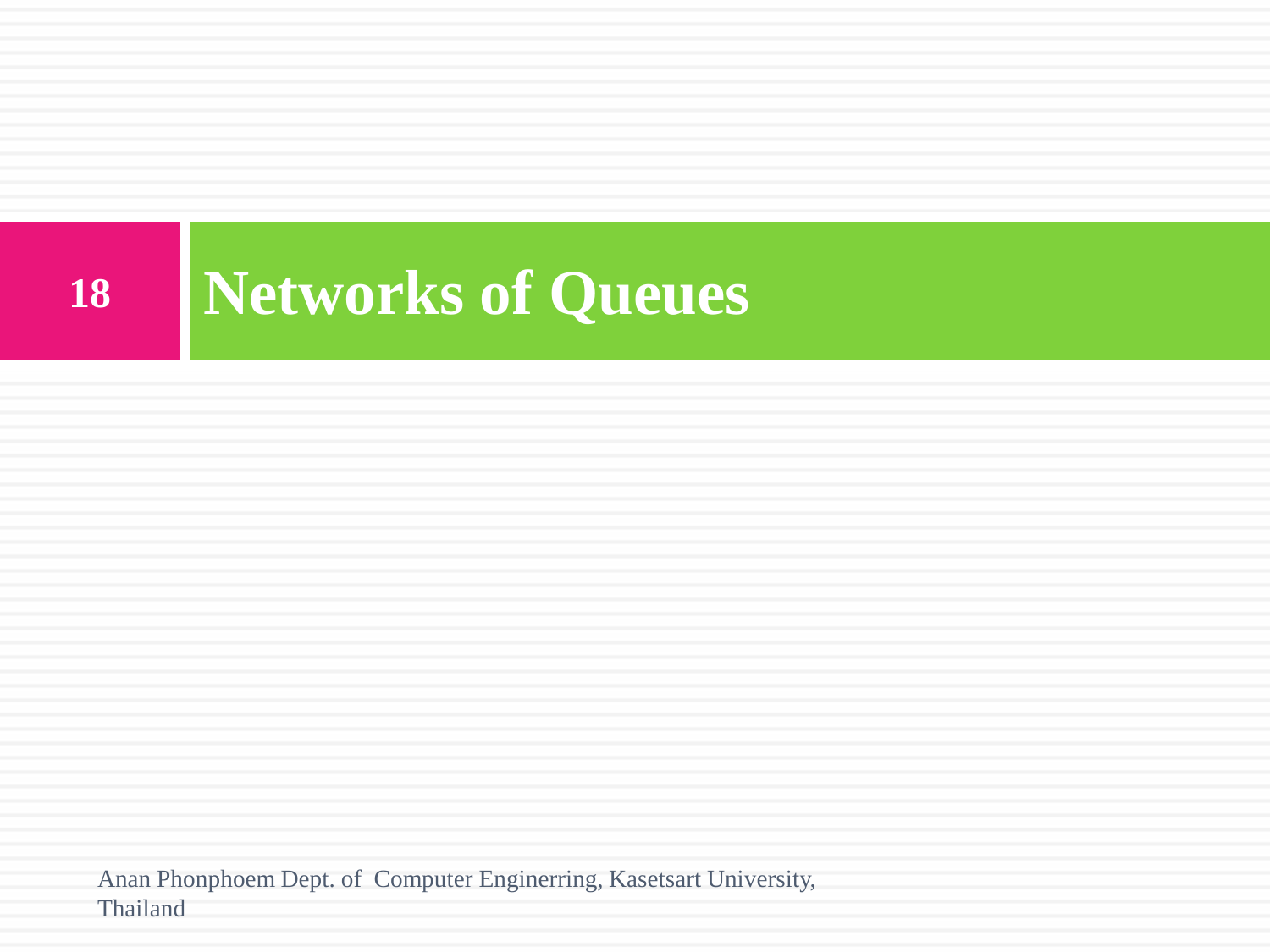#### **Outline**

- Network of Queues
- Burke's Theorem
- Application Example 1
- Jackson's Theorem
- Cyclic Network
- Multidimensional Markov Chains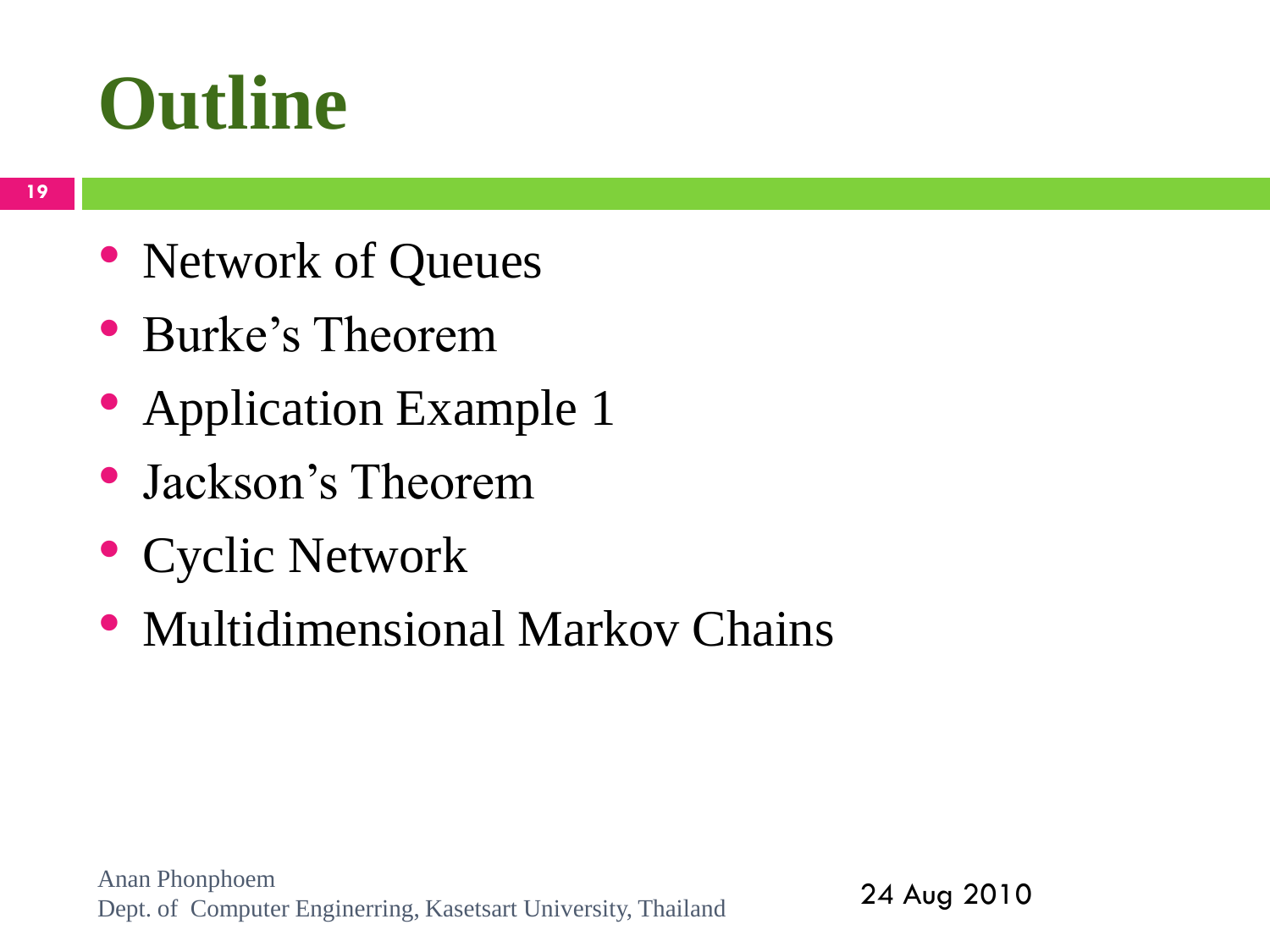## **Networks of Queues**

- Multiple-node systems
- Network of nodes  $=$

"**Customers enter system at various points, queue for service, then proceed to other nodes**"

• Topology structure is important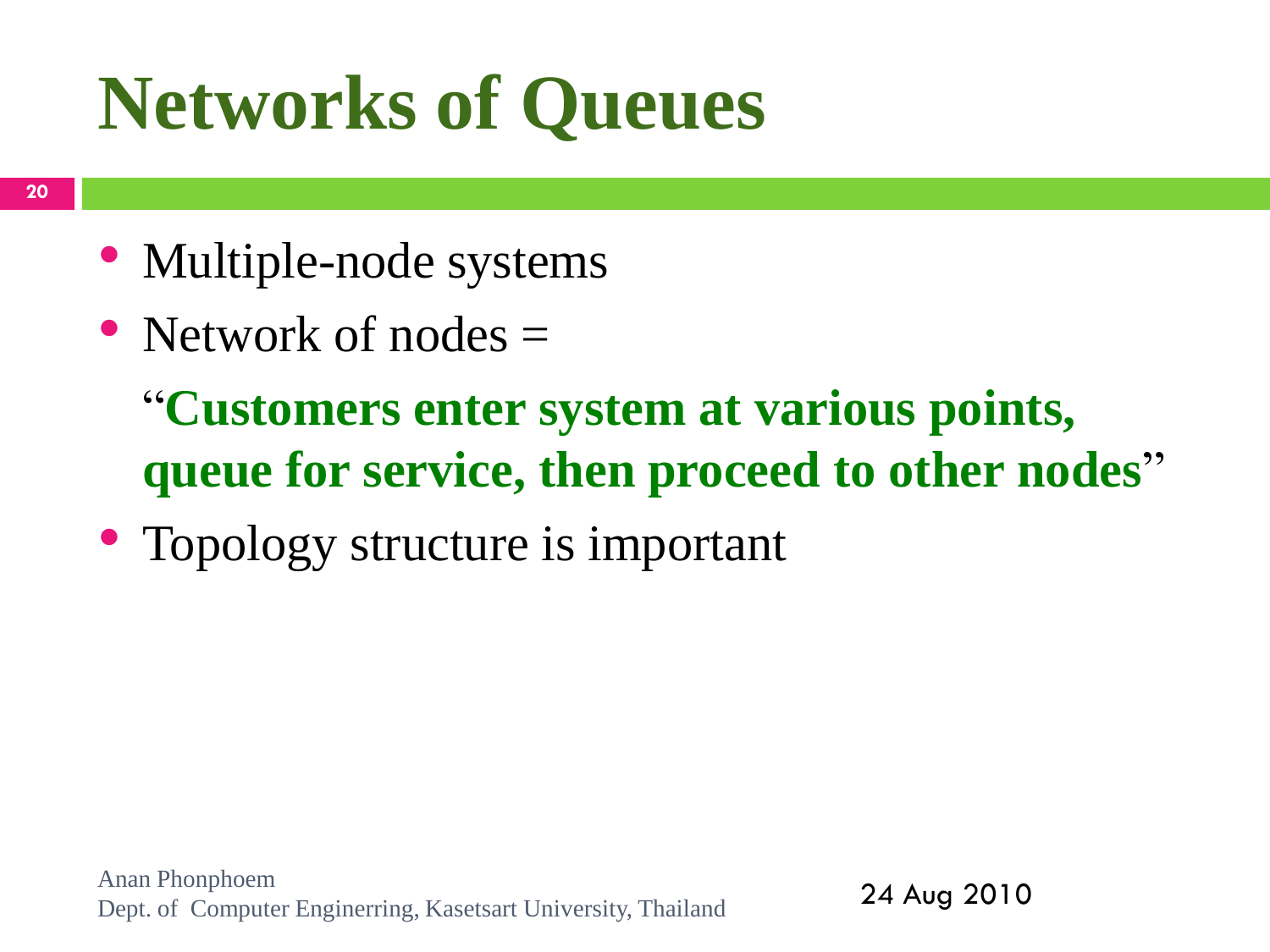### **Tandem network**

- For a network of k nodes
- Customers depart from node i will immediately enter node  $i + 1$
- Interdeparture times from node i  $=$  Interarrival times for node  $i + 1$



Anan Phonphoem Dept. of Computer Enginerring, Kasetsart University, Thailand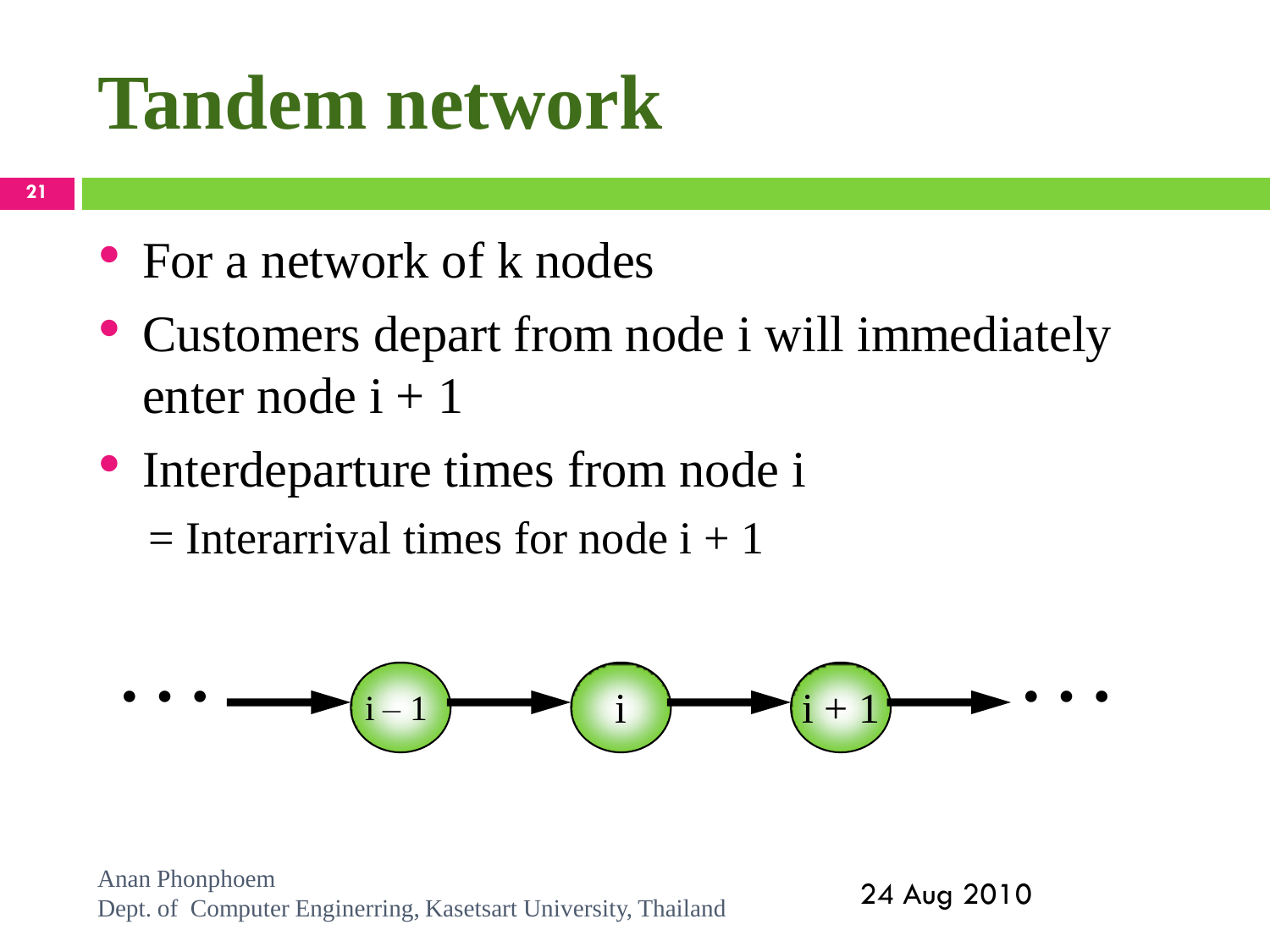



#### • Assumption:

- The arrival only enters node 1
- The arrival is Poisson process with rate  $\lambda$
- Each node is exponential server rate  $\mu$

Anan Phonphoem Dept. of Computer Enginerring, Kasetsart University, Thailand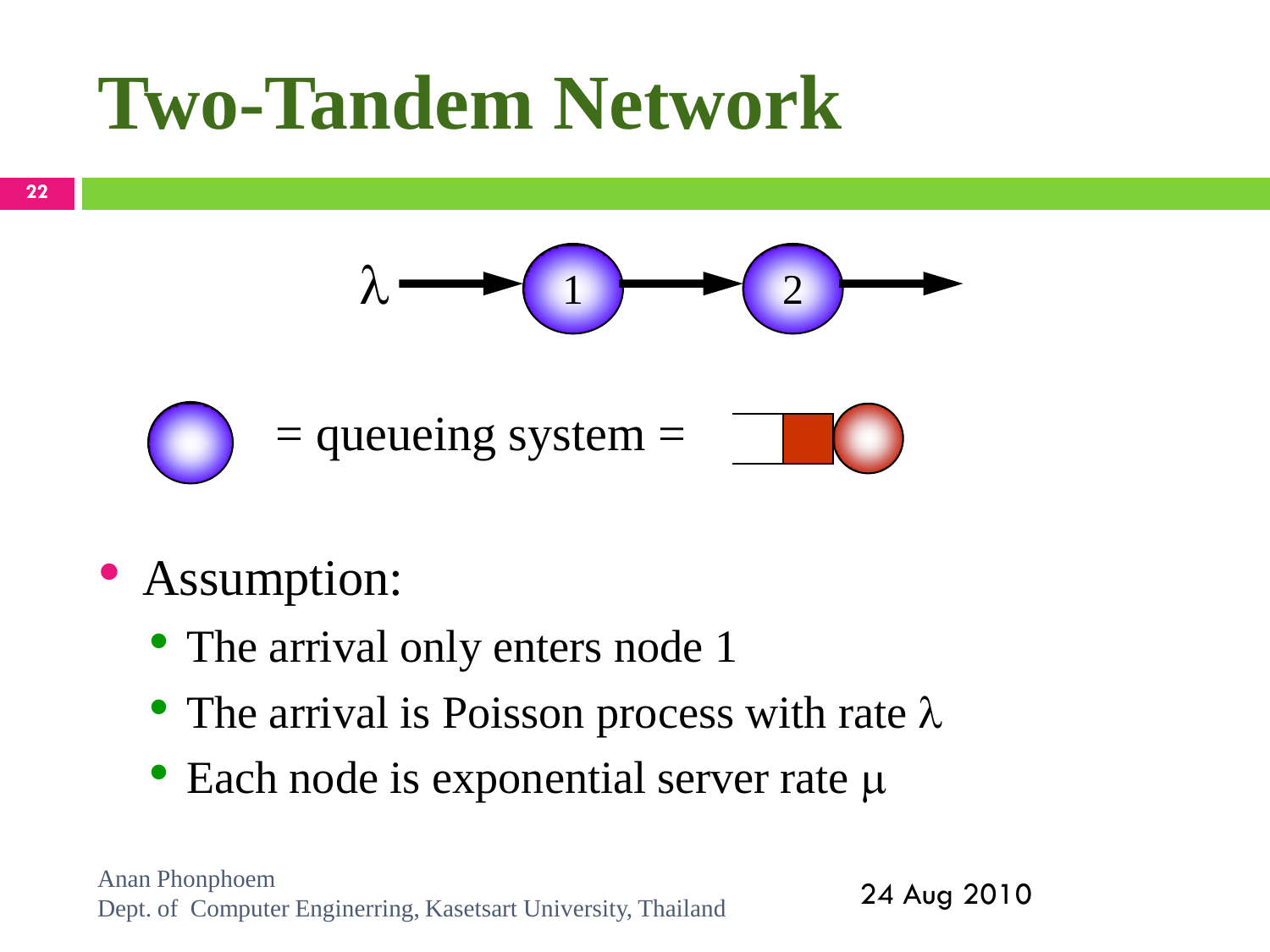- Therefore,
	- M/M/1 system
- Find
	- Interarrival time of Node 2 (Interdeparture time of node 1)
- Let
	- $d(t)$  = the pdf of the interdeparture process of node 1
	- $D^*(s) = Laplace$  transform of  $d(t)$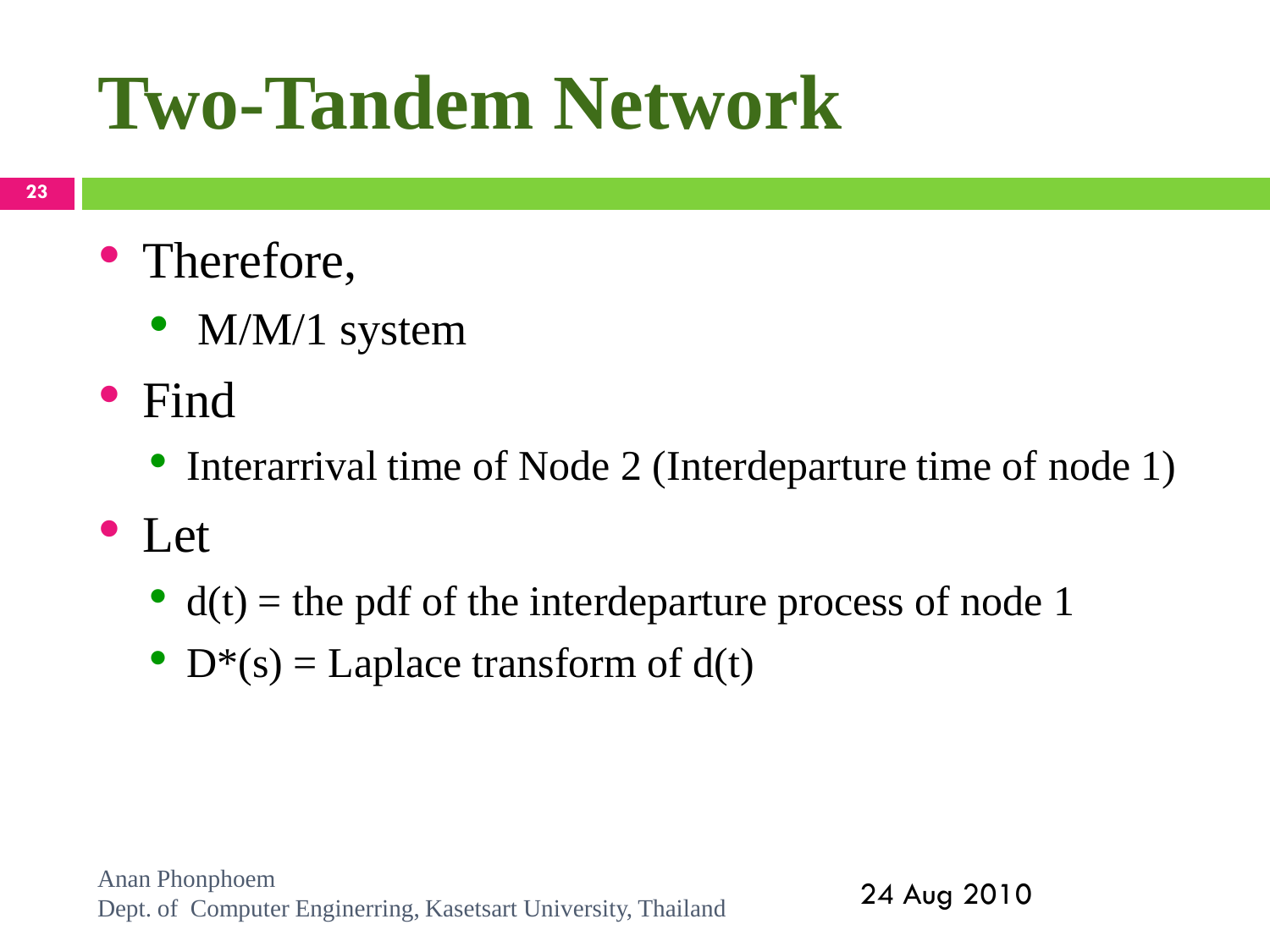- Two cases of Interdeparture Time:
	- A customer enters node 1
		- $\rightarrow$  the next customer departs as exactly service time
	- No customer enters node 1

 $\rightarrow$  the next customer departs has to wait for the arrival and service time of the new customer

- (Both independent  $\rightarrow$  Convolution)
- $D^*(s)$ |non-empty@node  $1 = B^*(s)$
- $D^*(s)$ |empty@node 1  $\lambda$  $\overline{s + \lambda}$

Anan Phonphoem Dept. of Computer Enginerring, Kasetsart University, Thailand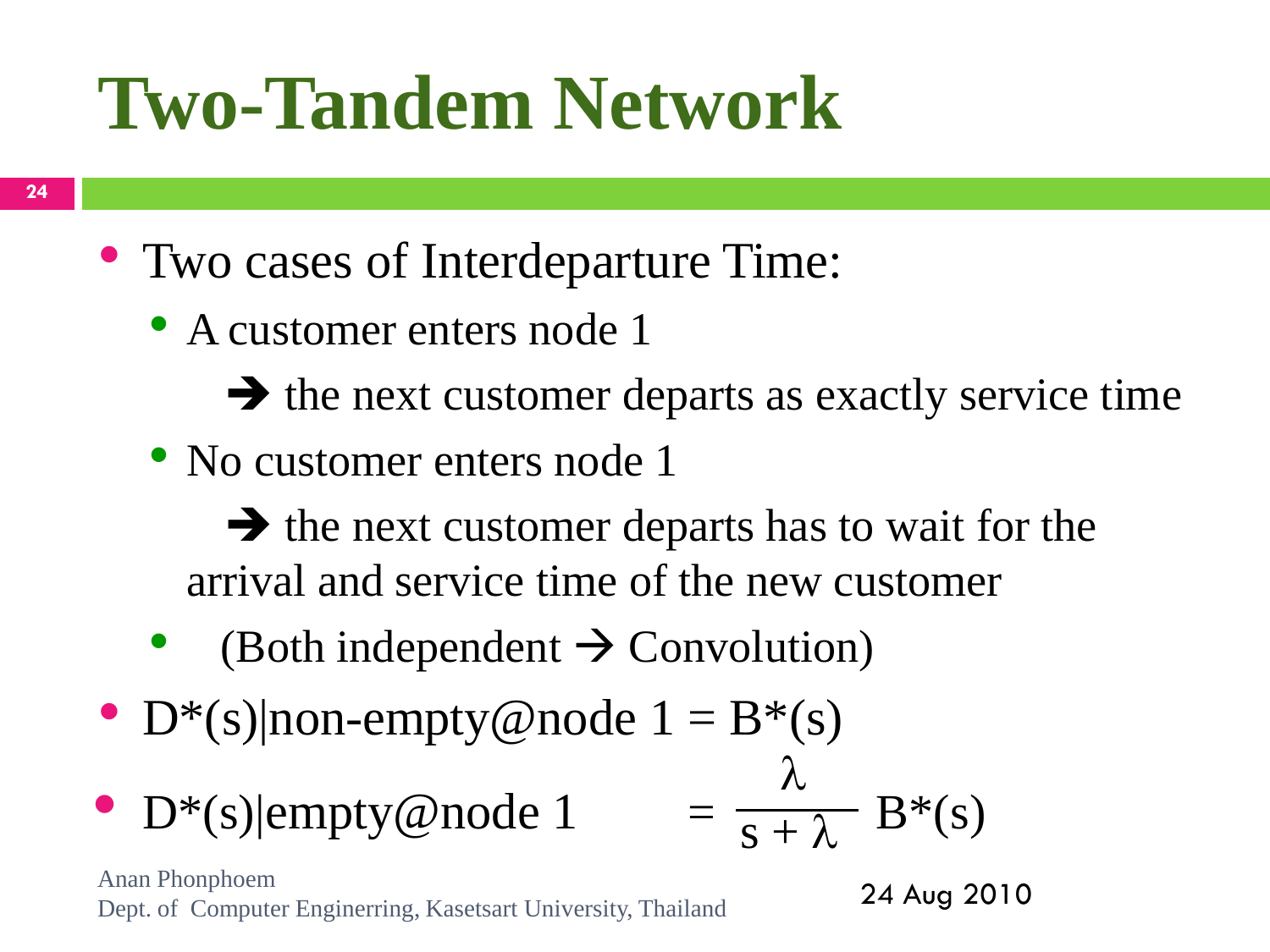**25**

• For exponential server

$$
B^*(s) = \frac{\mu}{s + \mu}
$$

• For Interdeparture Time

 $D^*(s) = \rho D^*(s)$ |non-empty@node1 +  $(1 - \rho)D^*(s)$ |empty@node1

$$
= \rho \left(\frac{\mu}{s+\mu}\right) + (1-\rho) \left(\frac{\lambda}{s+\lambda}\right) \left(\frac{\mu}{s+\mu}\right)
$$

$$
= \left(\frac{\lambda}{s+\lambda}\right)
$$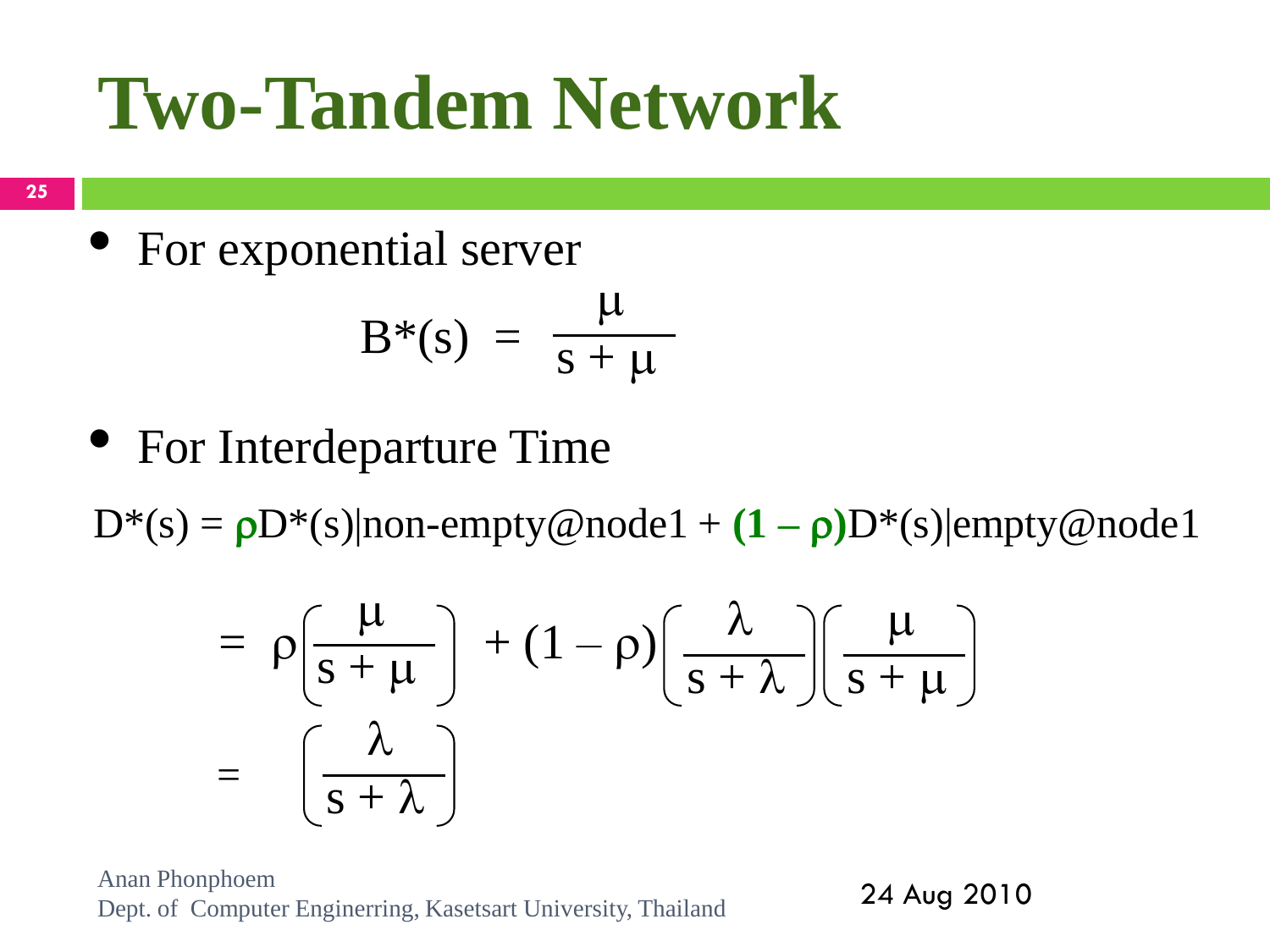• For Interdeparture Time

$$
D^*(s) = \left(\frac{\lambda}{s+\lambda}\right)
$$

$$
D(t) = 1 - e^{-\lambda t} \qquad \qquad t \ge 0
$$

• **Note**: Interdeparture time = exponential distribution with the same parameter as Interarrival time

Anan Phonphoem Dept. of Computer Enginerring, Kasetsart University, Thailand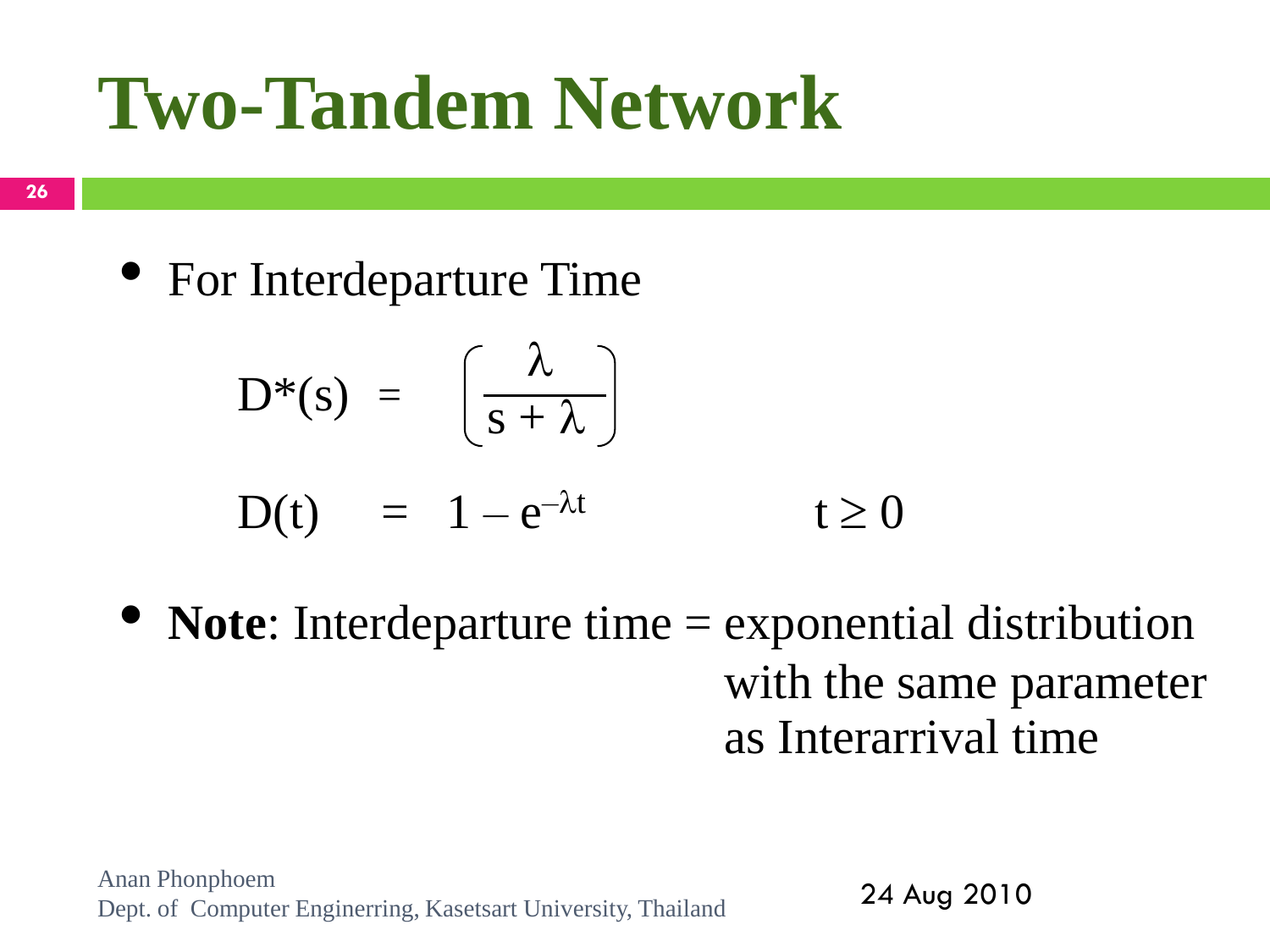## **Burke's Theorem**

- "A **Poisson** process driving an **exponential** server generates a **Poisson** process for **departures**"
- "The steady-state **output** of M/M/m with  $\lambda$  and service-time with  $\mu$  for each m channels is a **Poisson process at rate**  $\lambda$ **"**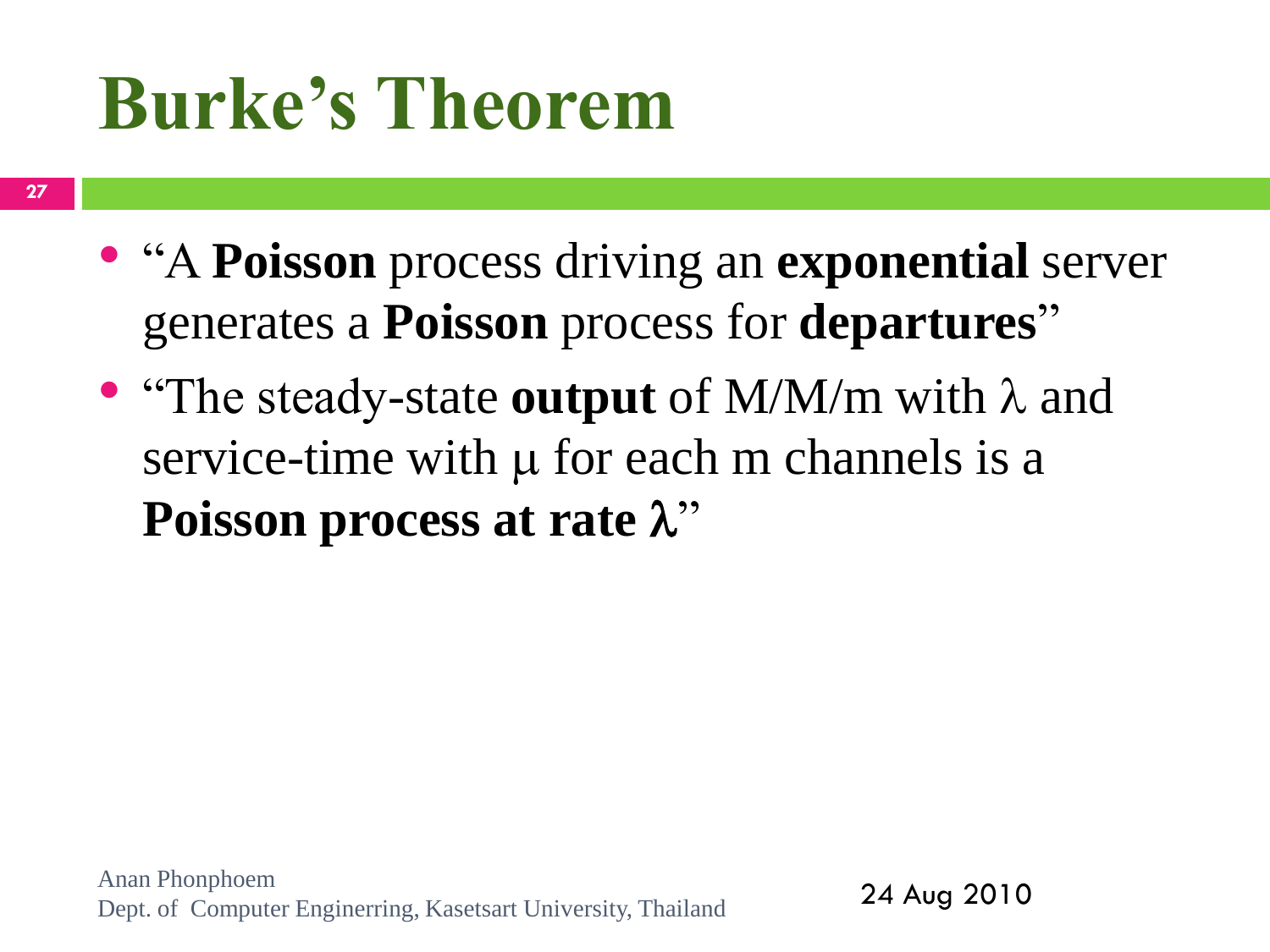(from *Gross*: Fundamentals of Queueing Theory 3 rd Edition)

- **28**
- A department store
- Instead of check-out counter, the new design is to provide a check-out lounge
- After complete the shopping, enter the lounge
- If all checkers are busy, receive the number and take a seat
- The next one will be called in sequence
- There is No limit space (even during peak period) on both Shopping area and Waiting area (lounge)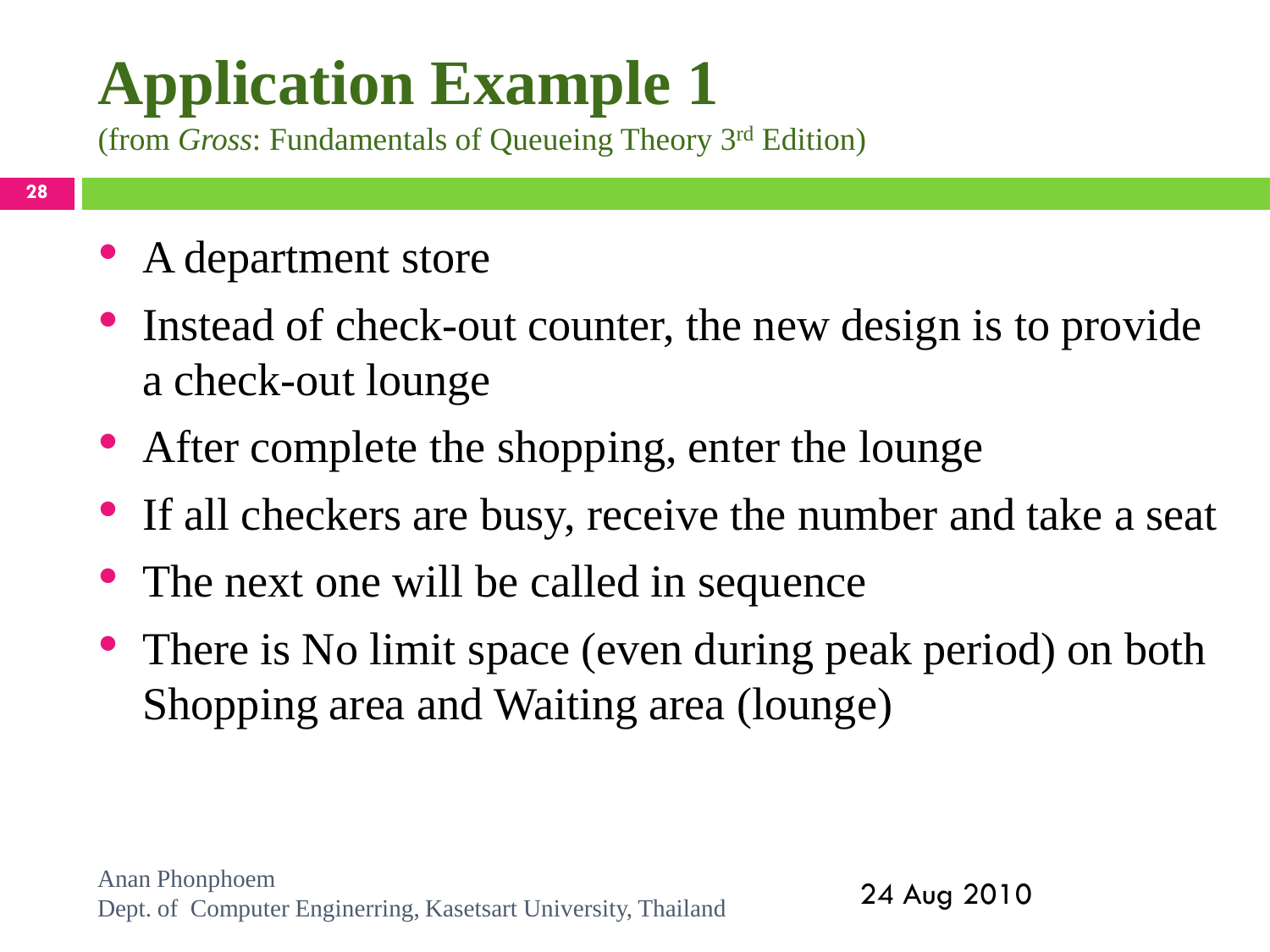#### • During peak hour

- Customers arrive as a Poisson process rate 40/Hr
- Each customer take 3⁄4 Hr for shopping
- The checkout time at the checker is approximately exponential distributed with a mean 4 min. (there are a bagger for each counter checkout)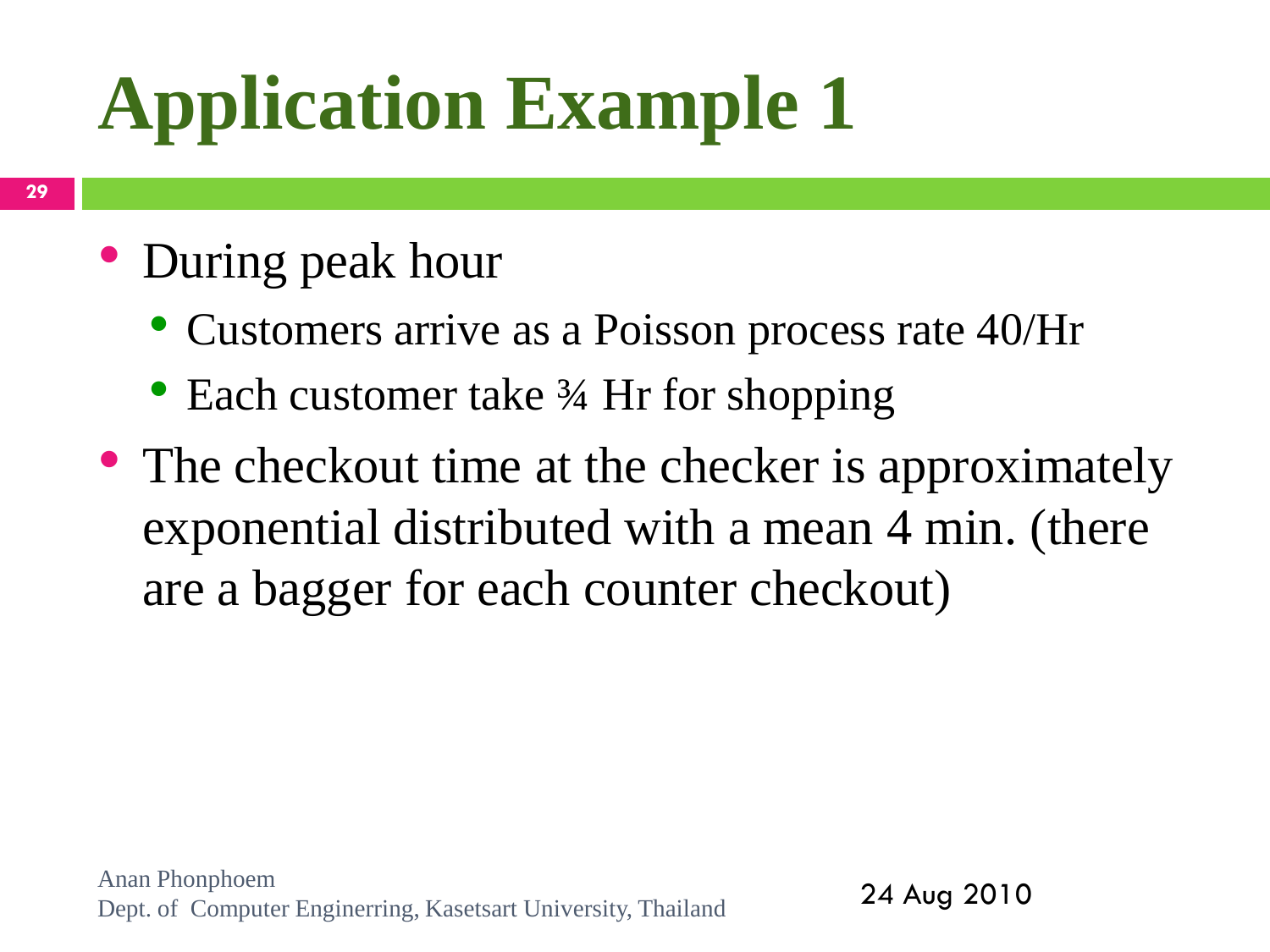- The manager wants to know :
- **Q1**: What is the minimum number of checkout counters during the peak period?
- **Q2**: If it is decided to add one more than the minimum number of counters,
	- What is the average waiting time in the lounge?
	- On average, how many people will be in the lounge?
	- On average, how many people will be in the department store?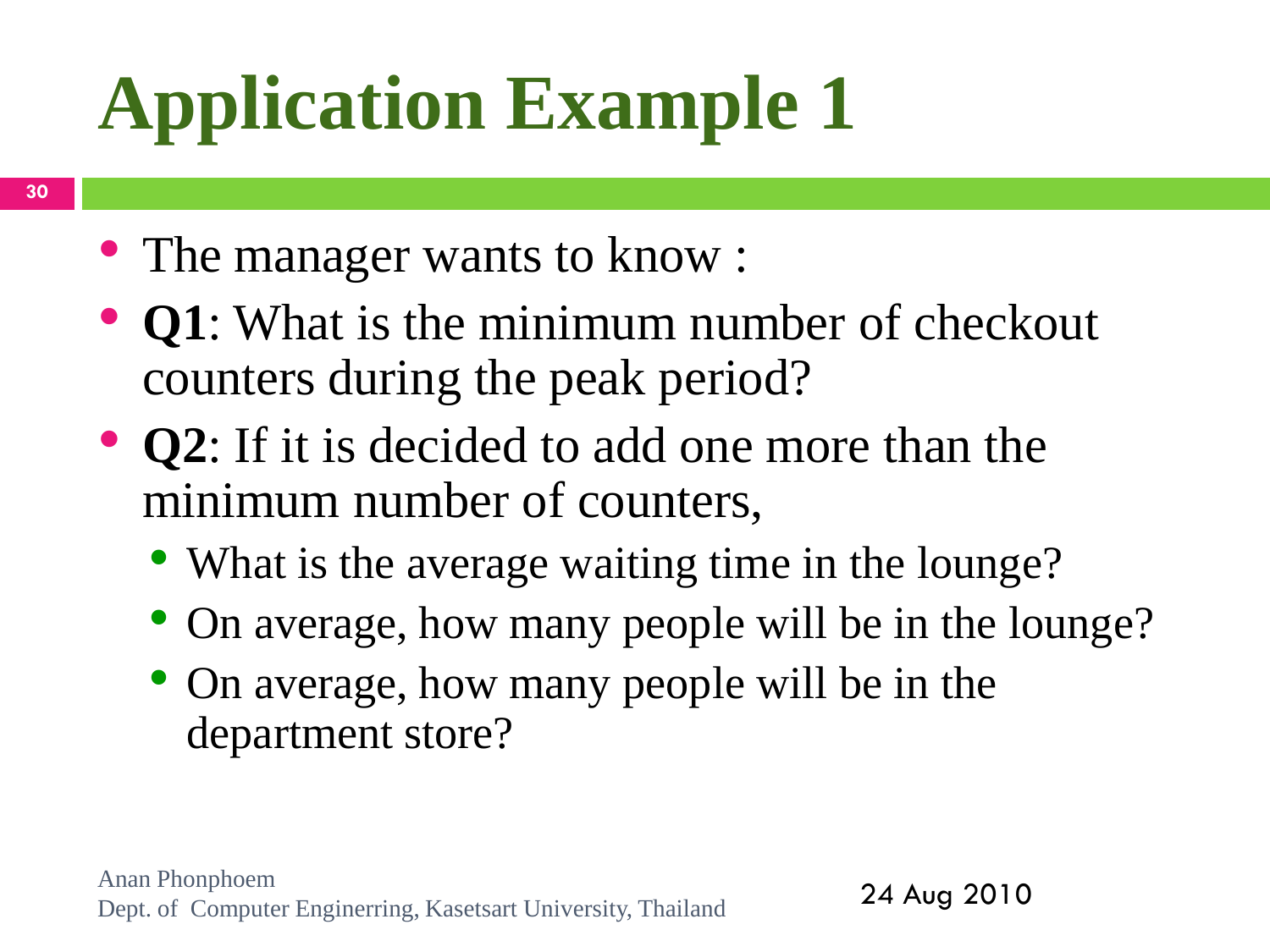## **Drawing a Scenario**

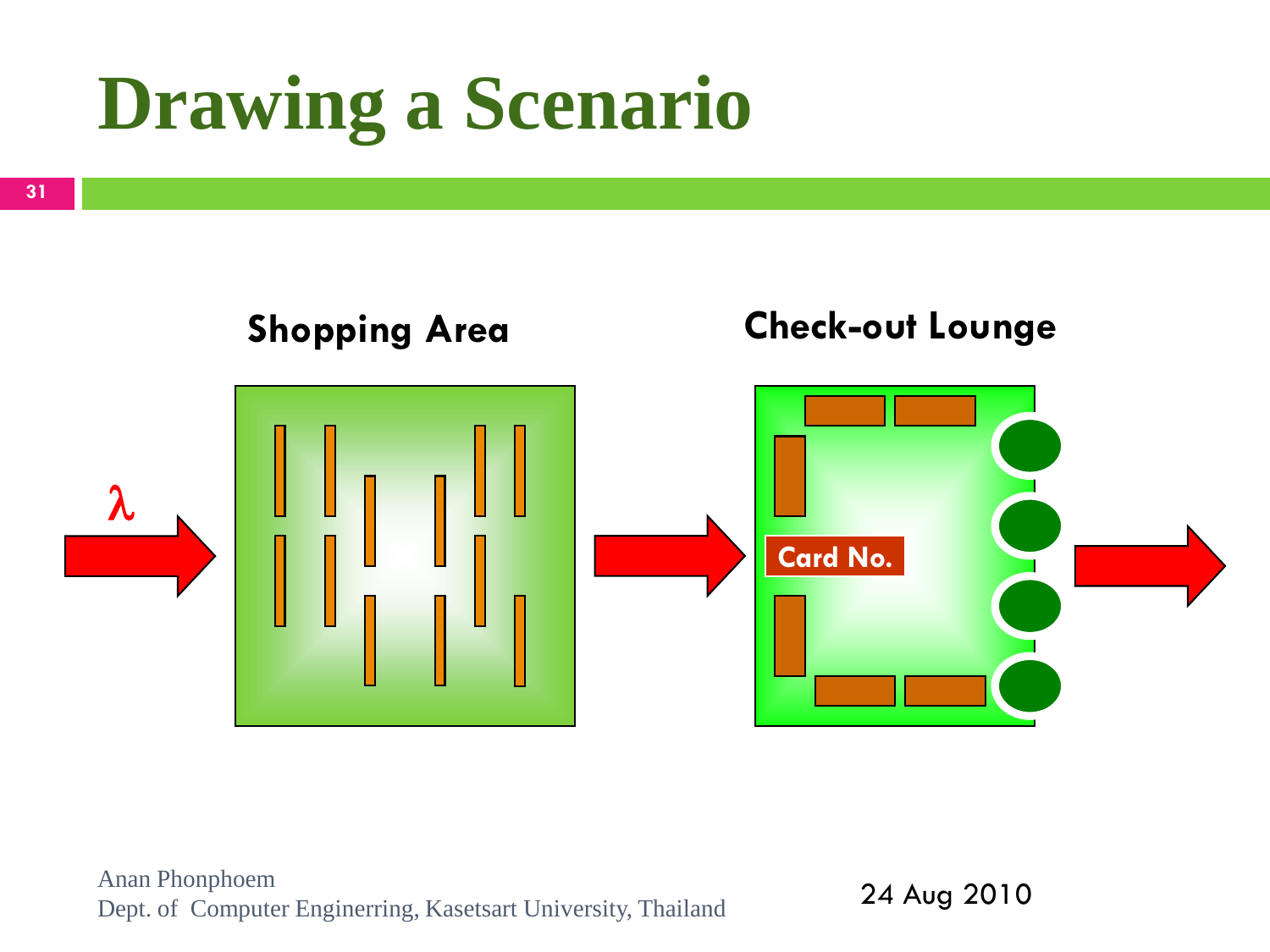- Modeling
	- Two-Tandem Network



- Define the first node
	- Shopping area
	- It is self-service
	- Arrival is Poisson  $\rightarrow$  M/M/ $\infty$  with  $\lambda = 40$  and  $\mu = 4/3$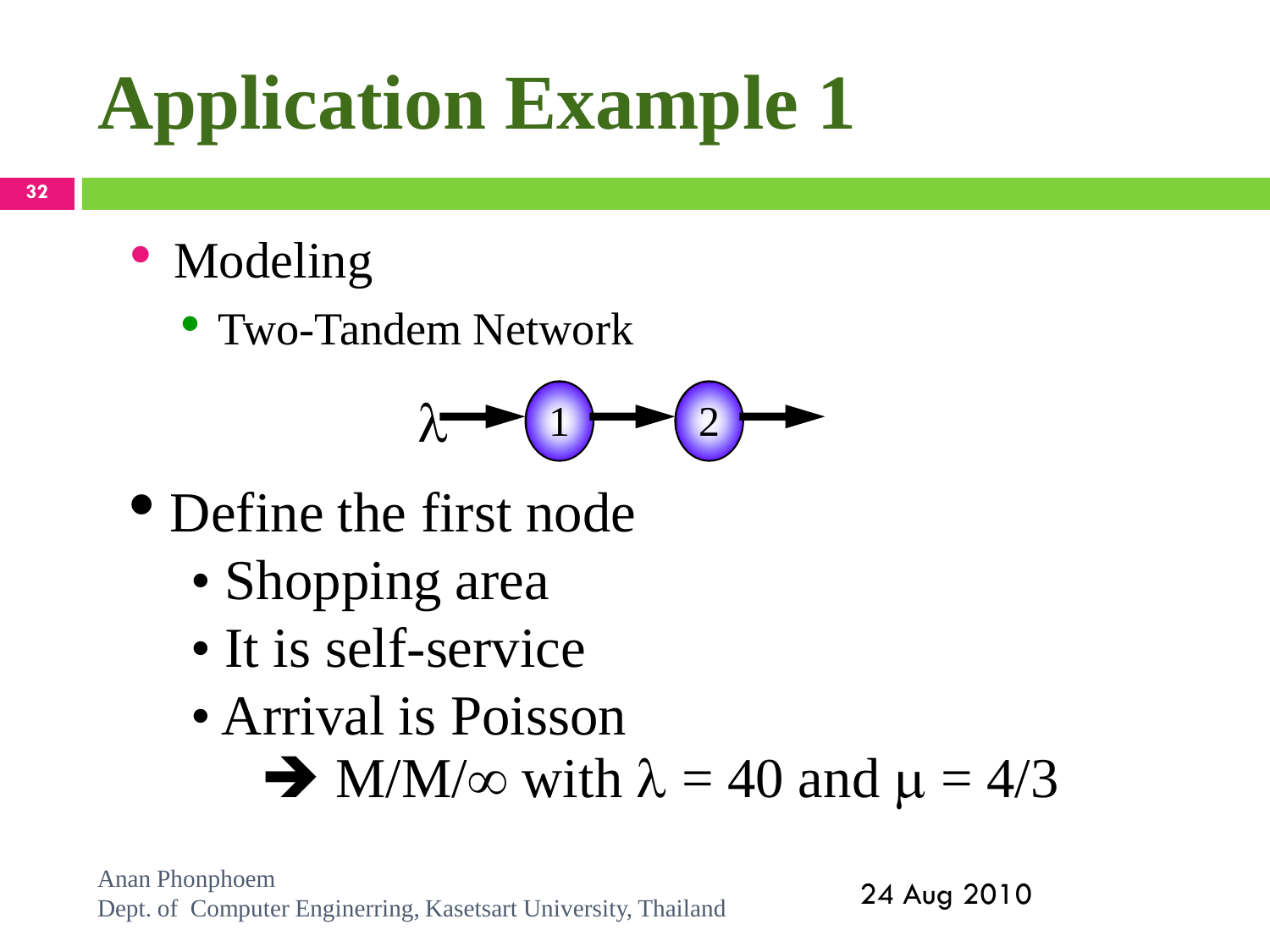- Define the second node
	- At Lounge
	- Arrival is the interdeparture of the node  $1 = Poisson$ process
	- Each counter mean service time  $=$  4 min.
	- $\rightarrow$  M/M/c

with  $\lambda = 40$  and service rate  $= c\mu$ 

Anan Phonphoem Dept. of Computer Enginerring, Kasetsart University, Thailand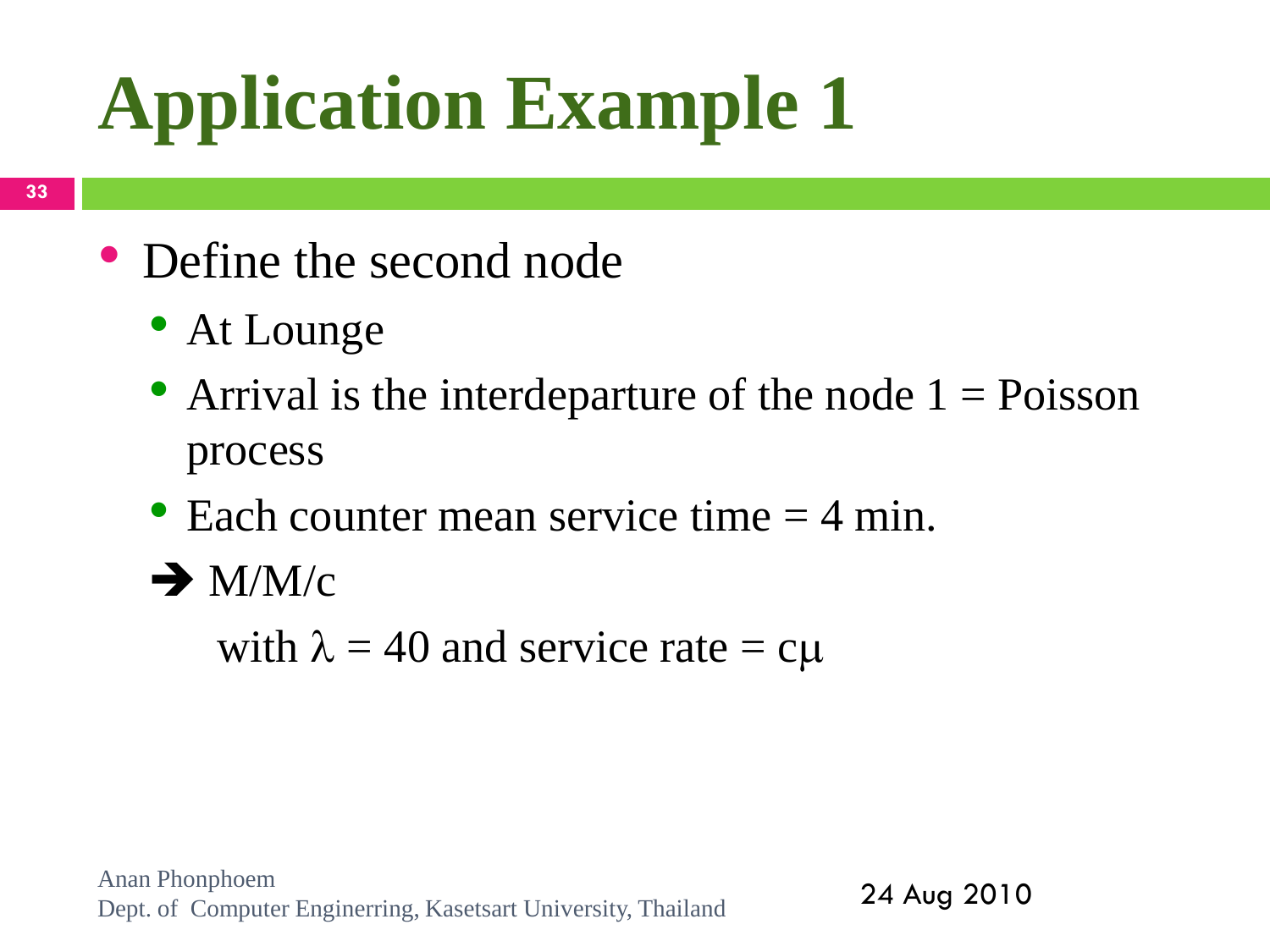- Q1: What is the minimum number of checkout counters during the peak period?
- For steady-state
	- $c\mu > \lambda$
	- So,  $c > \lambda/\mu$   $\rightarrow$   $c > 40/15 = 2.67$
	- $c \rightarrow 3$  = The number of check-out counters
	- The system becomes **M/M/3**

Anan Phonphoem Dept. of Computer Enginerring, Kasetsart University, Thailand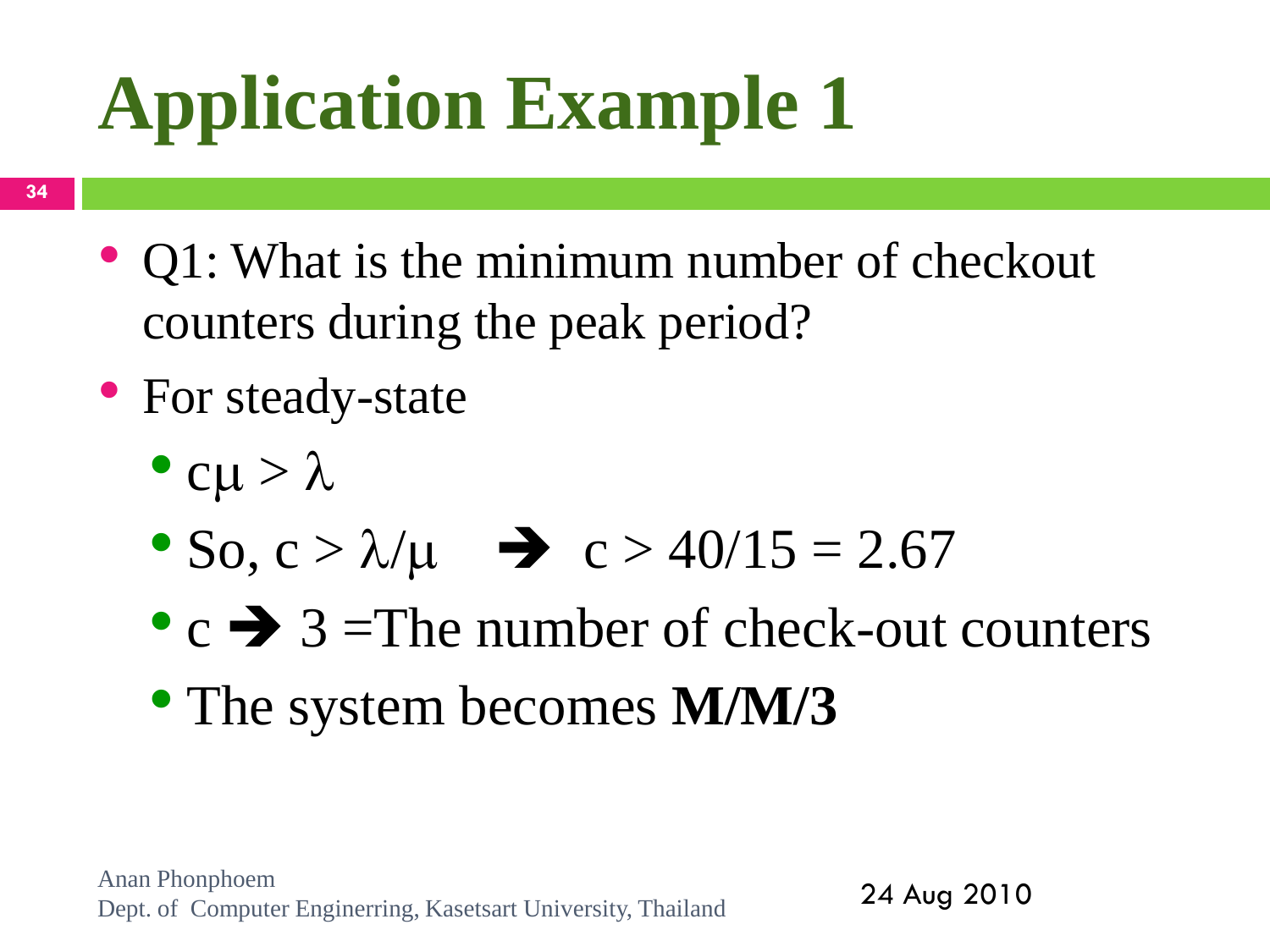- Q2: If it is decided to add one more than the minimum number of counters
- The system becomes
	- $M/M/4/\infty$
	- With  $\lambda = 40$  and  $\mu = 15$
	- $\rho = 40/(4*15) = 2/3$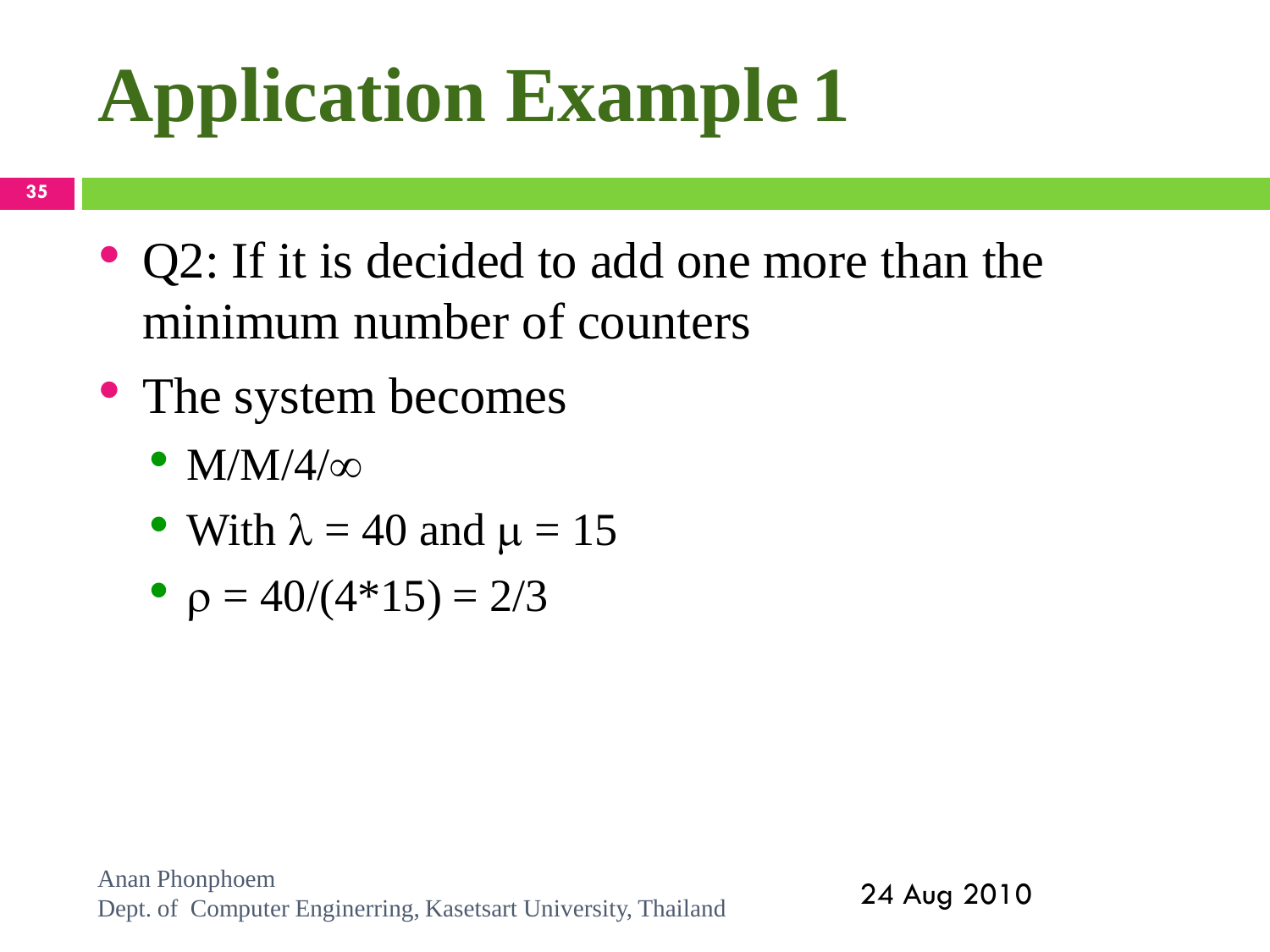**36**

•  $M/M/4/\infty$ 

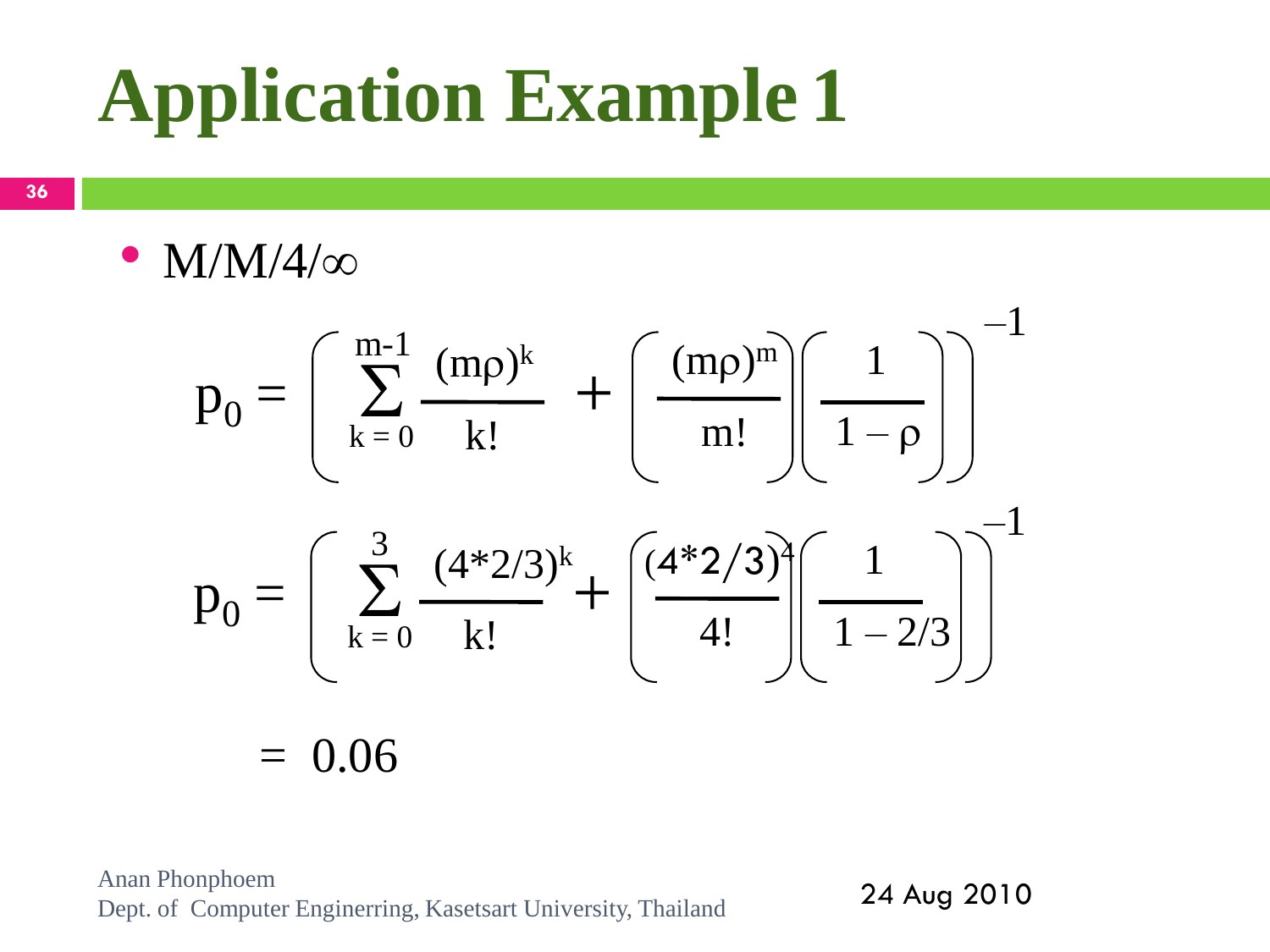**37**

• The Expected queue size,  $N_q$  (for  $k \ge m$ )

$$
N_q = \sum_{k=m+1}^{\infty} (k-m) p_k = \sum_{k=m+1}^{\infty} (k-m) \frac{m^m \rho^k}{m!}
$$
  
=  $p_0 \frac{m^m \rho^{m+1}}{m! (1-\rho)^2}$   
= 0.06  $\frac{4^4 (2/3)^{4+1}}{4! (1-2/3)^2}$  = 0.759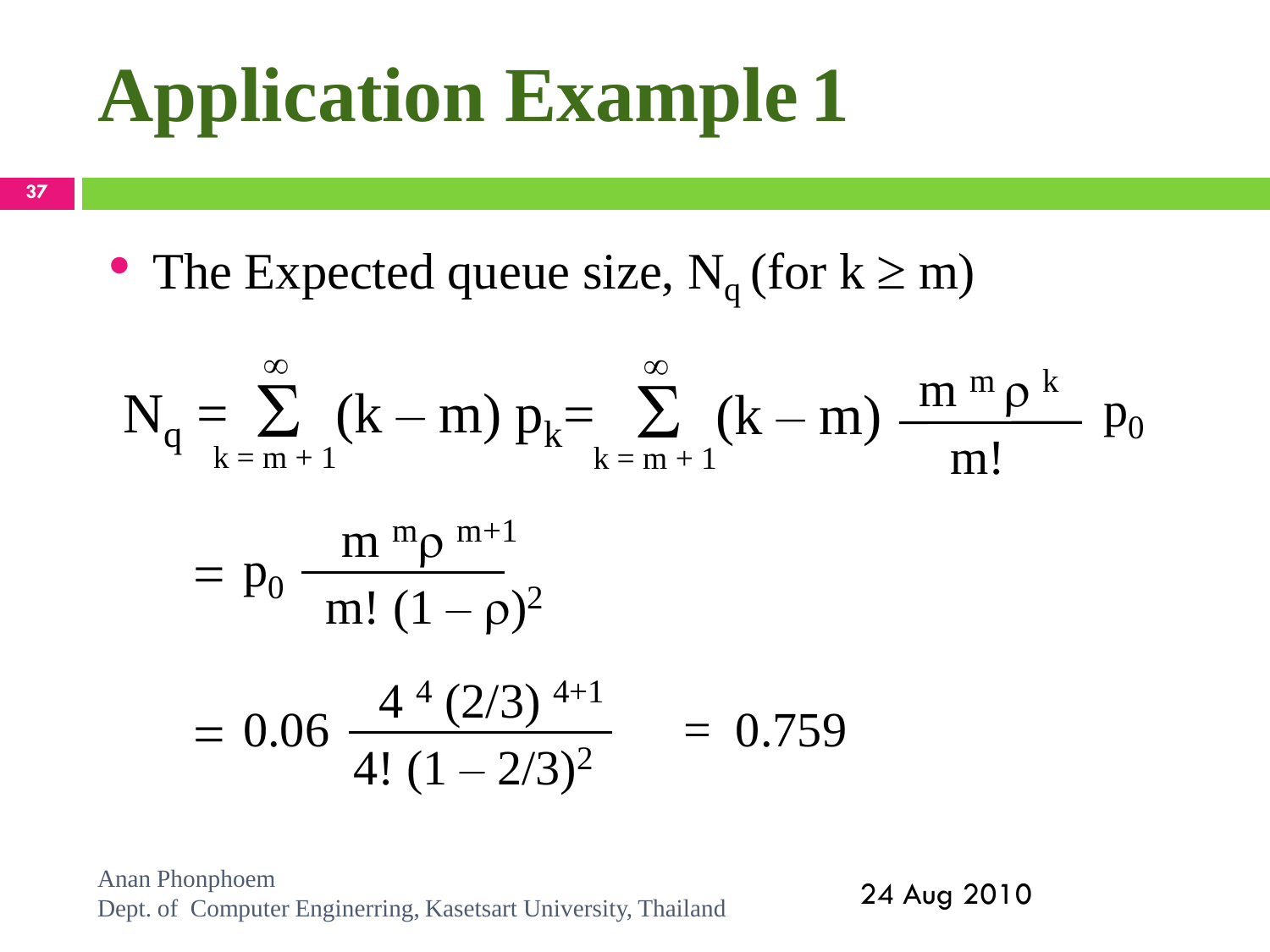**38**

• The average waiting time in the lounge,  $W_q$ 

• 
$$
N_q = \lambda W_q
$$
  
\n•  $W_q = N_q / \lambda = 0.759/40$   
\n= 0.019 Hr = 1.14 min.

• The average number of customer in node 2,  $N_2$ 

• 
$$
N_2 = \lambda W_2 = \lambda (W_q + 1/\mu) = 40 (0.019 + 1/15)
$$
  
= 3.43

Anan Phonphoem Dept. of Computer Enginerring, Kasetsart University, Thailand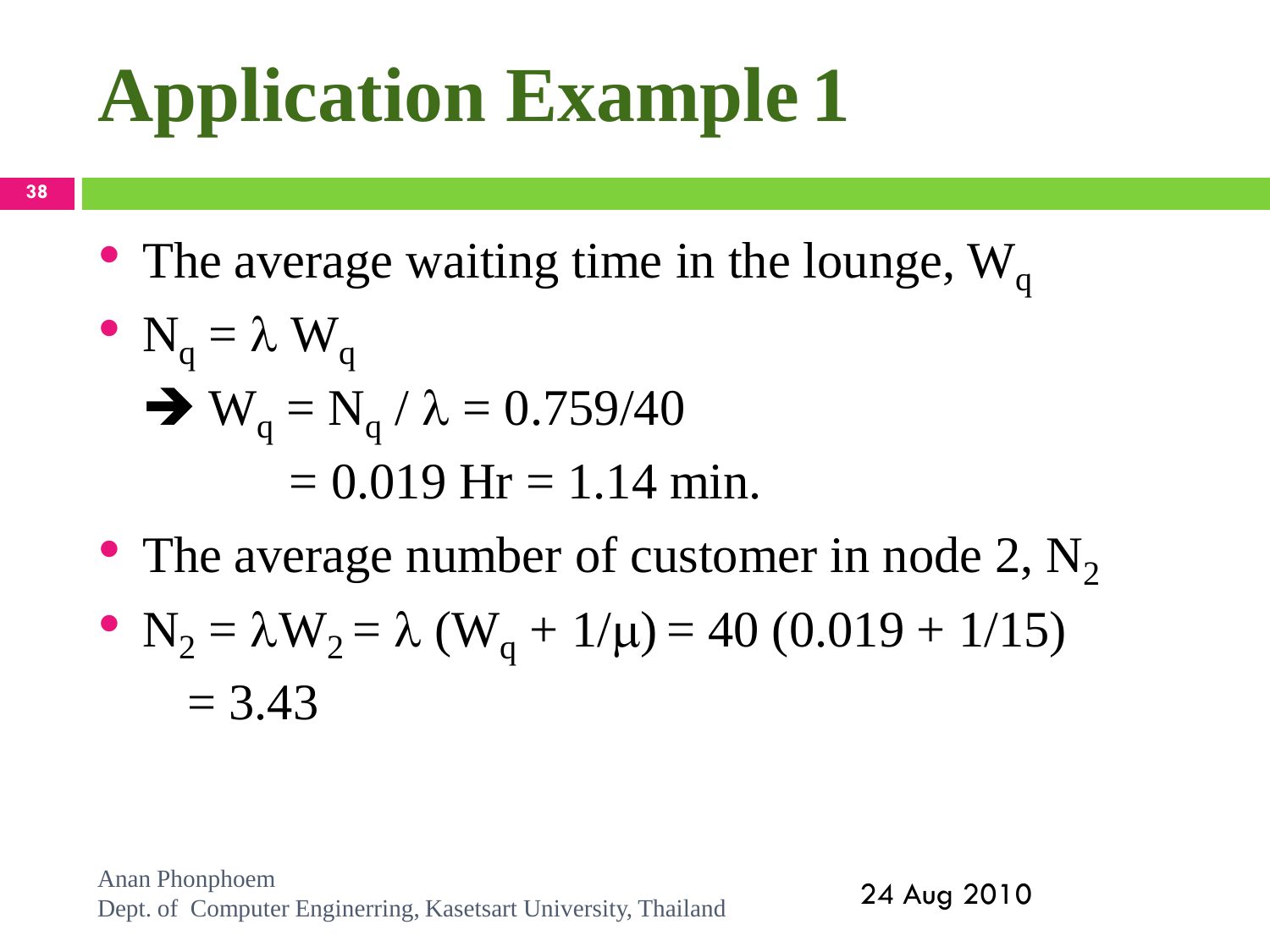**39**

• The total number of customer in the system,

$$
N = N1 + N2
$$
  
\n• N<sub>1</sub> =  $\lambda$  W<sub>1</sub> = 40/(4/3) = 30 (M/M/\infty)  
\n• N = 30 + 3.43 = 33.43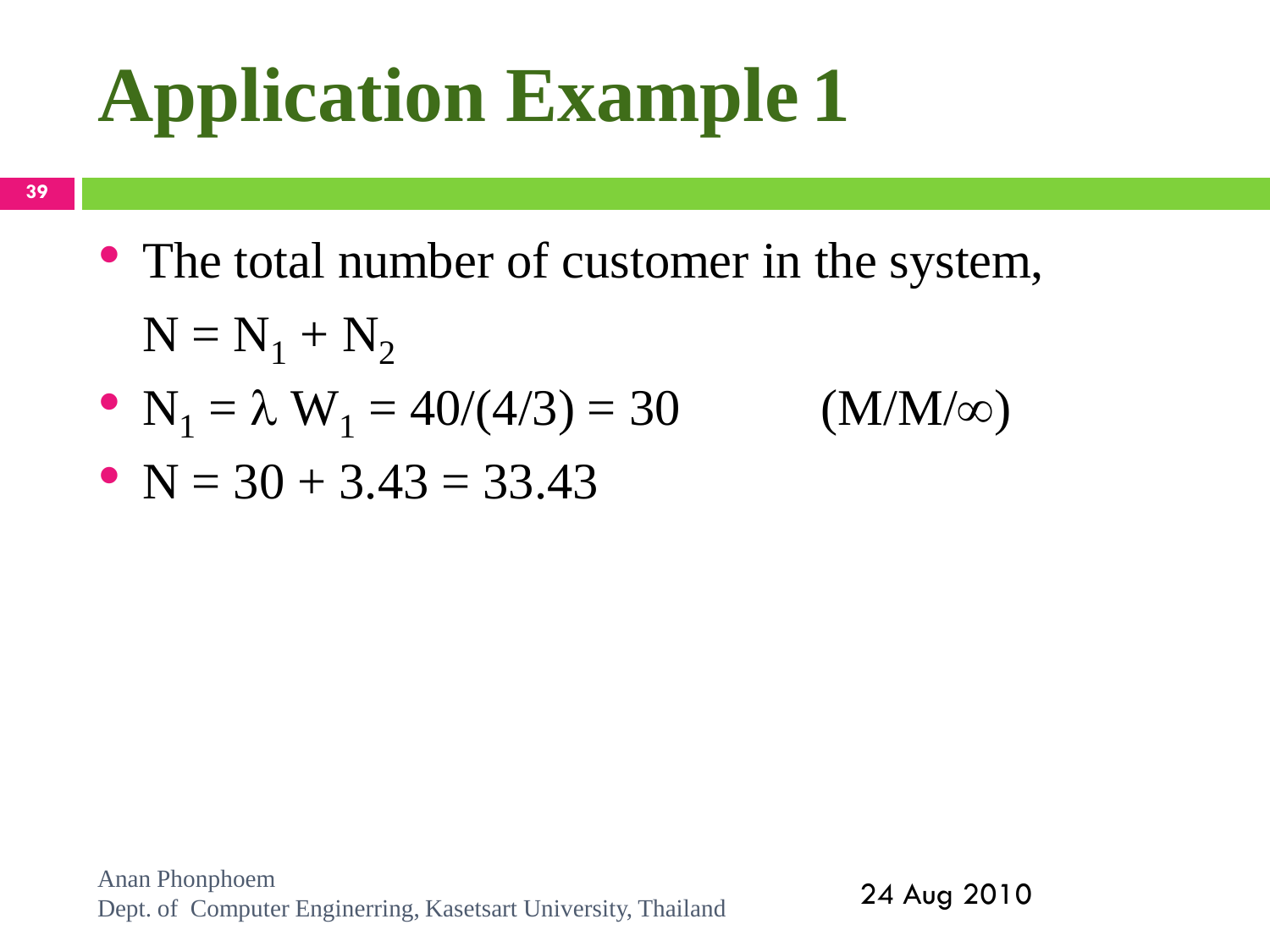- For N nodes
- $\bullet$  i<sup>th</sup> node consists of m<sub>i</sub> exponential servers
- With parameter  $= \mu_i$
- The i<sup>th</sup> node receives arrivals from outside with Poisson rate  $= \gamma_i$ 
	- If  $N = 1 \rightarrow M/M/m$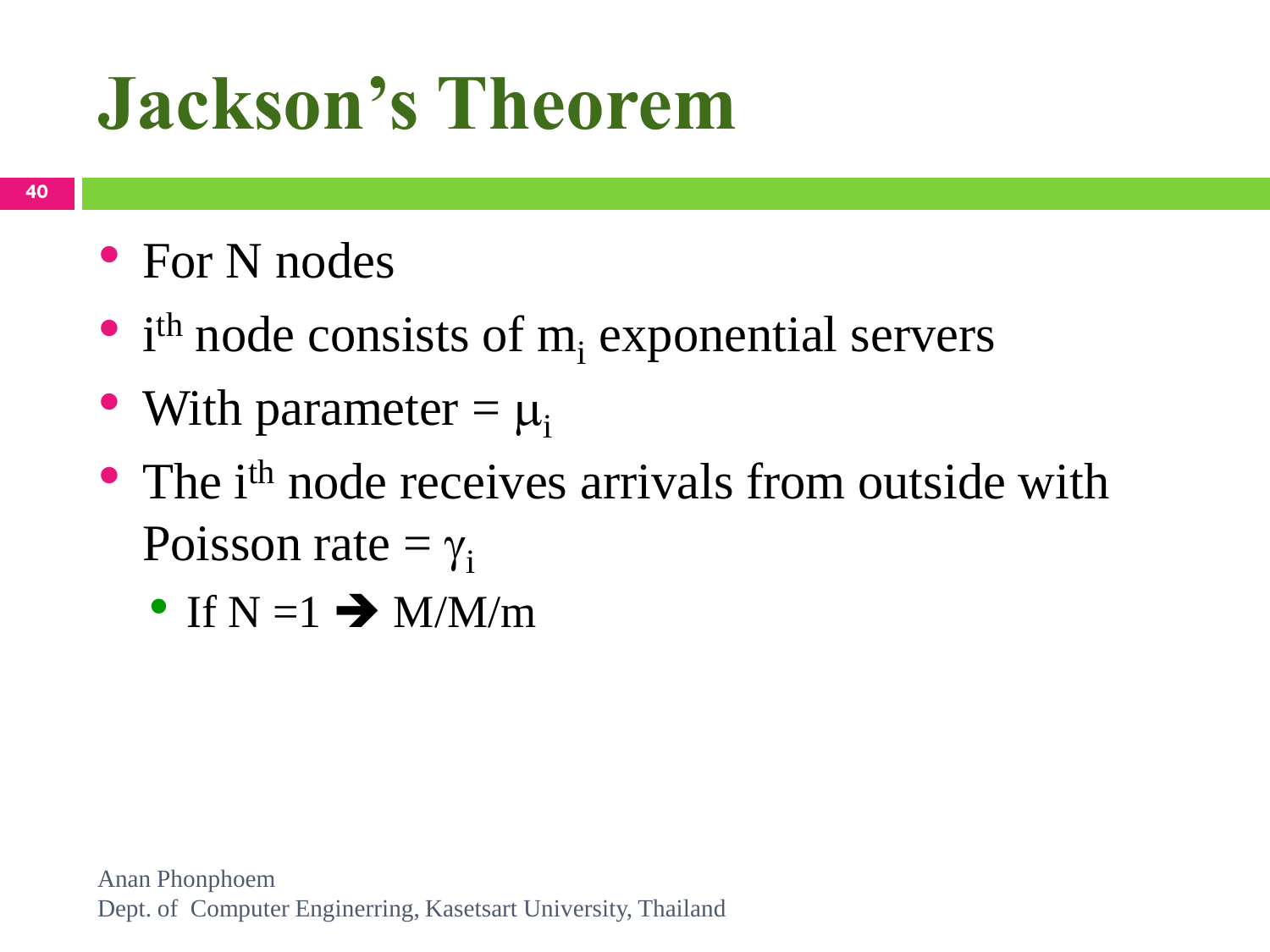- After leave the i<sup>th</sup> node, a customer proceeds to the  $j<sup>th</sup>$  node with prob. =  $r_{ij}$
- $r_{ii} > 0$
- The total average arrival rate of customers at a given node  $= \lambda_i$

 $\lambda_i = \gamma_i + \sum_i$  $j = 1$ N  $\lambda_j$  $i = 1, 2, ..., N$  $\lambda_i$  = arrivals from outside + inside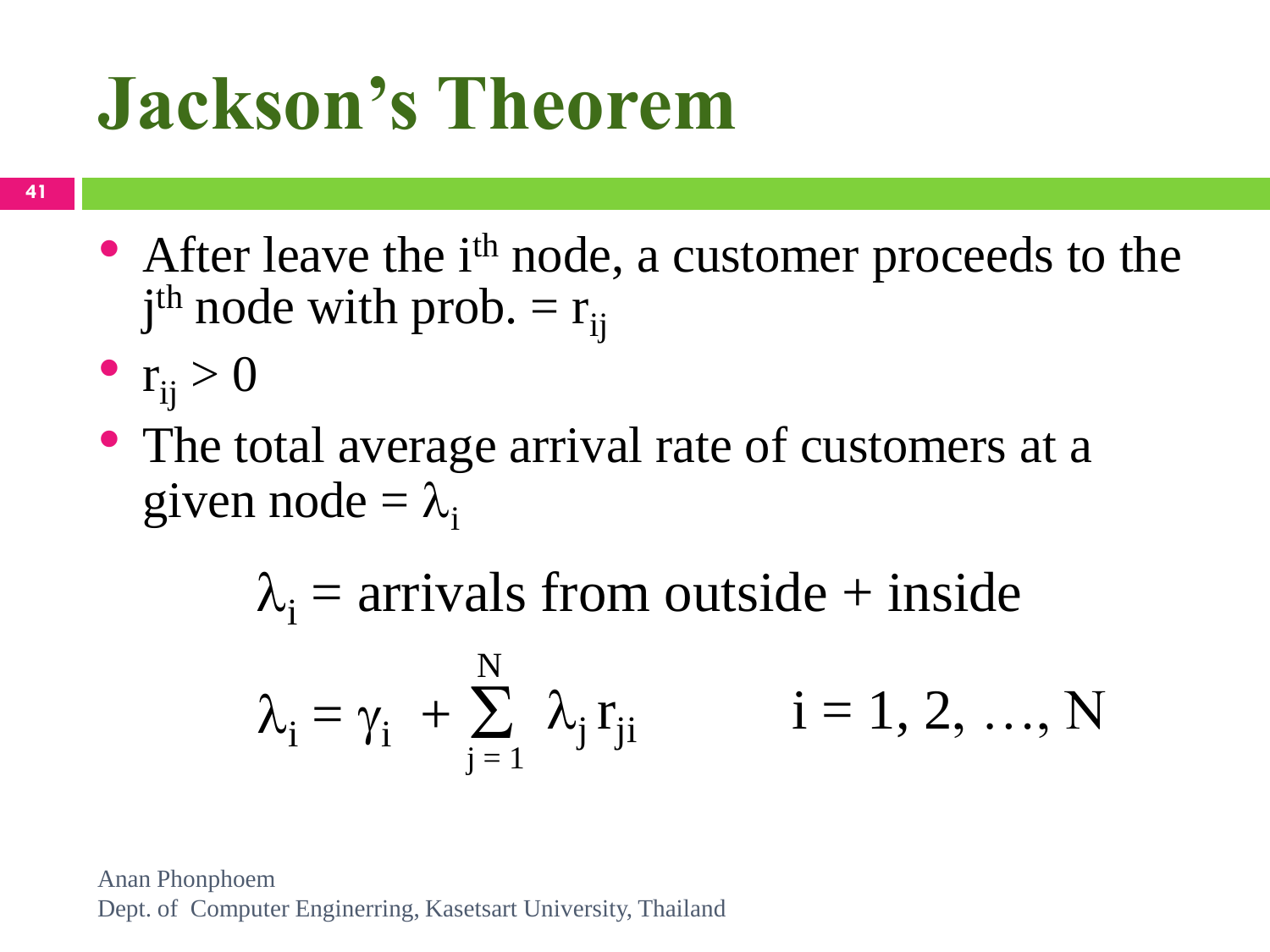**http://perfdynamics.blogspot.com/2010/05/jacksons-theorem-for-cloud.html**

- In steady state
	- The total departure rate from node k is the same as its local throughput  $X_k$

$$
\lambda_k = \lambda_k^{\text{outer}} + \sum_k P_{jk} \lambda_j \equiv X_k
$$

 $\lambda_k = X_k$ 

Node k

 $\lambda_k^{\phantom i}$ outer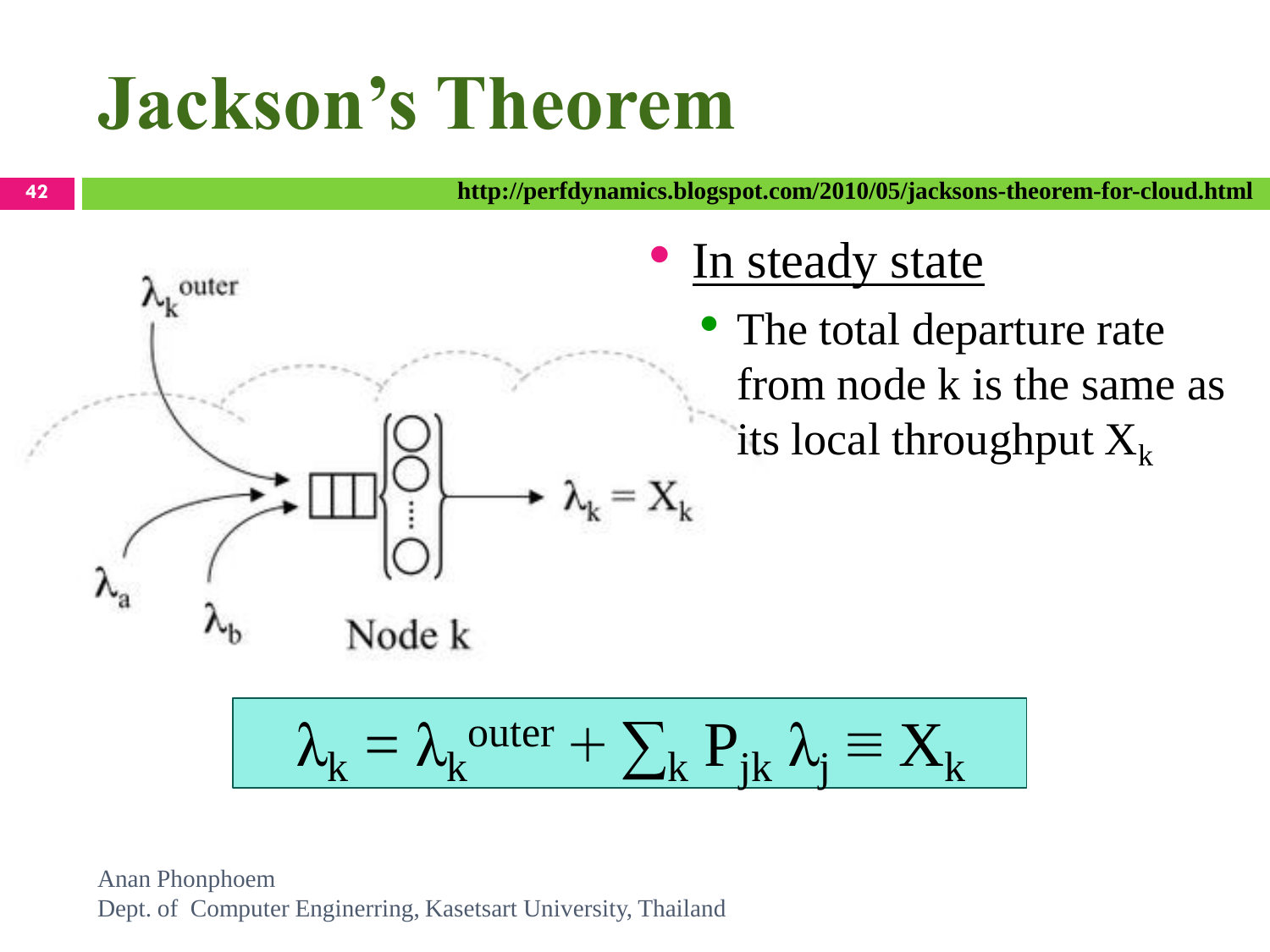- To be ergodic Markov chains  $\rightarrow \lambda_i$  < m<sub>i</sub> $\mu_{\rm I}$
- Jackson shown that
	- Each node behaves as independent M/M/m with a Poisson rate  $\lambda_i$
- The Joint distribution for all nodes becomes

 $p(k_1, k_2,...,k_N) = p_1(k_1)p_2(k_2)...p_N(k_N)$ 

•  $p_i(k_i) =$  solution of M/M/m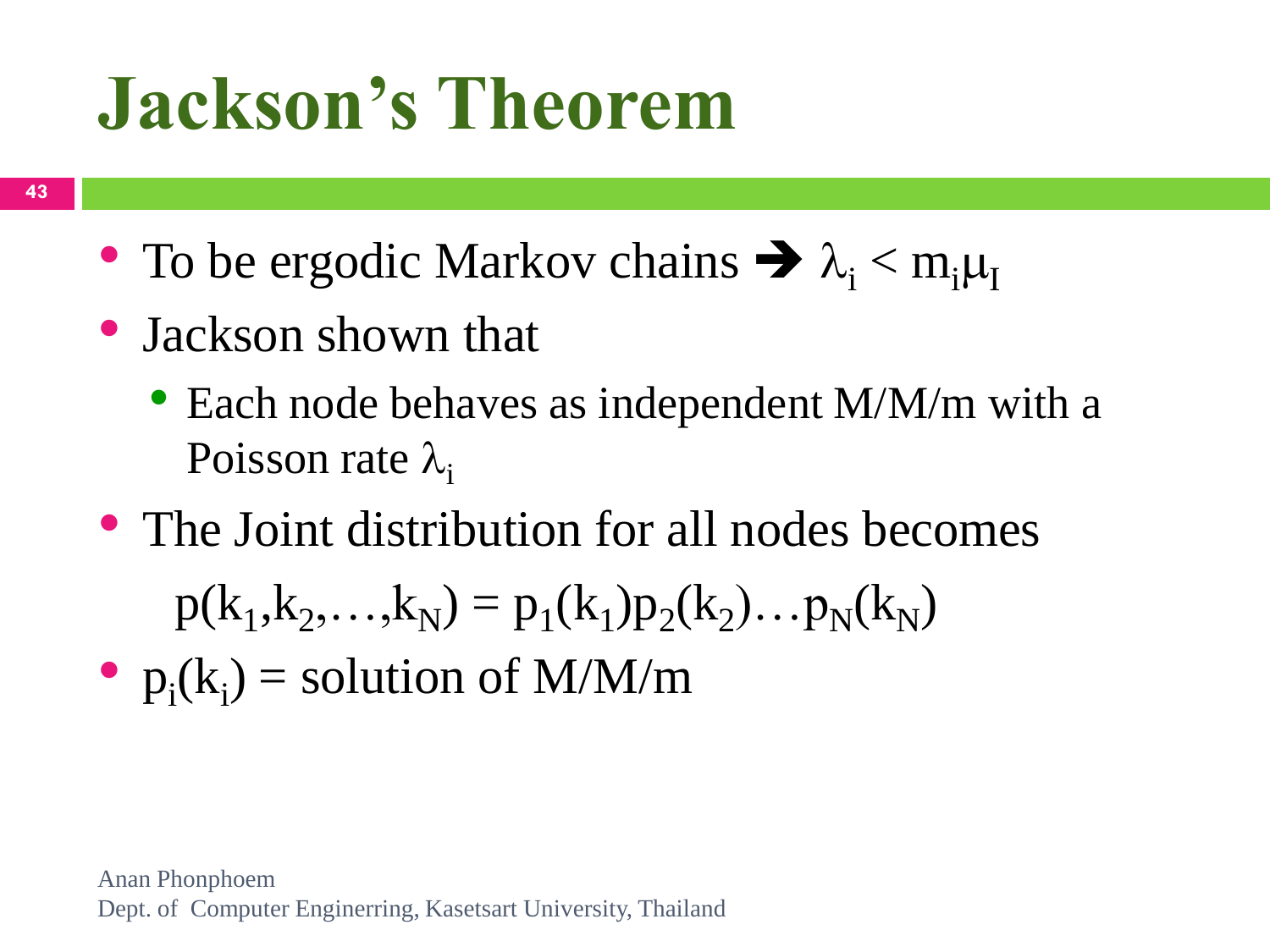**44**

• From the  $\lambda_i$ 

$$
\lambda_i = \gamma_i + \sum_{j=1}^N \lambda_j r_{ji} \qquad i = 1, 2, ..., N
$$

• Can rewrite in the vector-matrix form

$$
\lambda = \gamma + \lambda R
$$

•  $R =$  Routing matrix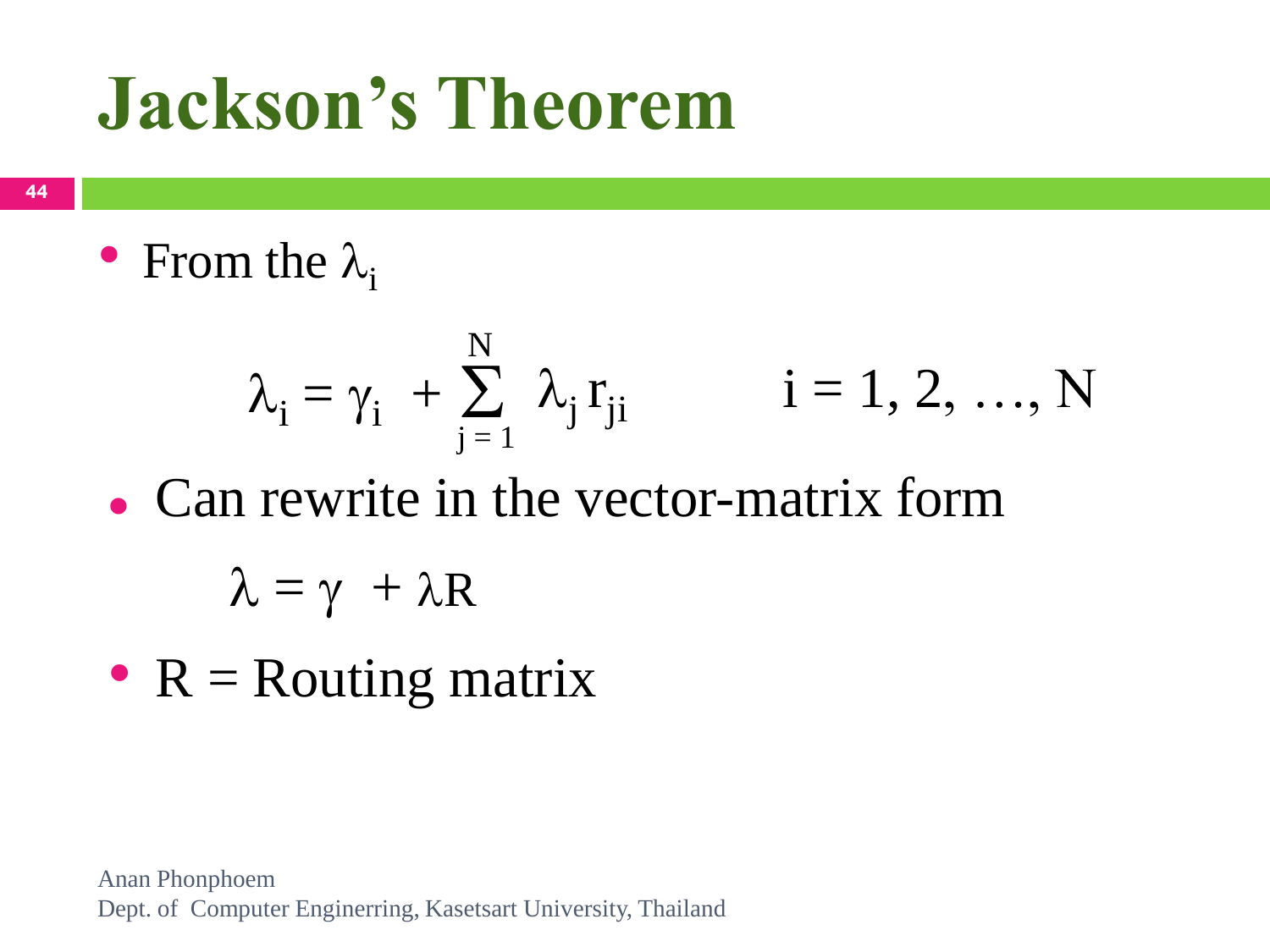## **Communications Network**

**http://www.perfdynamics.com/Tools/PDQpython.html#tth\_sEc4.2**



global call rate is  $\lambda = 0.50$ **Traffic equations**:

| $\lambda_1 = \lambda + 0.2 \lambda_3$       | (1) |
|---------------------------------------------|-----|
| $\lambda_2 = 0.5 \lambda_1$                 | (2) |
| $\lambda_3 = 0.5 \lambda_1 + 0.8 \lambda_2$ | (3) |

| <b>Statistic</b>           | <b>PyDQ</b> |
|----------------------------|-------------|
| Avg. queue length at Comp1 | 1.5625      |
| Avg. queue length at Comp2 | 1.5625      |
| Avg. queue length at Comp3 | 1.2162      |
| Avg. number in the system  | 4.3412      |
| Average response time      | 8.6824      |
| Average service time       | 1.1994      |
| Average throughput         | 0.5000      |

**PDQ** (*Pretty Damn Quick*) is open source software associated with the books *Analyzing Computer System Performance with Perl::PDQ* (Springer 2005) http://www.perfdynamics.com/Tools/PDQ.html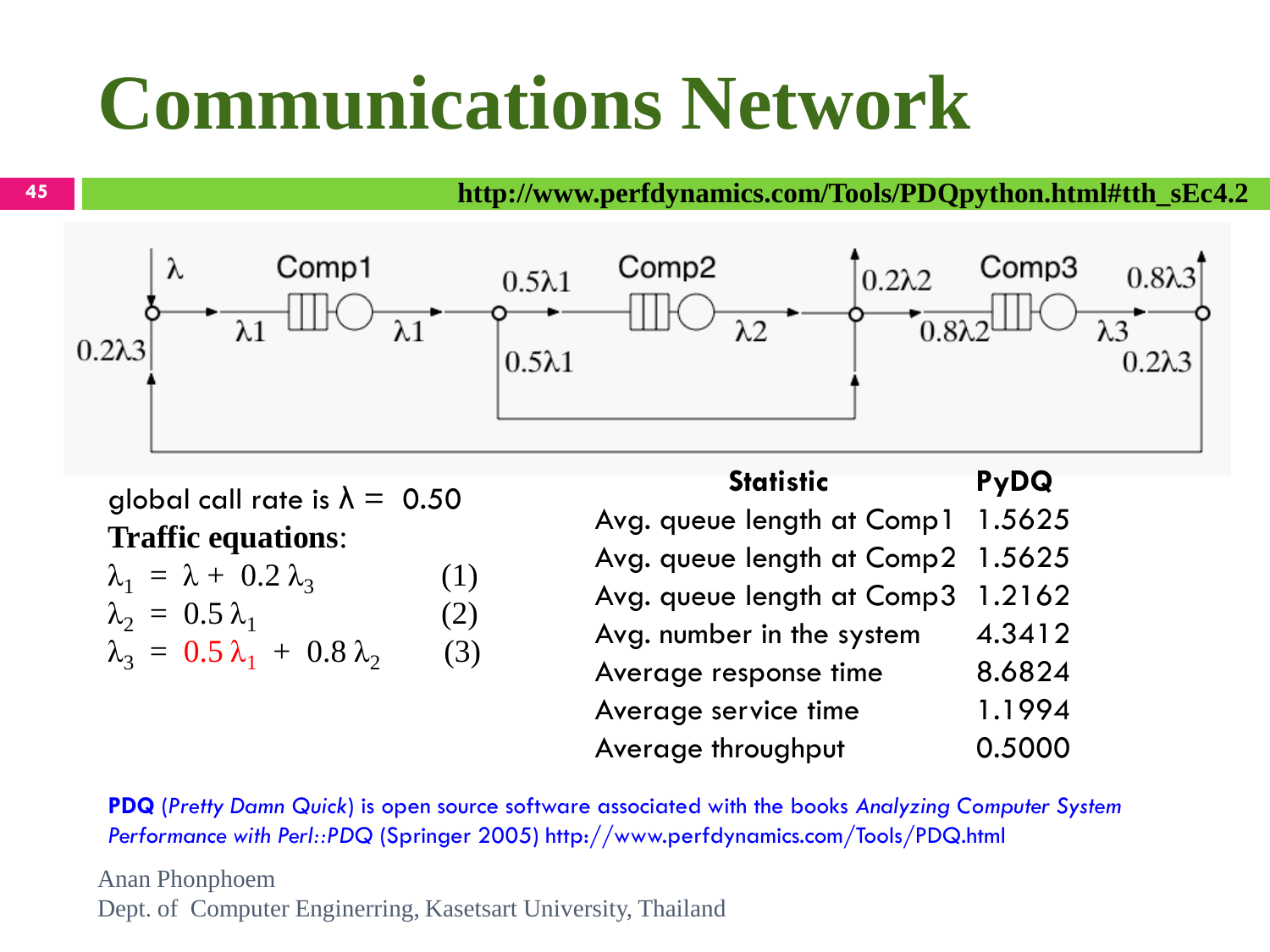## **Closed Cyclic Network**



- $N =$  The number of node = 3
- K = Customers in the system  $= 2$
- Service rate  $= \mu_i$
- $r_{13} = r_{32} = r_{21} = 1$ ; otherwise 0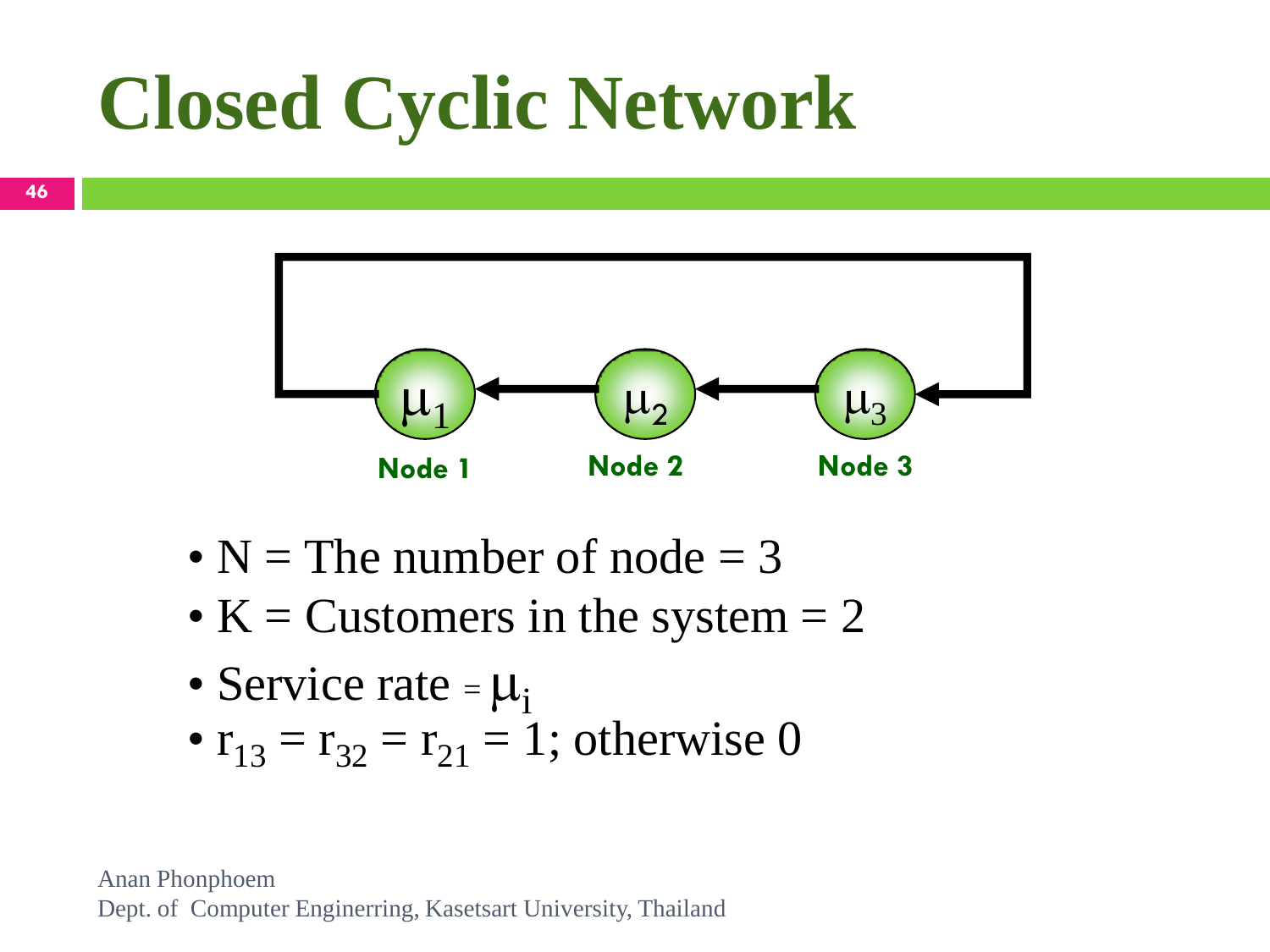## **State Transition**



- Let  $k = #$  customers in node i
- State description  $(k_1, k_2, k_3)$
- $k_1 + k_2 + k_3 = K = 2$
- How many states can it be?

$$
\begin{bmatrix} N+K-1 \ N-1 \end{bmatrix} = \begin{bmatrix} 3+2-1=4 \ 3-1=2 \end{bmatrix} = 6
$$

• Can you list them? (002) (020) (200) (011) (101) (110)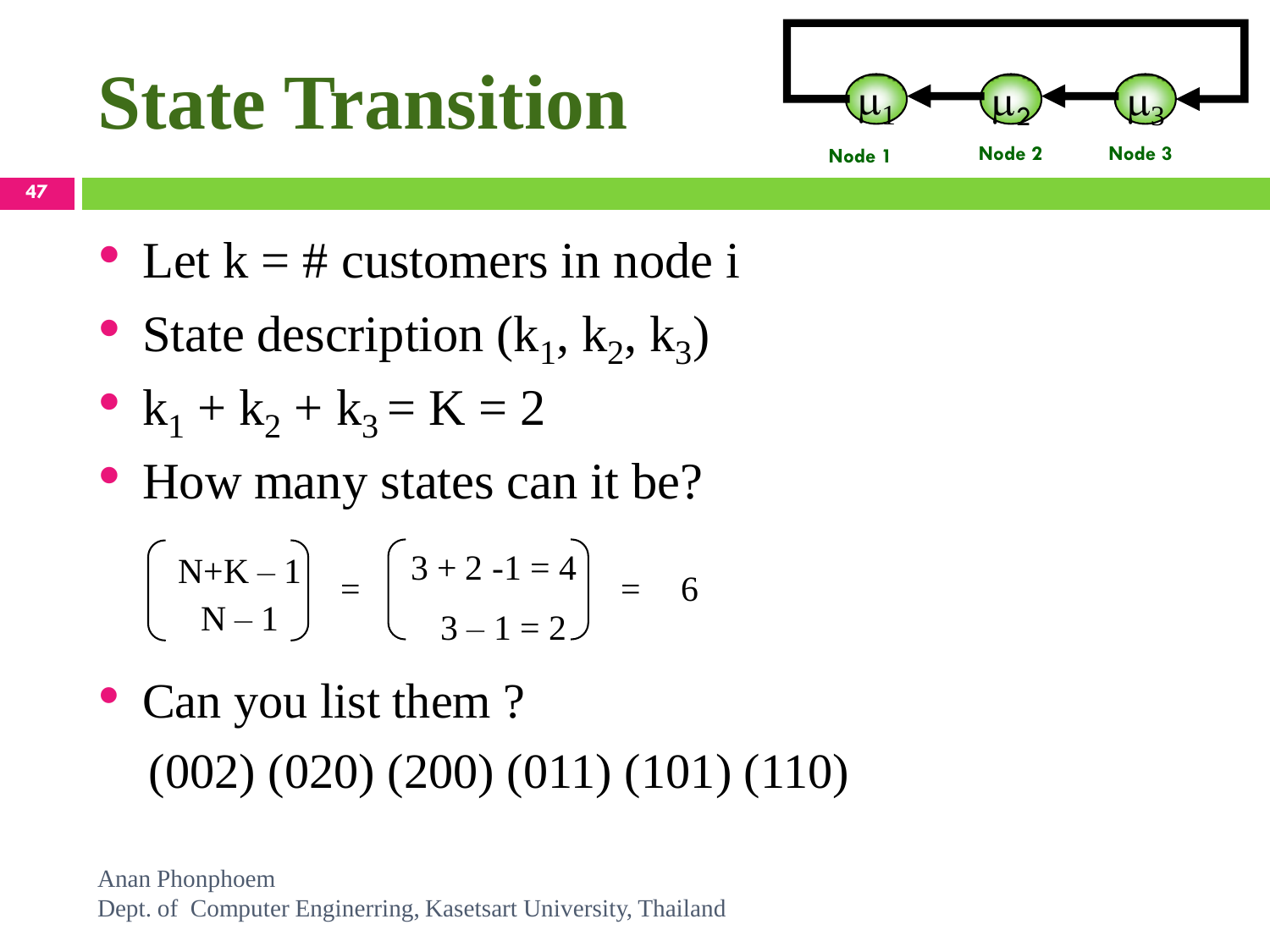#### **State transition**

![](_page_47_Figure_1.jpeg)

![](_page_47_Figure_2.jpeg)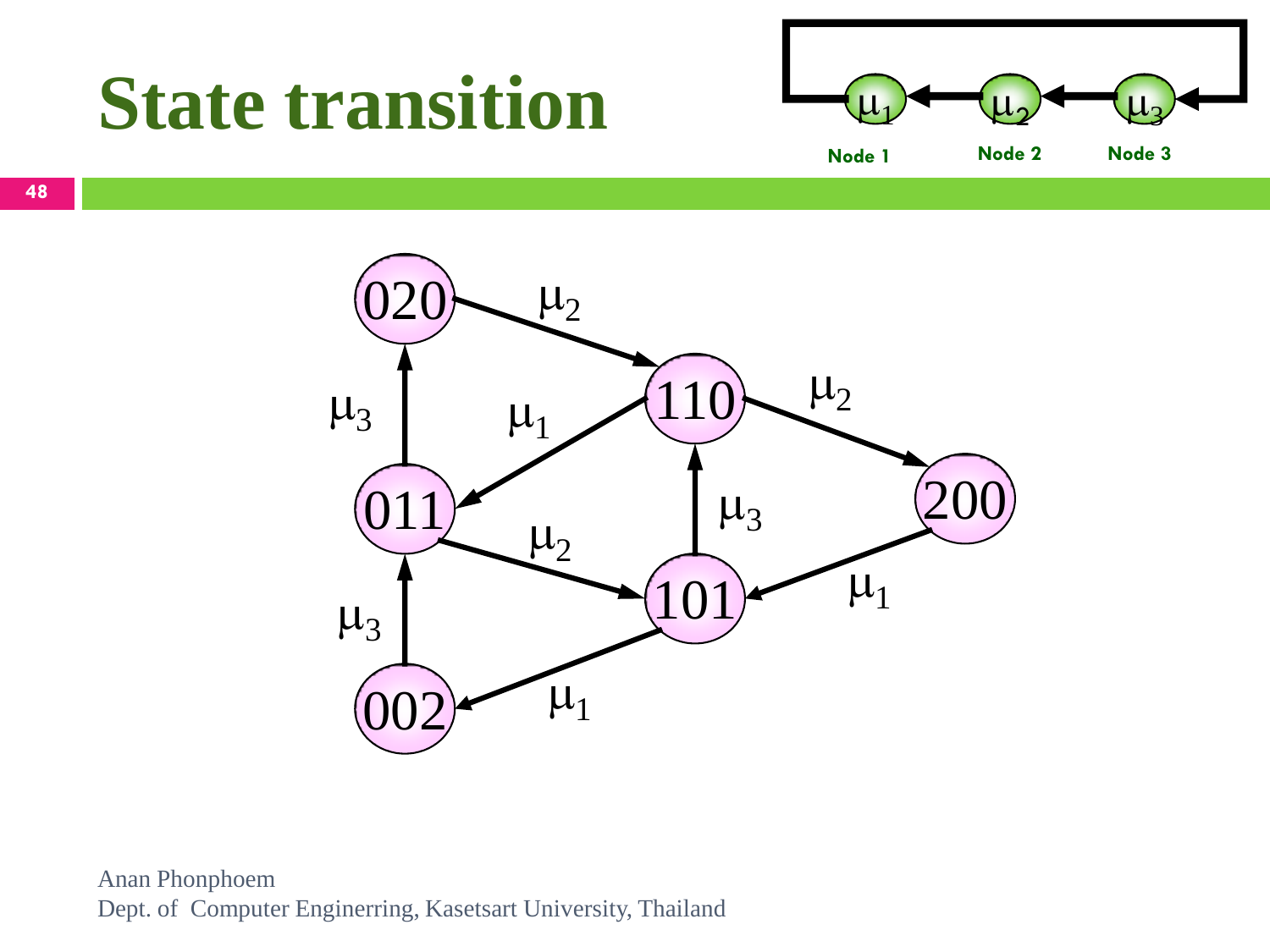# Global Balance Eq.

$$
\mu_1 p(2,0,0) = \mu_2 p(1,1,0)
$$

$$
\mu_2 p(0,2,0) = \mu_3 p(0,1,1)
$$

$$
\mu_3 p(0,0,2) = \mu_1 p(1,0,1)
$$

![](_page_48_Picture_2.jpeg)

 $(\mu_1 + \mu_2)$   $p(1,1,0) = \mu_2 p(0,2,0) + \mu_3 p(1,0,1)$  $(\mu_2 + \mu_3)$   $p(0,1,1) = \mu_3 p(0,0,2) + \mu_1 p(1,1,0)$  $(\mu_1 + \mu_3) p(1,0,1) = \mu_1 p(2,0,0) + \mu_2 p(0,1,1)$ 

 $p(0,0,2) + p(0,2,0) + p(2,0,0) + p(0,1,1) + p(1,0,1) + p(1,1,0) = 1$ 

$$
p(2,0,0) = \left[1 + \frac{\mu_1}{\mu_3} + \frac{\mu_1}{\mu_2} + \frac{(\mu_1)^2}{\mu_2\mu_3} + \left(\frac{\mu_1}{\mu_3}\right)^2 \left(\frac{\mu_1}{\mu_2}\right)^2\right]^{-1}
$$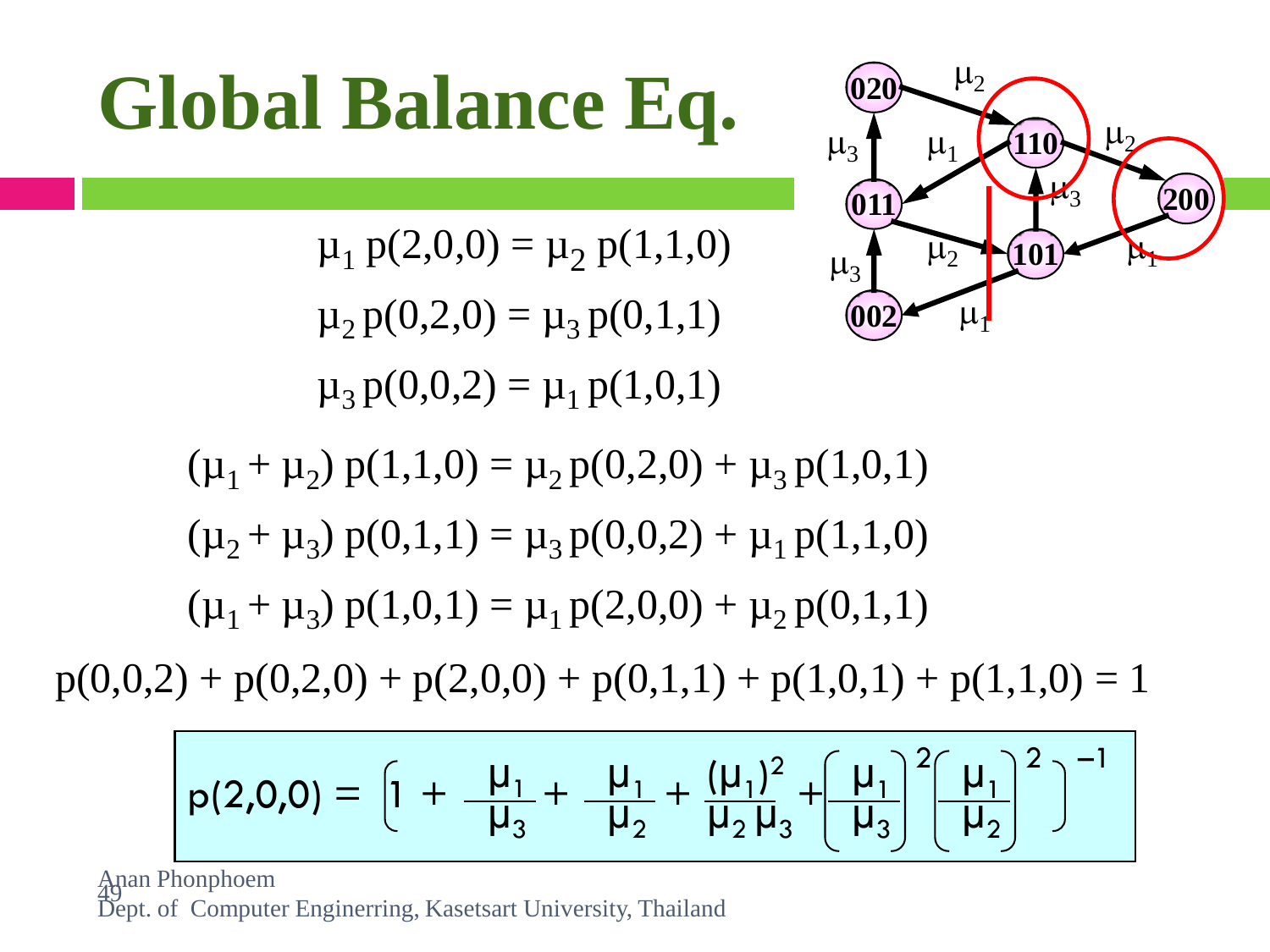#### **Multidimensional Markov Chains**

(from "Data Network", Bertsekas & Gallager)

- Normally, only a single type of customer
- How about many classes of customers?
	- Each with different statistical characteristics
	- Cannot lump together
- Multidimensional Markov Chains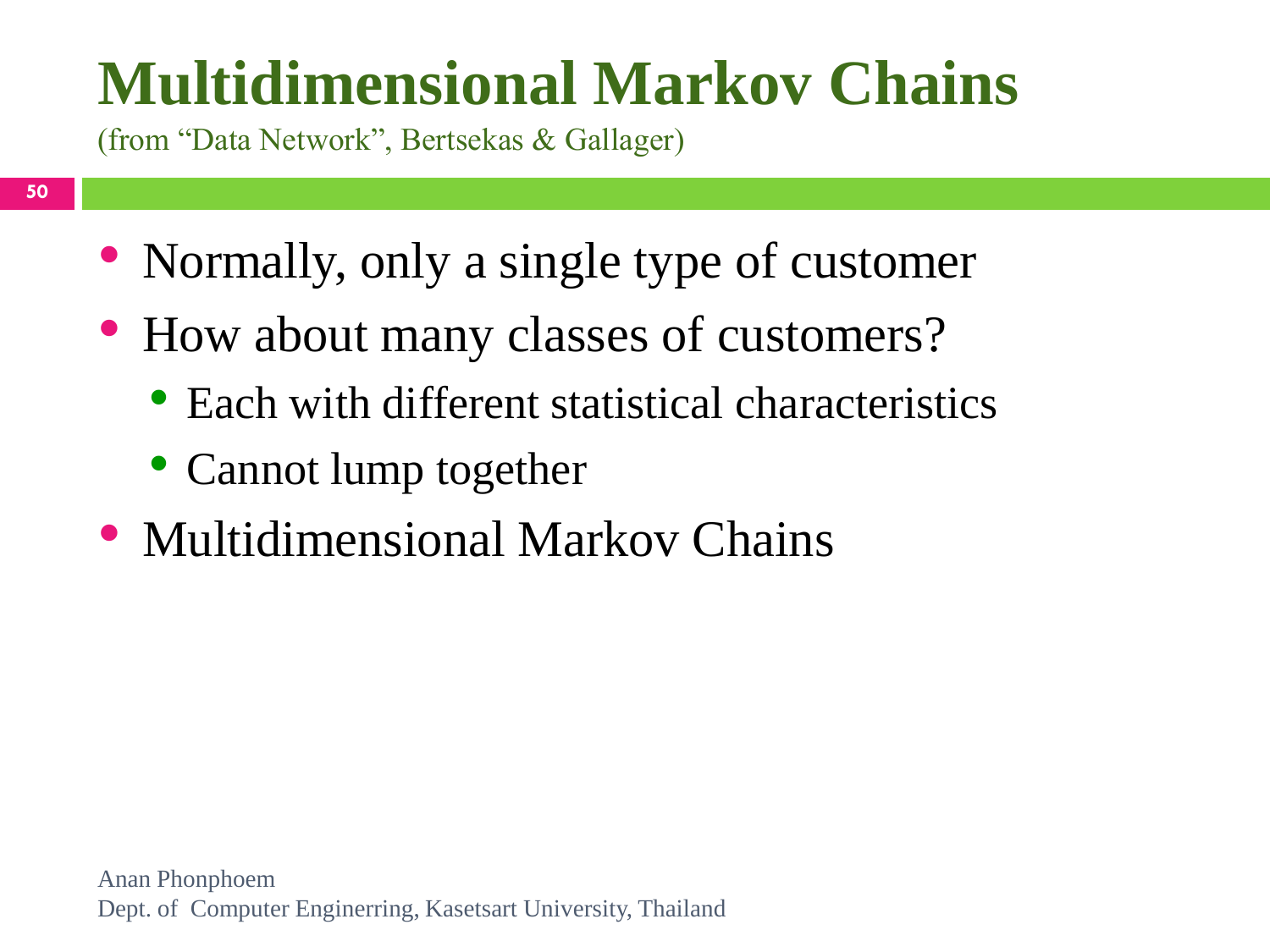#### **Example :**

**Two session classes in a circuit switching system**

- A transmission media consists of **m** independent circuits with equal capacity
- 2 sessions arrive with Poisson rate  $\lambda_1$  and  $\lambda_2$
- A session will be blocked if all circuits busy
- The sessions holding times are exponential with means  $1/\mu_1$  and  $1/\mu_2$
- **Find the steady-state blocking probability**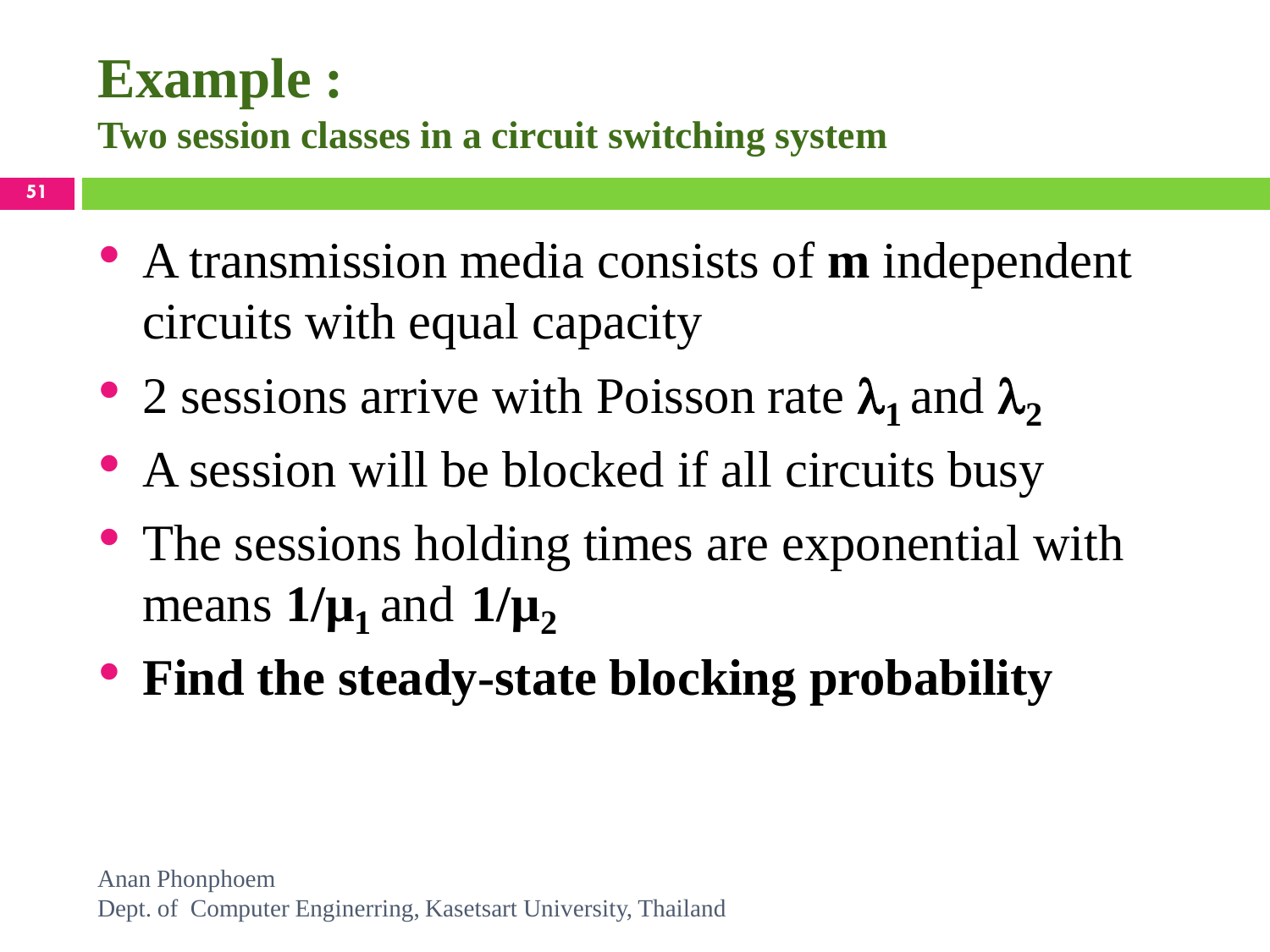#### **Example :**

**Two session classes in a circuit switching system**

#### • If  $\mu_1 = \mu_2$

- Two sessions are the same
- Can be lumped and modeled as M/M/m/m
- With arrival rate  $(\lambda_1 + \lambda_2)$
- # of states  $=$  total number of busy circuits
- $\bullet$  If  $\mu_1 \neq \mu_2$ 
	- Total number of busy circuits cannot specify each behavior
	- Needs Two-dimensional state  $(n_1, n_2)$
	- $n_i = #$  of circuits used by each type **i**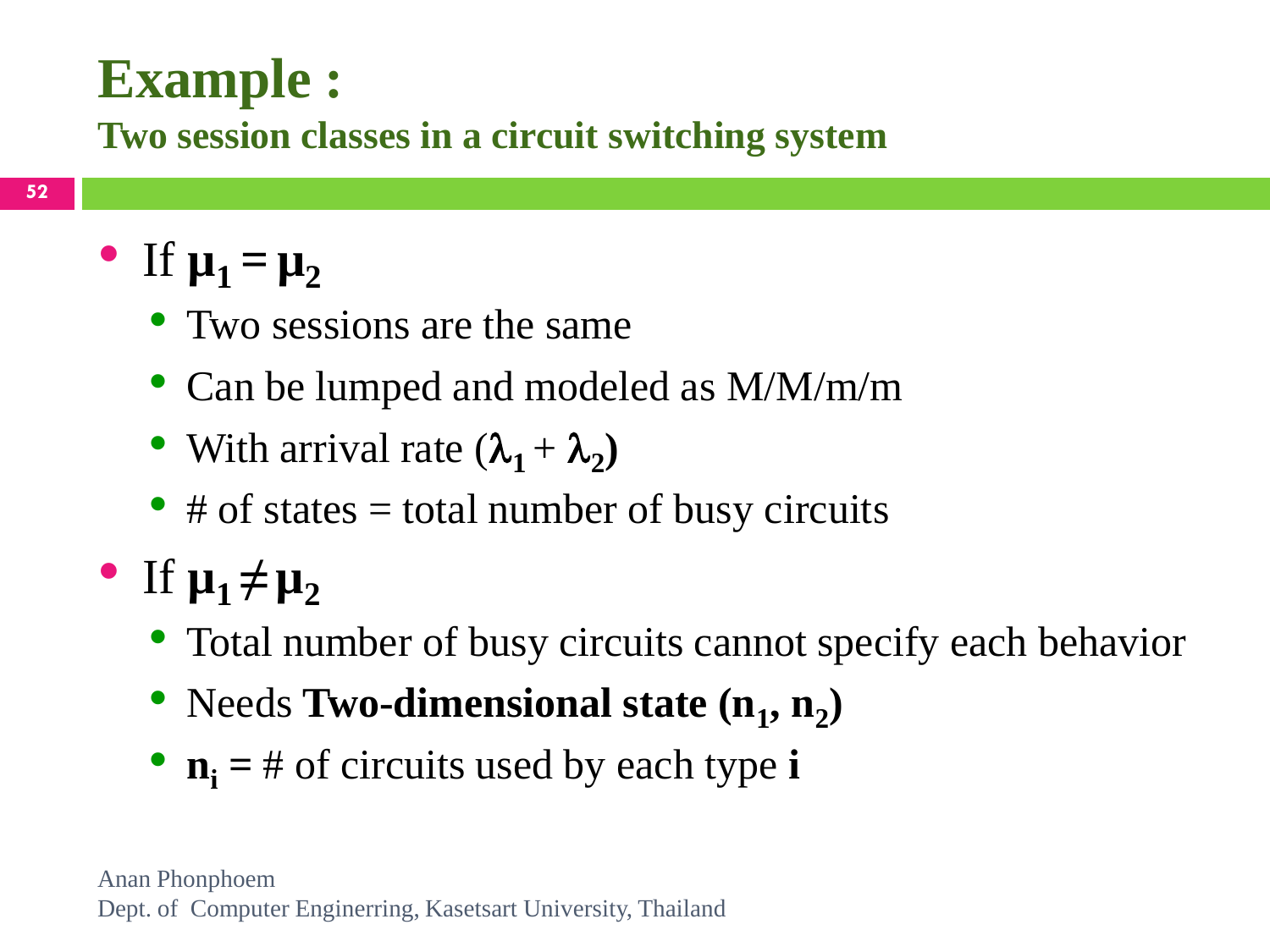## **Transition Probability diagram**

![](_page_52_Picture_1.jpeg)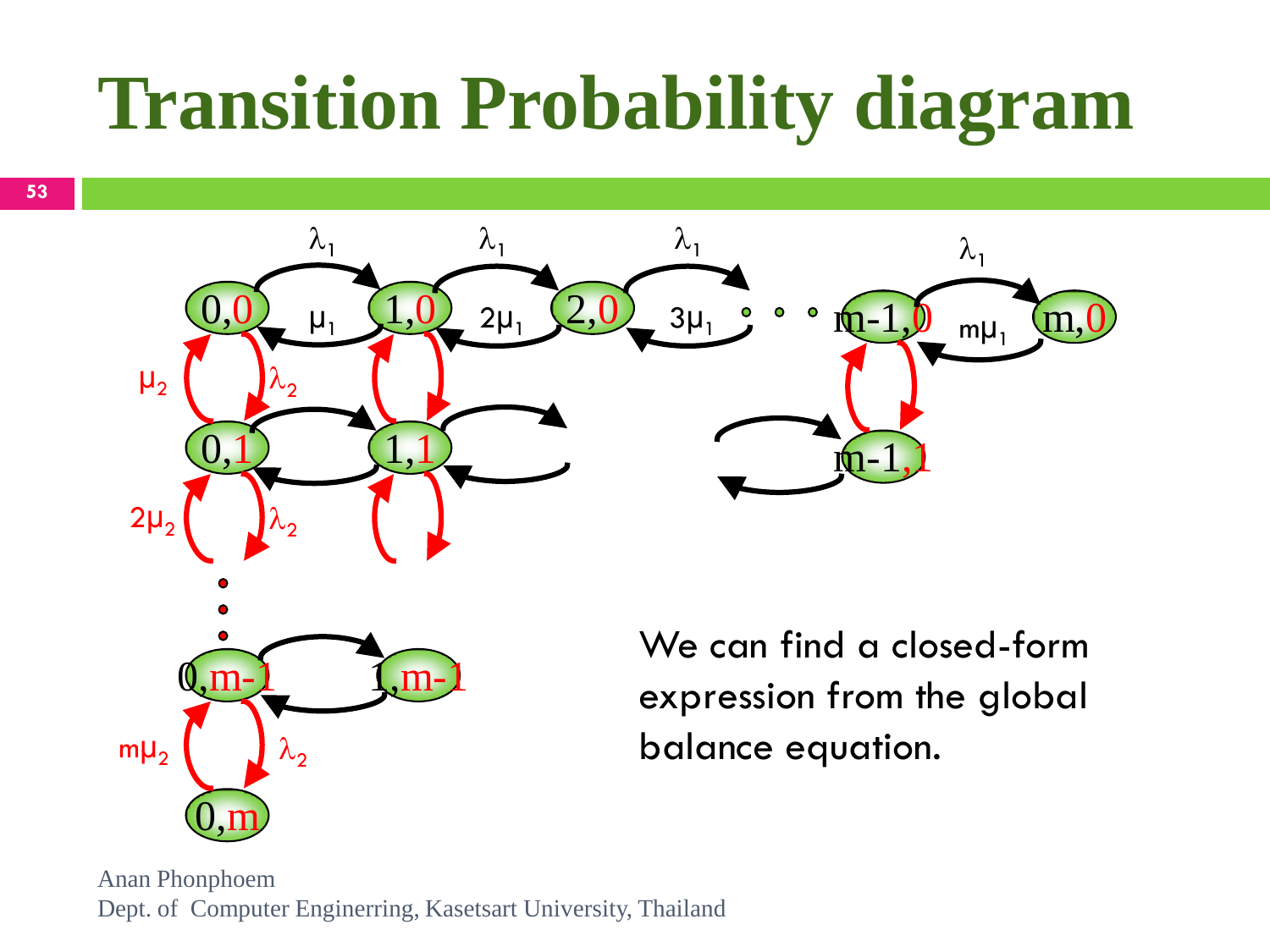- The insurance company
- Three-node telephone system
- Calls coming into the toll-free number = Poisson with rate 35/Hr
- The caller has 2 options
	- Press 0 for claims service
	- Press 1 for Policy service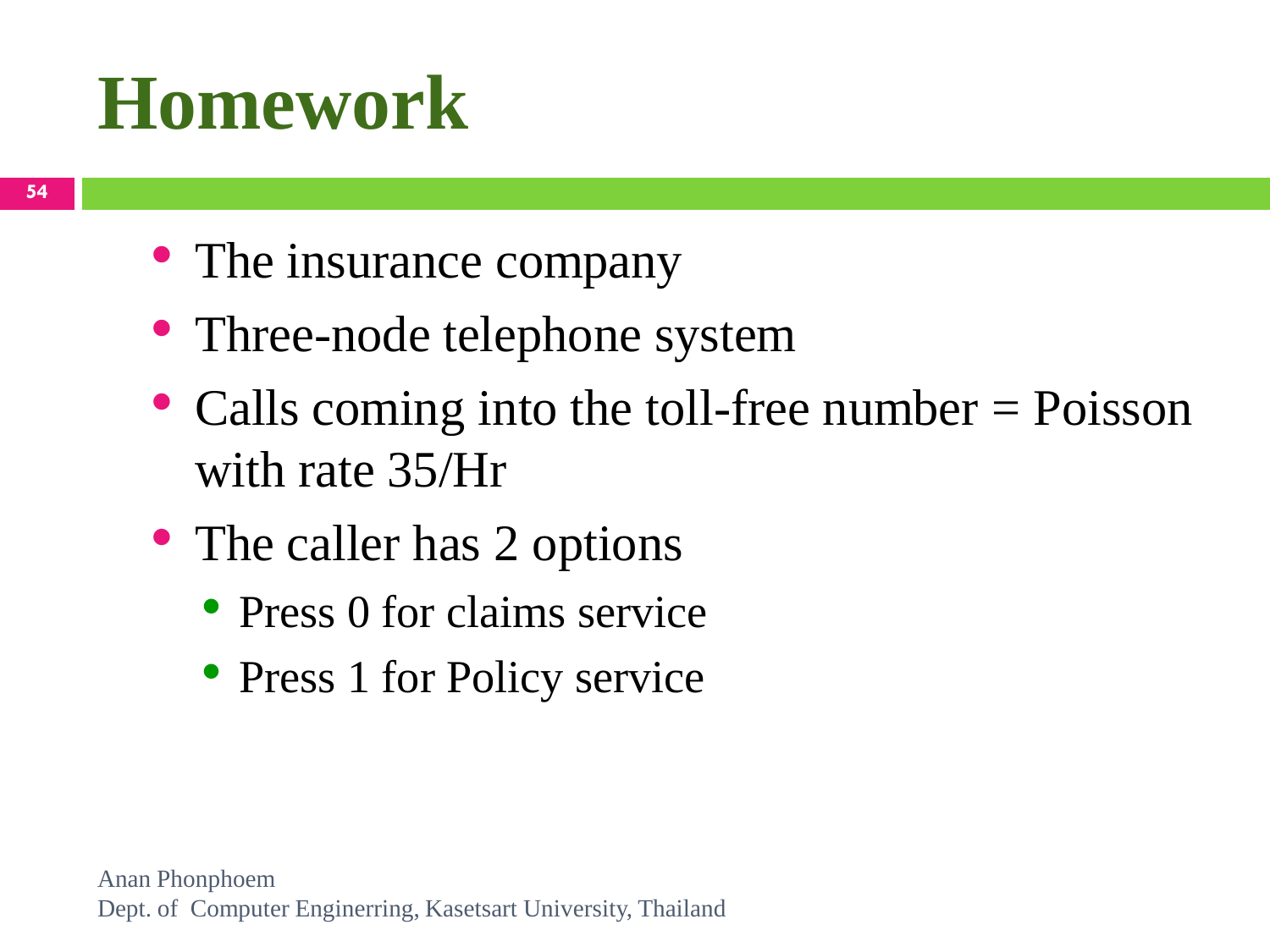- Each caller will listening and making decision with exponential mean 25 sec.
- Only one call at a time will be proceeded
- Others will hear the nice background and how important the call is
- 60% of calls go to claims, the reminder goes to the policy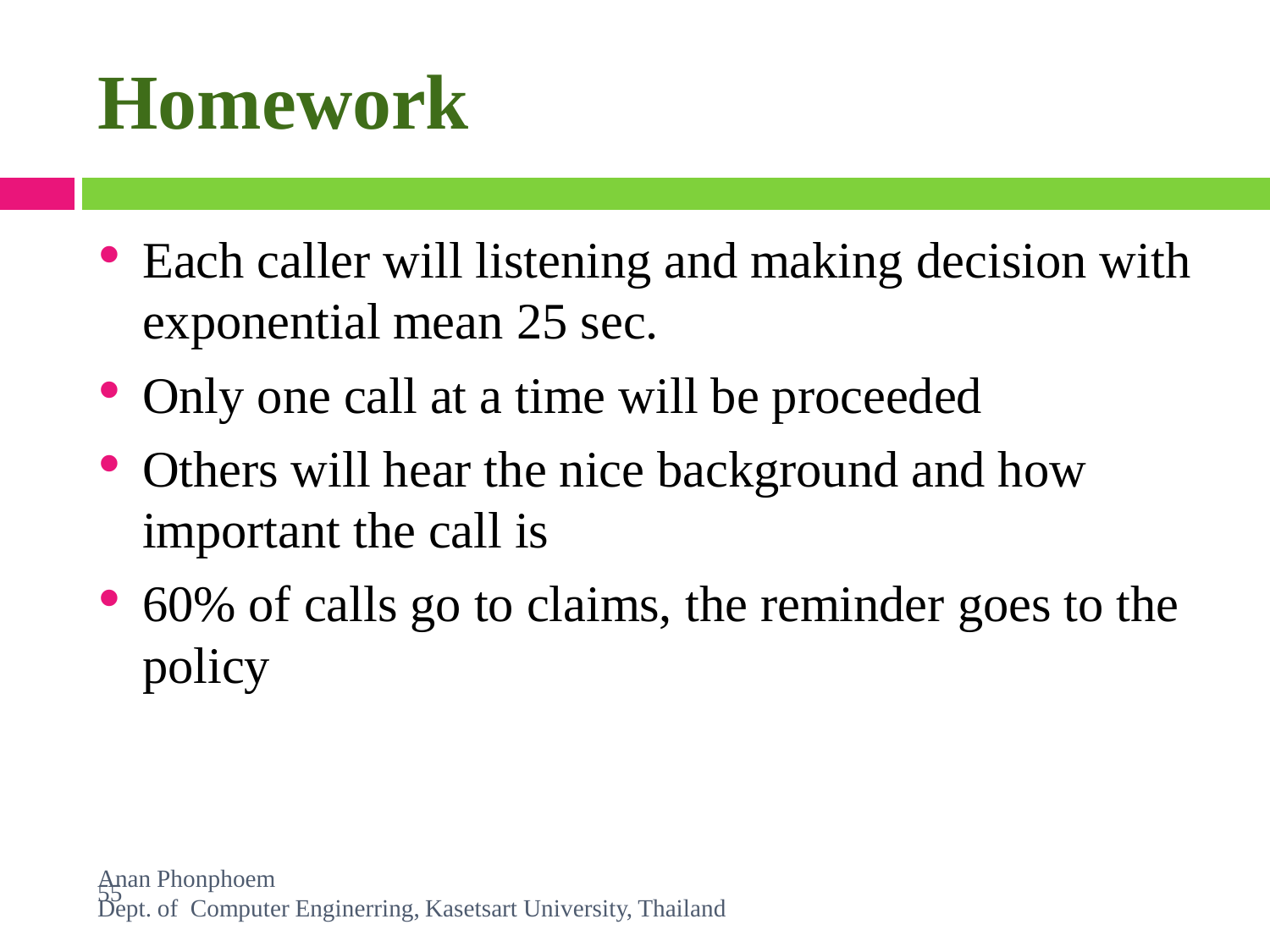- The claims processing node has 3 parallel servers, each service is exponential with mean 6 min.
- The policy service node has 5 parallel servers, each service is exponential with mean 20 min.
- All buffers in front of the nodes can hold unlimited
- About 1% of customers finishing the claims then go on to the policy service
- About 2% of customers finishing the policy services go on to the claims service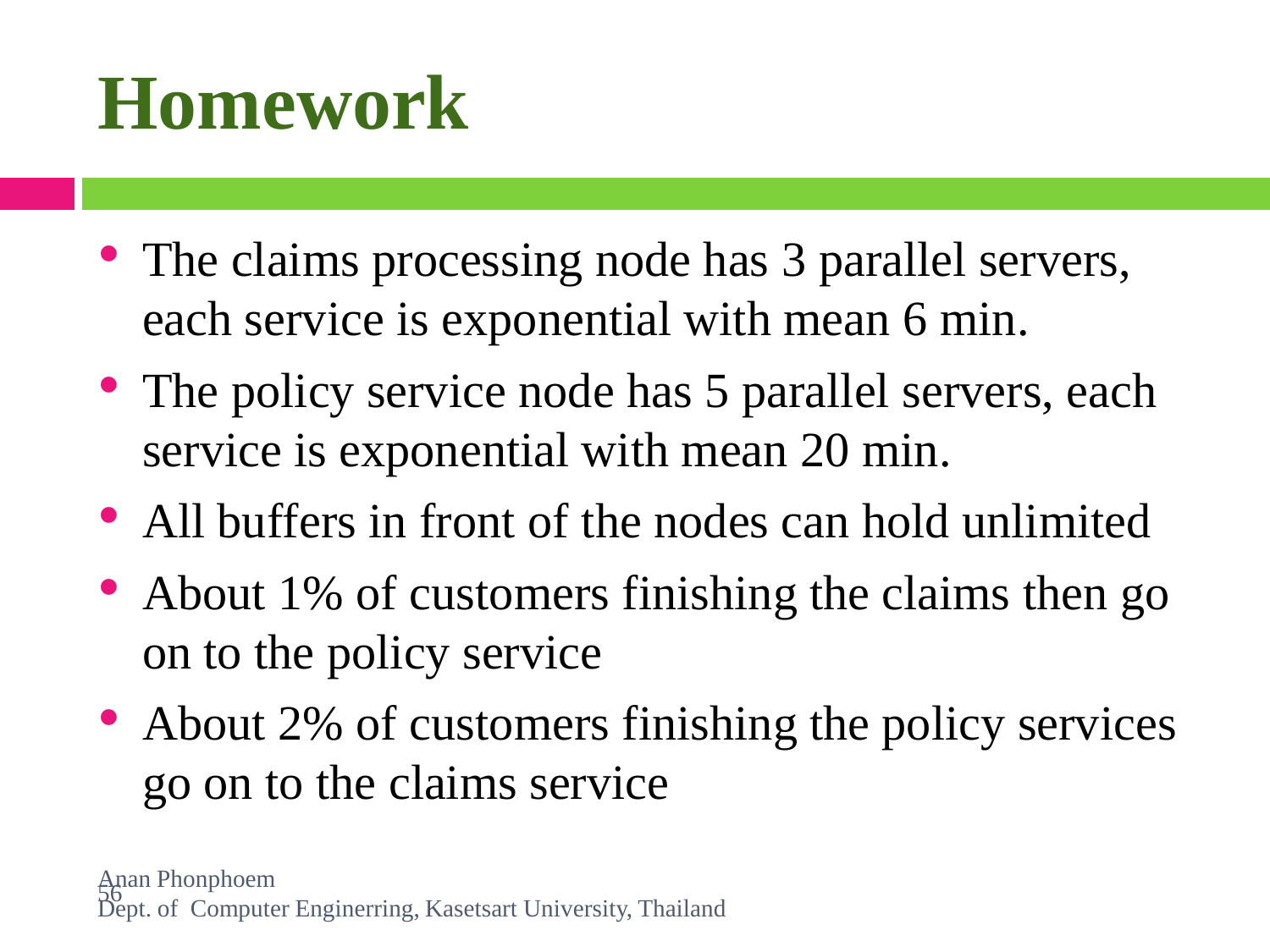- What is the average queue sizes in front of each node ?
- What is the total average time a customer spends in the system?